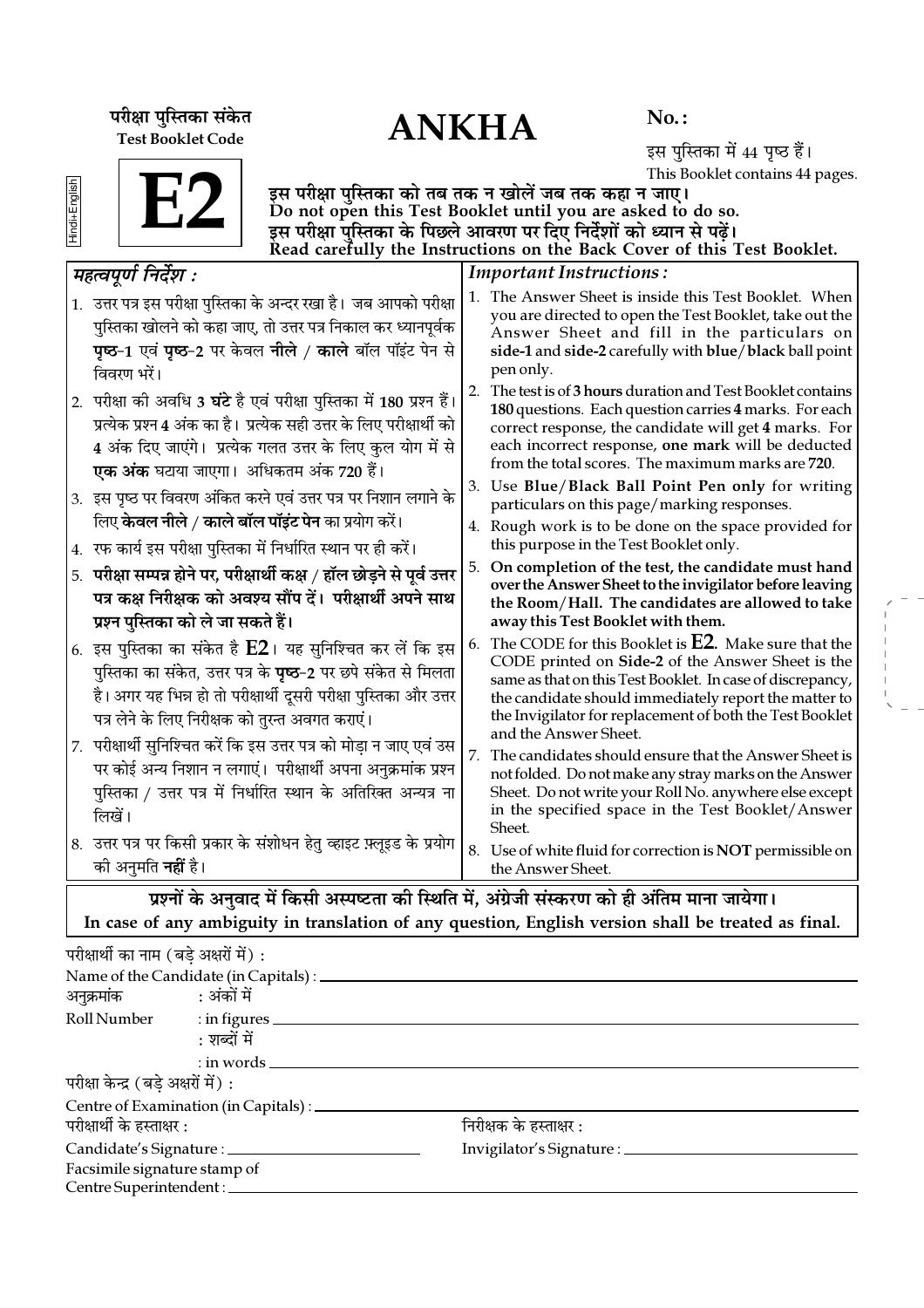निम्नलिखित में से कौन-सी ऐमीन कार्बिलऐमीन परीक्षण देगी ?  $\mathbf{1}$ .  $\vert$  1.



एक ऐल्कीन ओज़ोनोलिसिस द्वारा एक उत्पाद के रूप में मेथैनैल  $2.$ देती है। इसकी संरचना है:



 $2.$ 

Which of the following amine will give the carbylamine test?



- An alkene on ozonolysis gives methanal as one of the product. Its structure is:
	- $CH = CH CH<sub>3</sub>$  $(1)$  $CH_2-CH_2-CH_3$  $(2)$  $CH_2-CH=CH_2$  $(3)$  $CH_2CH_2CH_3$  $(4)$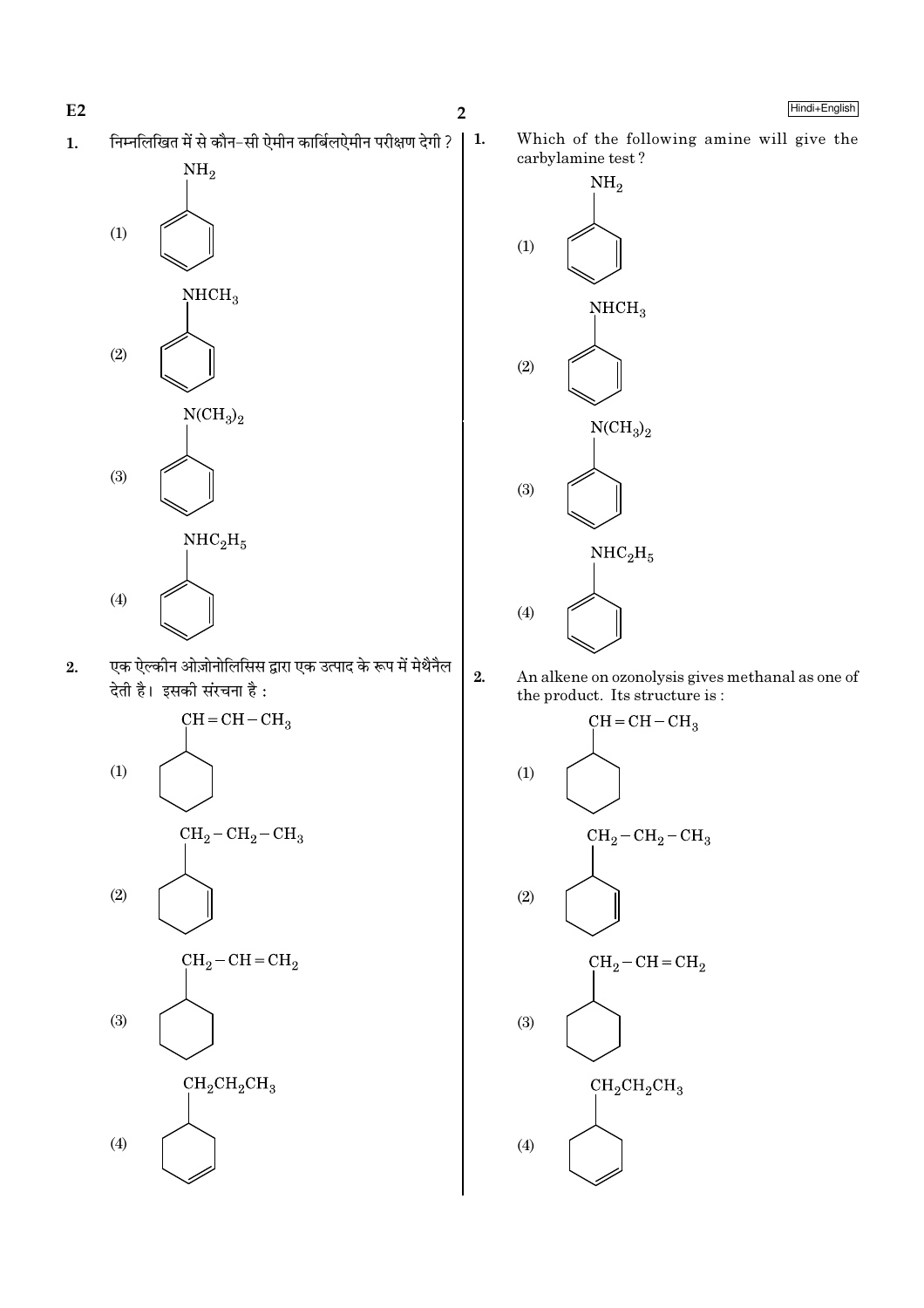$3.$ 

|                            |          |                 |                            |       | निम्नलिखित को सुमेलित कीजिए और <b>उचित</b> विकल्प पहचानिए। |
|----------------------------|----------|-----------------|----------------------------|-------|------------------------------------------------------------|
| (a)                        |          | $CO(g) + H2(g)$ |                            | (i)   | $Mg(HCO3)2 +$<br>Ca(HCO <sub>3</sub> ) <sub>2</sub>        |
| (b)                        | कठोरता   | जल की अस्थायी   |                            | (ii)  | एक इलेक्ट्रॉन न्यून<br>हाइड्राइड                           |
| $\left( \mathrm{c}\right)$ | $B_2H_6$ |                 |                            | (iii) | संश्लेषण गैस                                               |
| (d)                        | $H_2O_2$ |                 |                            | (iv)  | असमतली संरचना                                              |
|                            | (a)      | (b)             | $\left( \mathrm{c}\right)$ | (d)   |                                                            |
| (1)                        | (iii)    | (i)             | (ii)                       | (iv)  |                                                            |
| (2)                        | (iii)    | (ii)            | (i)                        | (iv)  |                                                            |
| (3)                        | (iii)    | (iv)            | (ii)                       | (i)   |                                                            |
| (4)                        | (i)      | (iii)           | (ii)                       | (iv)  |                                                            |

- बेन्ज़ीन का हिमांक अवनमन स्थिरांक (Ke) 5.12 K kg mol $^{-1}$  $\boldsymbol{4}$ . है। बेन्ज़ीन में एक विद्युत्-अनपघट्य विलेय वाले  $0.078 \text{ m}$ मोललता वाले विलयन का हिमांक अवनमन (दो दशमलव स्थानों तक निकटित), है :
	- $(1)$  $0.20K$
	- $0.80K$  $(2)$
	- $0.40K$  $(3)$
	- $0.60K$  $(4)$
- प्लैटिनम (Pt) इलेक्ट्रोड का उपयोग करते हुए तनु सल्फ्यूरिक 5. अम्ल के वैद्युत अपघटन पर, ऐनोड पर प्राप्त उत्पाद होगा :
	- $(1)$ हाइड़ोजन गैस
	- ऑक्सीजन गैस  $(2)$
	- $(3)$  $\rm{H}_{2}\rm{S}$  गैस
	- $SO_2$ गैस  $(4)$

3.

Match the following and identify the correct option.

| (a)                         |          | $CO(g) + H2(g)$          |                             | (i)   | $Mg(HCO3)2 +$<br>Ca(HCO <sub>3</sub> ) <sub>2</sub> |
|-----------------------------|----------|--------------------------|-----------------------------|-------|-----------------------------------------------------|
| (b)                         | water    | Temporary<br>hardness of |                             | (ii)  | An electron<br>deficient hydride                    |
| $\left( \mathrm{c} \right)$ | $B_2H_6$ |                          |                             | (iii) | Synthesis gas                                       |
| (d)                         | $H_2O_2$ |                          |                             | (iv)  | Non-planar<br>structure                             |
|                             | (a)      | (b)                      | $\left( \mathrm{c} \right)$ | (d)   |                                                     |
| (1)                         | (iii)    | (i)                      | (ii)                        | (iv)  |                                                     |
| (2)                         | (iii)    | (ii)                     | (i)                         | (iv)  |                                                     |
| (3)                         | (iii)    | (iv)                     | (ii)                        | (i)   |                                                     |
| (4)                         | (i)      | (iii)                    | (ii)                        | (iv)  |                                                     |

- $4.$ The freezing point depression constant  $(K_f)$  of benzene is  $5.12$  K kg mol<sup>-1</sup>. The freezing point depression for the solution of molality 0.078 m containing a non-electrolyte solute in benzene is (rounded off upto two decimal places):
	- $0.20K$  $(1)$
	- $(2)$  $0.80K$
	- $(3)$  $0.40K$
	- $0.60K$  $(4)$
- 5. On electrolysis of dil.sulphuric acid using Platinum (Pt) electrode, the product obtained at anode will be:
	- $(1)$ Hydrogen gas
	- $(2)$ Oxygen gas
	- $(3)$  $H_2S$  gas
	- $(4)$  $SO_2$ gas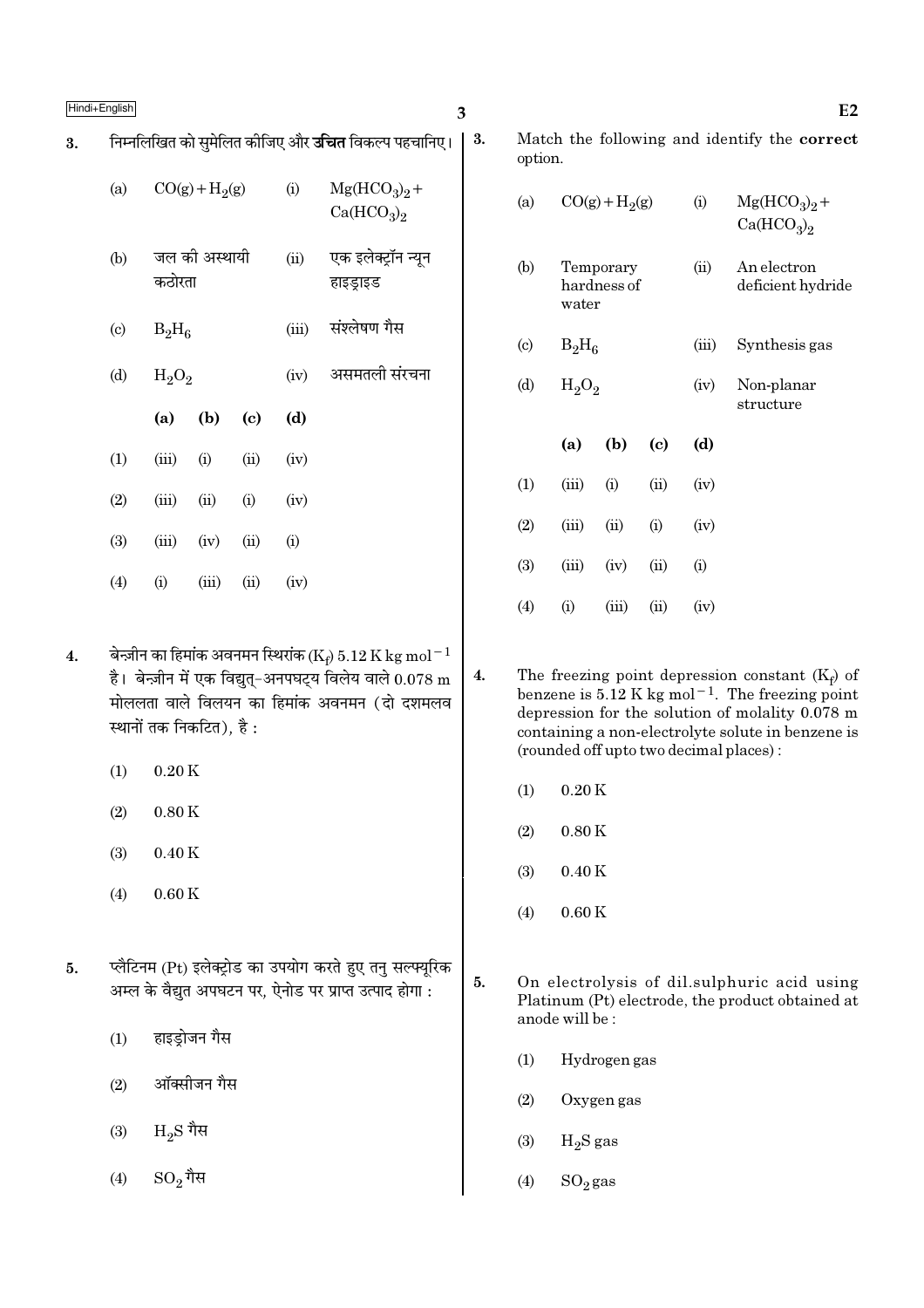- $E2$
- अभिक्रियाओं के निम्नलिखित क्रम में X यौगिक को  $6.$ पहचानिए:

 $\overline{\mathbf{4}}$ 

6.







 $CHCl<sub>2</sub>$  $(3)$ 

 $\overline{\text{CCl}}_3$  $(4)$ 

- निम्नलिखित में से किसमें परमाणुओं की संख्या अधिकतम 7. होगी ?
	- $(1)$  $Ag(s)$  का 1 g [Ag का परमाणु द्रव्यमान = 108]
	- $(2)$  $Mg(s)$  का 1 g [Mg का परमाणु द्रव्यमान=24]
	- $O_2(g)$  का 1 g [O का परमाणु द्रव्यमान=16]  $(3)$
	- $Li(s)$  का 1 g [Li का परमाणु द्रव्यमान=7]  $(4)$

Identify compound X in the following sequence of reactions:



- 7. Which one of the followings has maximum number of atoms?
	- $(1)$ 1 g of Ag(s) [Atomic mass of Ag =  $108$ ]
	- $(2)$ 1 g of  $Mg(s)$  [Atomic mass of  $Mg = 24$ ]
	- 1 g of O<sub>2</sub>(g) [Atomic mass of O = 16]  $(3)$
	- 1 g of Li(s) [Atomic mass of Li = 7]  $(4)$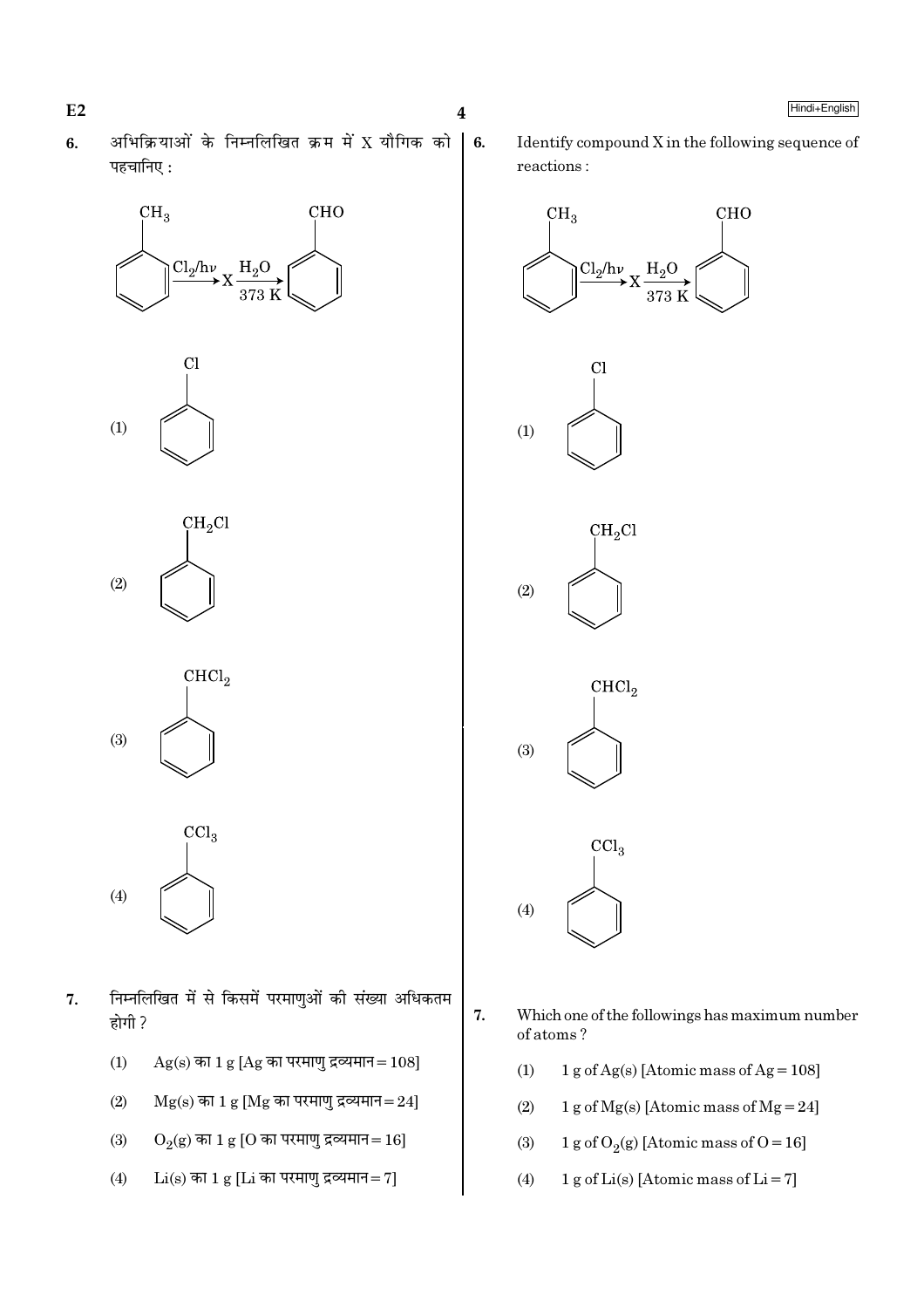- 8. Fमिलिखित में से सही कथन पहचानिए:
	- $(1)$  पिटवाँ लोहा 4% कार्बन वाला अशुद्ध लोहा होता है।
	- $\left( 2\right)$   $\equiv$  फफोलेदार तांबा,  $\overline{\text{CO}_{2}}$  के निकास के कारण फफोलेदार लगता है।
	- (3) ÁŸ∑Ò§‹ ∑§ Á‹∞ flÊc¬ ¬˝ÊflSÕÊ ‡ÊÊœŸ flÒŸ •Ê∑¸§‹ ÁflÁœ द्वारा किया जाता है।
	- $(4)$   $\frac{1}{2}$  कच्चे लोहे को विभिन्न आकारों में ढाला जा सकता है।
- 9. निम्नलिखित में से किसके कारण एक तृतीयक ब्युटिल कार्बोधनायन एक द्वितीयक ब्यटिल कार्बोधनायन से अधिक स्थायी होता है ?
	- $(1)$  −  $CH<sub>3</sub>$  समूहों के − I प्रभाव के कारण
	- (2)  $-CH_3$  समूहों के + $R$  प्रभाव के कारण
	- (3)  $-CH_3$  समूहों के −R प्रभाव के कारण
	- (4) अतिसंयुग्मन
- 10. यूरिया जल के साथ अभिक्रिया द्वारा A बनाता है जो विघटित होकर  $\bf{B}$  बनता है। जब  $\bf{B}$  को  $\rm Cu^{2+}$  (जलीय) से गुज़ारा जाता है, तब  $\bf C$  का गहरे नीले रंग का विलयन प्राप्त होता है। निम्नलिखित में से  $\bf c$  का सत्र क्या है ?
	- $(1)$   $CuSO<sub>4</sub>$
	- (2)  $[Cu(NH_3)_4]^{2+}$
	- $\text{Cu(OH)}_2$
	- (4)  $CuCO<sub>3</sub>·Cu(OH)<sub>2</sub>$
- $11. \quad$  एक सिलिंडर में  $\rm N_2$  और  $\rm Ar$  गैसों के एक मिश्रण में  $\rm N_2$  के  $7$  g और  $\rm{Ar}$  के 8 g हैं। यदि सिलिंडर में गैसों के मिश्रण का कुल दाब 27 bar हो, तो  $\mathrm{N}_2$  का आंशिक दाब है,

[परमाणु द्रव्यमानों (g mol<sup>-1</sup> में) : N = 14, Ar = 40 उपयोग कोजिए1

- (1) 9 bar
- (2) 12 bar
- (3) 15 bar
- (4) 18 bar
- 8. Identify the correct statement from the following :
	- (1) Wrought iron is impure iron with 4% carbon.
	- (2) Blister copper has blistered appearance due to evolution of CO<sub>2</sub>.
	- (3) Vapour phase refining is carried out for Nickel by Van Arkel method.
	- (4) Pig iron can be moulded into a variety of shapes.
- 9. A tertiary butyl carbocation is more stable than a secondary butyl carbocation because of which of the following ?
	- (1)  $-I$  effect of  $-CH_3$  groups
	- (2) + R effect of  $-CH_3$  groups
	- (3)  $-$  R effect of  $-$  CH<sub>3</sub> groups
	- (4) Hyperconjugation
- 10. Urea reacts with water to form A which will decompose to form B. B when passed through  $Cu^{2+}$  (aq), deep blue colour solution C is formed. What is the formula of C from the following ?
	- $(1)$   $CuSO<sub>4</sub>$
	- (2)  $[Cu(NH_3)_4]^{2+}$
	- $\text{Cu(OH)}_{2}$
	- (4)  $CuCO<sub>3</sub>·Cu(OH)<sub>2</sub>$
- 11. A mixture of  $N_2$  and Ar gases in a cylinder contains 7 g of  $\mathrm{N}_2$  and 8 g of Ar. If the total pressure of the mixture of the gases in the cylinder is 27 bar, the partial pressure of  $\mathrm{N}_2 \, \mathrm{is}$  :

[Use atomic masses (in g mol<sup>-1</sup>) : N = 14, Ar = 40]

- (1) 9 bar
- (2) 12 bar
- (3) 15 bar
- (4) 18 bar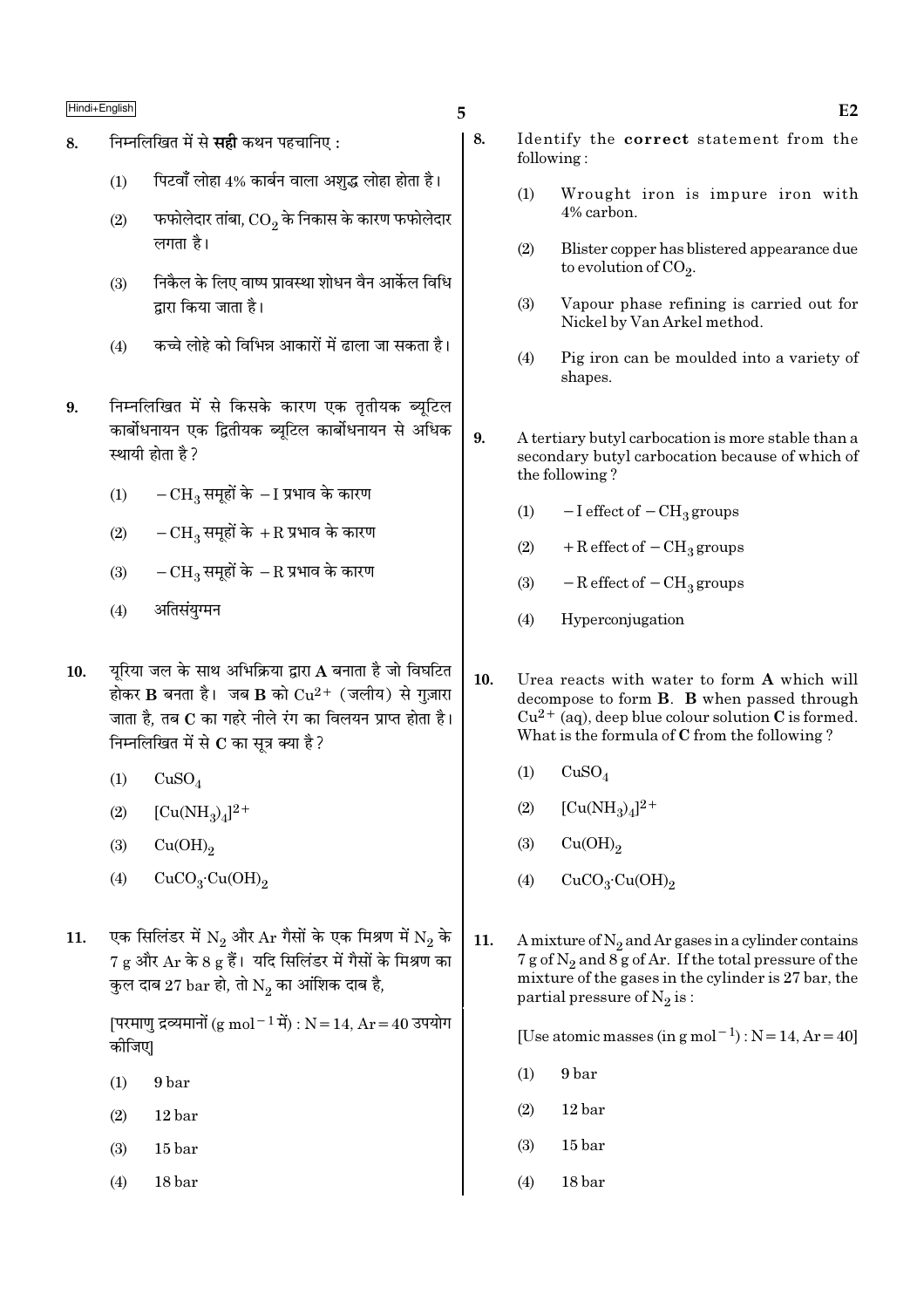एक तत्व की 288 pm सेल कोर वाली काय केन्द्रित घनीय  $12.$ संरचना है. परमाण त्रिज्या है :

(1) 
$$
\frac{\sqrt{3}}{4} \times 288 \text{ pm}
$$
  
(2) 
$$
\frac{\sqrt{2}}{4} \times 288 \text{ pm}
$$
  
(3) 
$$
\frac{4}{\sqrt{3}} \times 288 \text{ pm}
$$
  
(4) 
$$
\frac{4}{\sqrt{3}} \times 288 \text{ pm}
$$

 $\sqrt{2}$ 

- प्रथम कोटि की एक अभिक्रिया के लिए वेग स्थिरांक 13.  $4.606 \times 10^{-3}$  s<sup>-1</sup> है। अभिकारक के 2.0 g को 0.2 g तक घटने में आवश्यक समय है :
	- $100 s$  $(1)$
	- $(2)$  $200 s$
	- $500 s$  $(3)$
	- $(4)$  $1000 s$
- ऐसीटोन और मेथिलमैग्नीशियम क्लोराइड की अभिक्रिया और 14. तत्पश्चात् जल-अपघटन से प्राप्त होगा:
	- आइसोप्रोपिल ऐल्कोहॉल  $(1)$
	- द्वितीयक ब्यूटिल ऐल्कोहॉल  $(2)$
	- तृतीयक ब्यूटिल ऐल्कोहॉल  $(3)$
	- आइसोब्यटिल ऐल्कोहॉल  $(4)$
- निम्नलिखित में से अणुओं के किस समुच्चय का शून्य द्विध्नुव 15. आघर्ण होता है ?
	- अमोनिया, बेरिलियम डाइफ्लुओराइड, जल,  $(1)$ 1.4-डाइक्लोरोबेन्ज़ीन
	- बोरॉन ट्राइफ्लुओराइड, हाइड्रोजन फ्लुओराइड, कार्बन  $(2)$ डाइऑक्साइड, 1.3-डाइक्लोरोबेन्ज़ीन
	- नाइट्रोजन ट्राइफ्लुओराइड, बेरिलियम डाइफ्लुओराइड,  $(3)$ जल, 1.3-डाइक्लोरोबेन्ज़ीन
	- बोरॉन टाइफ्लओराइड, बेरिलियम डाइफ्लुओराइड, कार्बन  $(4)$ डाइऑक्साइड, 1,4-डाइक्लोरोबेन्ज़ीन

12. An element has a body centered cubic (bcc) structure with a cell edge of 288 pm. The atomic radius is:

(1) 
$$
\frac{\sqrt{3}}{4} \times 288 \text{ pm}
$$
  
(2) 
$$
\frac{\sqrt{2}}{4} \times 288 \text{ pm}
$$
  
(3) 
$$
\frac{4}{\sqrt{3}} \times 288 \text{ pm}
$$
  
(4) 
$$
\frac{4}{\sqrt{5}} \times 288 \text{ pm}
$$

- 13. The rate constant for a first order reaction is  $4.606 \times 10^{-3}$  s<sup>-1</sup>. The time required to reduce  $2.0 \text{ g}$  of the reactant to  $0.2 \text{ g}$  is:
	- $(1)$  $100 s$
	- $(2)$  $200 s$
	- $(3)$  $500 s$
	- $(4)$  $1000 s$
- 14. Reaction between acetone and methylmagnesium chloride followed by hydrolysis will give:
	- $(1)$ Isopropyl alcohol
	- $(2)$ Sec. butyl alcohol
	- $(3)$ Tert. butyl alcohol
	- $(4)$ Isobutyl alcohol
- 15. Which of the following set of molecules will have zero dipole moment?
	- Ammonia, beryllium difluoride, water,  $(1)$ 1,4-dichlorobenzene
	- $(2)$ Boron trifluoride, hydrogen fluoride, carbon dioxide, 1,3-dichlorobenzene
	- Nitrogen trifluoride, beryllium difluoride,  $(3)$ water, 1.3-dichlorobenzene
	- $(4)$ Boron trifluoride, beryllium difluoride, carbon dioxide, 1.4-dichlorobenzene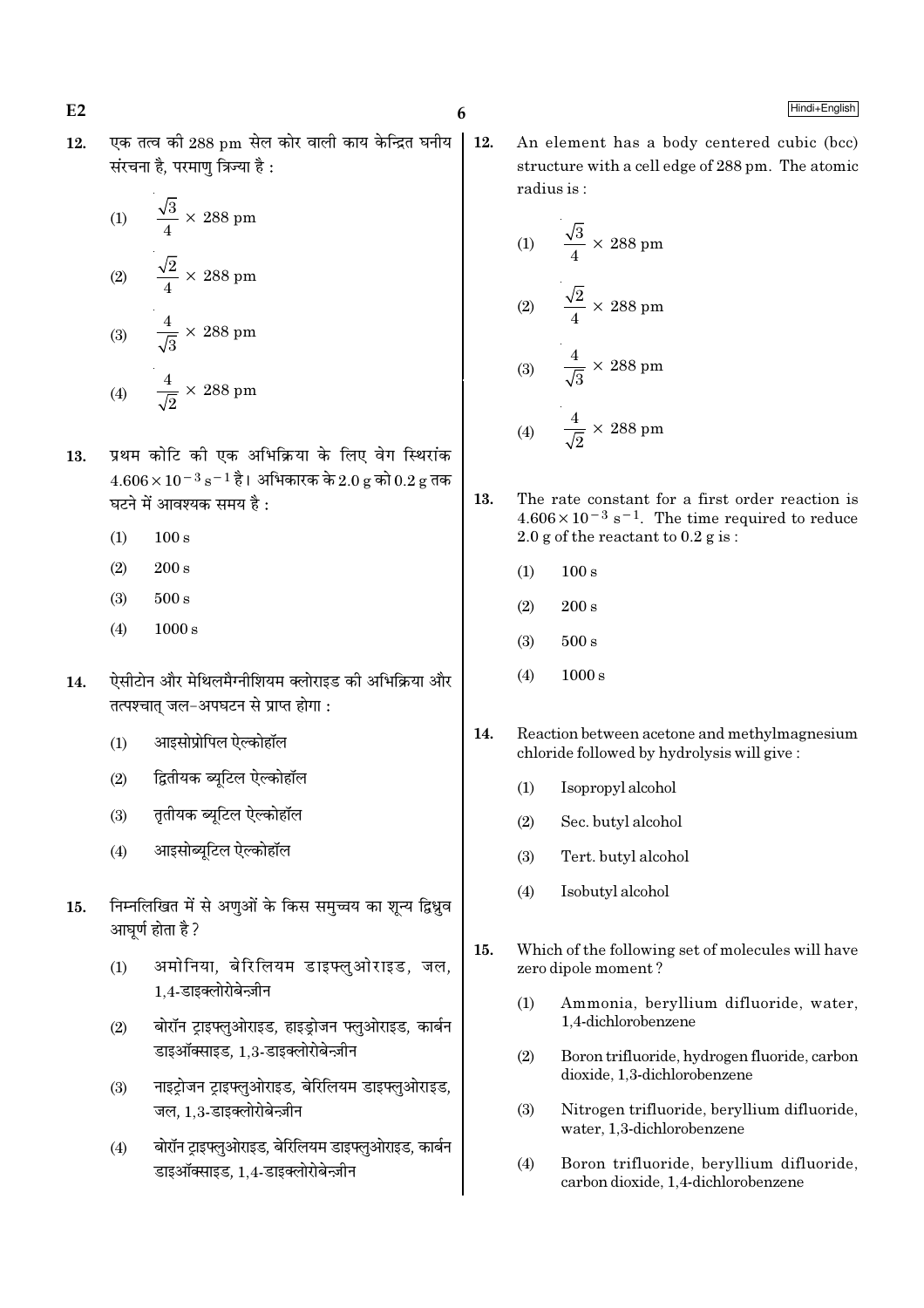निम्नलिखित अभिकिया में कार्बन की ऑक्सीकरण संख्या में 16. क्या परिवर्तन होता है ?  $\text{CH}_4(g) + 4\text{Cl}_2(g) \rightarrow \text{CCl}_4(l) + 4\text{HCl}(g)$  $+4 \vec{R} + 4$  $(1)$ 0 से +4  $(2)$  $-4 \vec{R} + 4$  $(3)$ 0 से  $-4$  $(4)$ निम्नलिखित को सुमेलित कीजिए: 17. ऑक्साइड प्रकति क्षारीय  $(a)$  $CO$  $(i)$ **BaO** उदासीन  $(b)$  $(ii)$ अम्लीय  $\left( \mathrm{c}\right)$  $\text{Al}_2\text{O}_3$  $(iii)$ उभयधर्मी  $Cl<sub>2</sub>O<sub>7</sub>$  $(iv)$  $(d)$ निम्नलिखित में से कौन–सा **सही** विकल्प है ?  $(a)$  $(b)$  $\left( \text{c} \right)$  $(d)$  $(1)$  $(i)$  $(ii)$  $(iii)$  $(iv)$  $(2)$  $(ii)$  $(iii)$  $(i)$  $(iv)$  $(3)$  $(iii)$  $(iv)$  $(i)$  $(ii)$  $(4)$  $(iv)$  $(iii)$  $(ii)$  $(i)$ निम्नलिखित में से कौन-सा कार्बन मोनोक्साइड के लिए सही 18. नहीं है ? यह कार्बोक्सीहीमोग्लोबिन बनाती है।  $(1)$ यह रक्त की ऑक्सीजन वहन योग्यता को घटा देती है।  $(2)$ कार्बोक्सीहीमोग्लोबिन (CO से बंधित हीमोग्लोबिन).  $(3)$ ऑक्सीहीमोग्लोबिन से अस्थायी होता है। यह अपर्ण दहन के कारण उत्पन्न होती है।  $(4)$ ज़ीटा विभव का मापन कोलॉइडी विलयन के किस गणधर्म के 19. निर्धारण में उपयोगी होता है ? श्यानता  $(1)$ विलेयता  $(2)$ कोलॉइडी कणों की विलेयता  $(3)$ कोलॉइडी कणों का आमाप  $(4)$ निम्नलिखित में से. समन्वय यौगिकों को बनाने के लिए संलग्नियों 20. की बढती क्षेत्र प्रबलता का कौन–सा **सही** क्रम है ?  $SCN^- < F^- < C_2O_4^{2-} < CN^ (1)$  $SCN^- < F^- < CN^- < C_2O_4^{2-}$  $(2)$  $F^{-} <$  SCN<sup>-</sup> < C<sub>2</sub>O<sub>4</sub><sup>2</sup><sup>-</sup> < CN<sup>-</sup>  $(3)$  $CN^{-} < C_2O_4^{2-} < SCN^{-} < F^{-}$  $(4)$ 

16. What is the change in oxidation number of carbon in the following reaction?

 $CH<sub>4</sub>(g) + 4Cl<sub>2</sub>(g) \rightarrow CCl<sub>4</sub>(l) + 4HCl(g)$  $+4$  to  $+4$  $(1)$  $0 \text{ to } +4$  $(2)$  $(3)$  $-4$  to  $+4$ 

- $0 \text{ to } -4$  $(4)$
- 17. Match the following:

|                             | Oxide                   |       | Nature                                          |
|-----------------------------|-------------------------|-------|-------------------------------------------------|
| (a)                         | (X)                     | (i)   | Basic                                           |
| (b)                         | BaO                     | (ii)  | Neutral                                         |
| $\left( \mathrm{c} \right)$ | $\text{Al}_2\text{O}_3$ | (iii) | Acidic                                          |
| (d)                         | $Cl_2O_7$               | (iv)  | Amphoteric                                      |
|                             |                         |       | Which of the following is <b>correct</b> option |

|                   | (a)   | (b)      | (c)   | (d)      |
|-------------------|-------|----------|-------|----------|
| $\rm(1)$          | (i)   | $\sin$   | (iii) | (iv)     |
| (2)               | (ii)  | $\rm(i)$ | (iv)  | (iii)    |
| <b>(3)</b>        | (iii) | (iv)     | (i)   | (ii)     |
| $\left( 4\right)$ | (iv)  | (iii)    | (ii)  | $\rm(i)$ |

18. Which of the following is **not** correct about carbon monoxide?

- $(1)$ It forms carboxyhaemoglobin.
- $(2)$ It reduces oxygen carrying ability of blood.
- The carboxyhaemoglobin (haemoglobin  $(3)$  $bound to CO$  is less stable than oxyhaemoglobin.
- It is produced due to incomplete combustion.  $(4)$
- Measuring Zeta potential is useful in determining 19. which property of colloidal solution?
	- Viscosity  $(1)$
	- $(2)$ Solubility
	- Stability of the colloidal particles  $(3)$
	- $(4)$ Size of the colloidal particles
- 20. Which of the following is the **correct** order of increasing field strength of ligands to form coordination compounds?
	- $SCN^- < F^- < C_2O_4^{2-} < CN^ (1)$
	- $SCN^- < F^- < CN^- < C_2O_4^{2-}$  $(2)$
	- (3)  $F^- < SCN^- < C_2O_4^{2-} < CN^-$
	- $CN^{-} < C_2O_4^{2-} < SCN^{-} < F^{-}$  $(4)$

 $\overline{?}$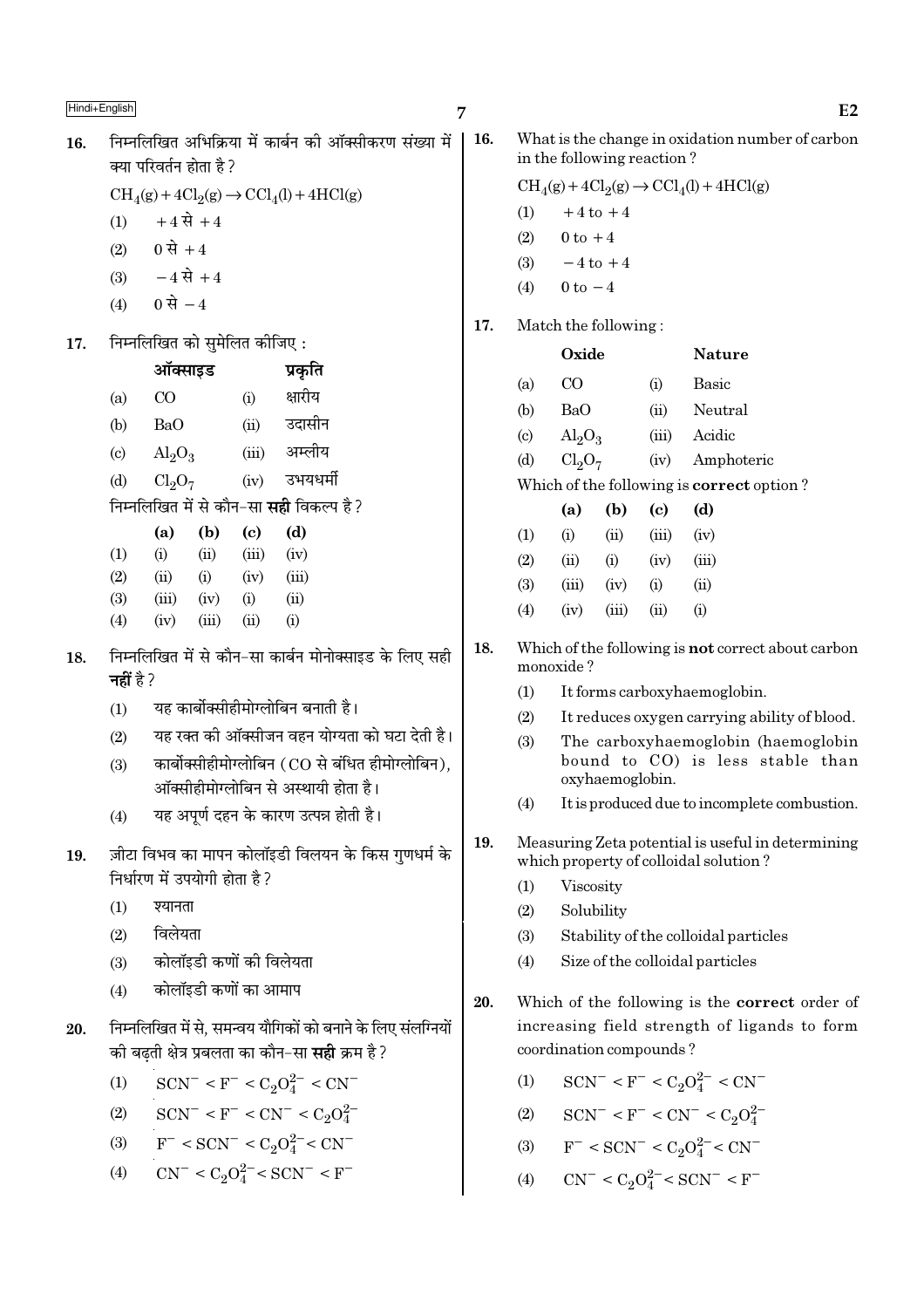$E2 \hspace{1.5cm} 8$ 

- $21.$  2-ब्रोमो-पेन्टेन से पेन्ट-2-ईन बनने की विलोपन अभिक्रिया :
	- (a)  $\beta$ -विलोपन अभिक्रिया है
	- (b) जेटसैफ नियम का पालन करती है
	- (c) विहाइडोहैलोजनीकरण अभिक्रिया है
	- (d) निर्जलीकरण अभिक्रिया है
	- $(1)$   $(a), (b), (c)$
	- $(2)$  (a), (c), (d)
	- $(3)$  (b),  $(c)$ ,  $(d)$
	- $(4)$   $(a), (b), (d)$
- $22.$  किसी आदर्श गैस के रुद्धोष्म परिस्थिति में मुक्त प्रसरण के लिए उचित विकल्प है $\,$  :
	- $(1)$   $q = 0$ , ΔT = 0 और w = 0
	- (2)  $q = 0$ , ∆T < 0 और w > 0
	- $(3)$  q < 0, ΔT = 0 और w = 0
	- $(4)$  q > 0, ΔT > 0 और w > 0
- 23. **गलत** कथन को पहचानिए।
	- (1) जल में,  $Cr^{2+}(d^4)$ ,  $Fe^{2+}(d^6)$  से अधिक प्रबल अपचायक है।
	- (2) संक्रमण धातएँ और उनके यौगिक उनकी बह ऑक्सीकरण अवस्थाओं को ग्रहण करने की क्षमता के कारण उत्प्रेरकी सक्रियता और संकुल निर्माण के लिए जाने जाते हैं।
	- (3) अंतराकाशी यौगिक वे होते हैं जो धातुओं के क्रिस्टल जालकों के भीतर छोटे आकार वाले परमाणओं जैसे H, C या N के फंसने (ट्रैप) पर बनते हैं।
	- (4) ज़्रोमियम की,  $CrO_4^{2-}$  और  $Cr_2O_7^{2-}$  में उपचयन अवस्थाएँ समान नहीं हैं।
- 24. **अनचित** समेल को पहचानिए।

**ŸÊ◊ •Ê߸.ÿÍ.¬Ë.∞.'Ë. •Áœ∑Χà ŸÊ◊**

- (a) अननिलउनियम (i) मैंडलीवियम
- (b) अननिलटाइयम (ii) लारेंसियम
- (c) अननिलहेक्सियम (iii) सीबोर्गियम
- (d) अनअनयुनियम (iv) डर्मस्टेडुटियम
- $(1)$   $(a)$ ,  $(i)$
- $(2)$  (b), (ii)
- $(3)$   $(c), (iii)$
- $(4)$   $(d), (iv)$
- 
- 21. Elimination reaction of 2-Bromo-pentane to form pent-2-ene is :
	- (a) β-Elimination reaction
	- (b) Follows Zaitsev rule
	- (c) Dehydrohalogenation reaction
	- (d) Dehydration reaction
	- $(1)$   $(a), (b), (c)$
	- $(2)$   $(a), (c), (d)$
	- $(3)$  (b),  $(c)$ ,  $(d)$
	- $(4)$   $(a), (b), (d)$
- 22. The correct option for free expansion of an ideal gas under adiabatic condition is :
	- (1)  $q = 0$ ,  $\Delta T = 0$  and  $w = 0$
	- (2)  $q=0$ ,  $\Delta T < 0$  and  $w > 0$
	- (3)  $q < 0$ ,  $\Delta T = 0$  and  $w = 0$
	- (4)  $q > 0$ ,  $\Delta T > 0$  and  $w > 0$
- 23. Identify the incorrect statement.
	- (1)  $Cr^{2+}(d^4)$  is a stronger reducing agent than  $Fe^{2+}(d^6)$  in water.
	- (2) The transition metals and their compounds are known for their catalytic activity due to their ability to adopt multiple oxidation states and to form complexes.
	- (3) Interstitial compounds are those that are formed when small atoms like H, C or N are trapped inside the crystal lattices of metals.
	- (4) The oxidation states of chromium in  $CrO_4^{2-}$ and  $Cr_2O_7^{2-}$  are not the same.
- 24. Identify the incorrect match.

# Name IUPAC Official Name (a) Unnilunium (i) Mendelevium

- (b) Unniltrium (ii) Lawrencium
- (c) Unnilhexium (iii) Seaborgium
- (d) Unununnium (iv) Darmstadtium
- $(1)$   $(a), (i)$
- $(2)$  (b), (ii)
- $(3)$   $(c)$ ,  $(iii)$
- $(4)$   $(d)$ ,  $(iv)$

Hindi+English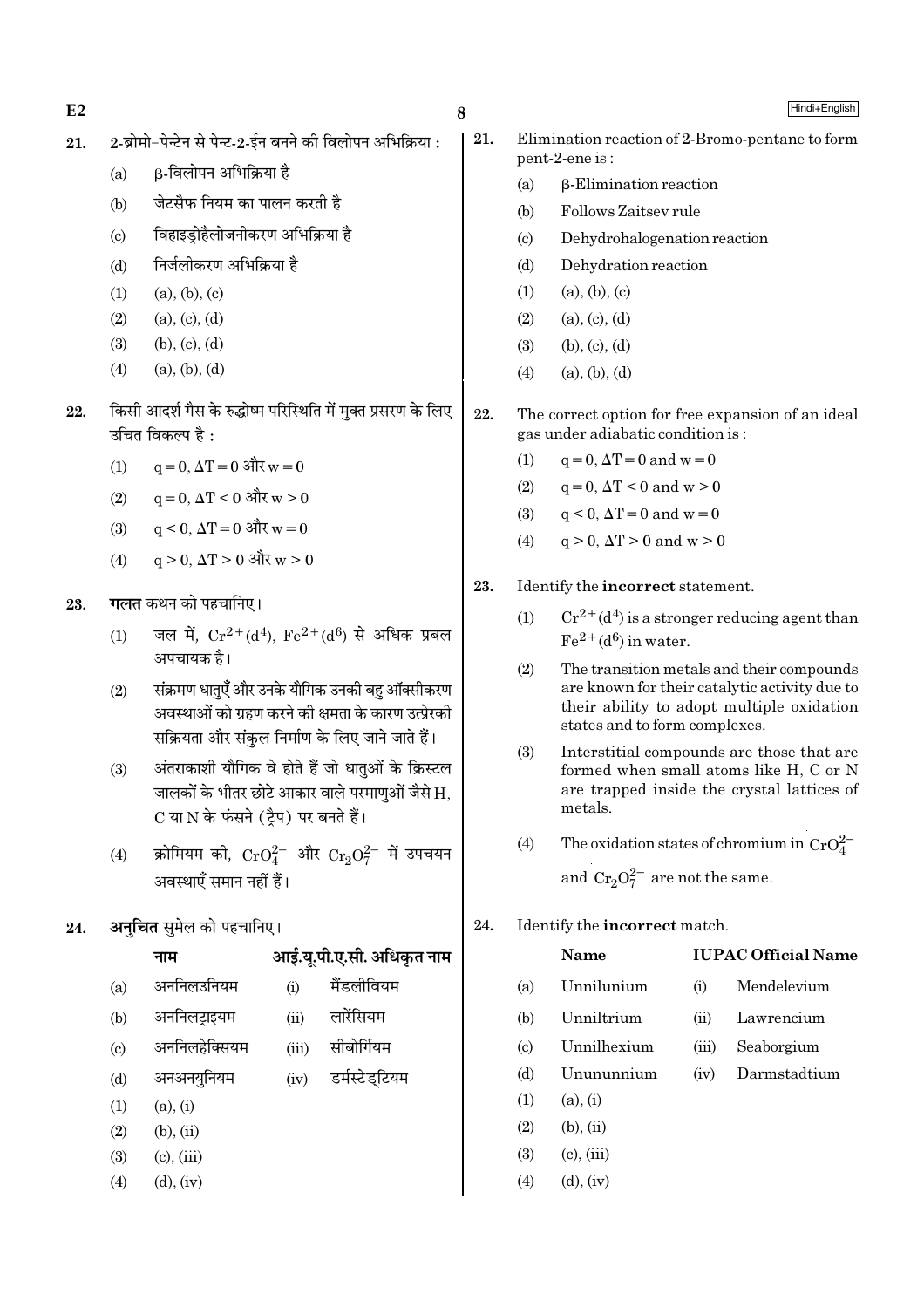| Hindi+English |
|---------------|
|---------------|

- $\boldsymbol{q}$
- बेन्ज़ैल्डिहाइड और ऐसीटोफ़ीनोन की तनु  $\mathrm{NaOH}$  की उपस्थिति 25. में अभिक्रिया इस प्रकार जानी जाती है :
	- ऐलडॉल संघनन  $(1)$
	- कैनिज़ारो अभिक्रिया  $(2)$
	- क्रॉस कैनिज़ारो अभिक्रिया  $(3)$
	- $(4)$ क्रॉस ऐलडॉल संघनन
- निम्नलिखित में से सल्फर के किस ऑक्सोअम्ल में  $\rm O$   $\rm O$   $-$ 26. ਕਂधन है ?
	- $(1)$  $H_2SO_3$ , सलम्यूरस अम्ल
	- $(2)$  $H_2SO_4$ , सल्फ़्यूरिक अम्ल
	- $\rm H_2S_2O_8$ , परऑक्सोडाइसल्फ़्यूरिक अम्ल  $(3)$
	- $\rm H_2S_2O_7$ , पाइरोसल्फ़्यूरिक अम्ल  $(4)$
- $\rm HCl$  को  $\rm CaCl_2$ ,  $\rm MgCl_2$  और  $\rm NaCl$  के विलयन से गुज़ारा 27. गया। निम्नलिखित में से कौन-सा/कौन-से यौगिक क्रिस्टलित हुआ/हुए?
	- MgCl<sub>2</sub> और CaCl<sub>2</sub> दोनों  $(1)$
	- केवल NaCl  $(2)$
	- केवल MgCl<sub>2</sub>  $(3)$
	- NaCl, MgCl<sub>2</sub> और CaCl<sub>2</sub>  $(4)$
- ऐनिसॉल HI के साथ विदलन द्वारा देता है: 28.







- 
- 25. Reaction between benzaldehyde and acetophenone in presence of dilute NaOH is known as:
	- $(1)$ Aldol condensation
	- $(2)$ Cannizzaro's reaction
	- $(3)$ Cross Cannizzaro's reaction
	- Cross Aldol condensation  $(4)$
- 26. Which of the following oxoacid of sulphur has  $-0-0$  – linkage?
	- $H<sub>2</sub>SO<sub>3</sub>$ , sulphurous acid  $(1)$
	- $(2)$  $H_2SO_4$ , sulphuric acid
	- $H_2S_2O_8$ , peroxodisulphuric acid  $(3)$
	- $H_2S_2O_7$ , pyrosulphuric acid  $(4)$
- 27. HCl was passed through a solution of  $\mathrm{CaCl}_2$ ,  $\mathrm{MgCl}_2$ and NaCl. Which of the following compound(s) crystallise(s)?
	- $(1)$ Both MgCl<sub>2</sub> and CaCl<sub>2</sub>
	- $(2)$ Only NaCl
	- $(3)$ Only MgCl<sub>2</sub>
	- $(4)$ NaCl,  $MgCl<sub>2</sub>$  and  $CaCl<sub>2</sub>$
- Anisole on cleavage with HI gives: 28.

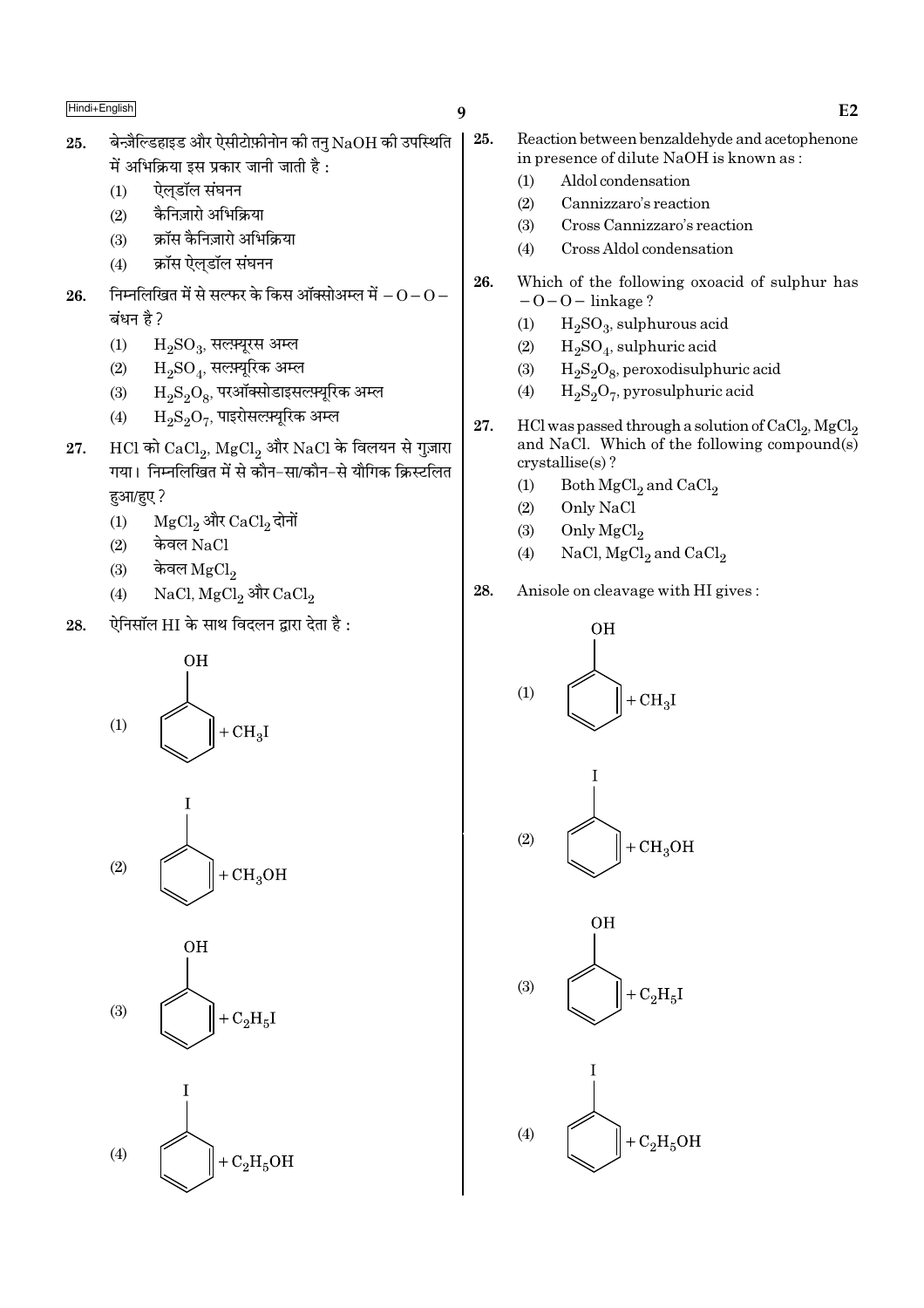$E2$ 

#### निम्नलिखित में से **उचित** कथन पहचानिए: 29.

- - $CO<sub>9</sub>(g)$  को आइसक्रीम और हिमशीतित खाद्य के लिए  $(a)$ प्रशीतक के रूप में उपयोग किया जाता है।
	- $\rm C_{60}$  की संरचना में, बारह छ: कार्बन वलय और बीस<br>पाँच कार्बन वलय होते हैं।  $(b)$
	- ZSM-5, एक प्रकार का जिओलाइट है जो ऐल्कोहॉल  $(c)$ को गैसोलीन में रूपांतरित करने में उपयोग किया जाता है।
	- CO रंगहीन और गंधहीन गैस है।  $(d)$
	- केवल (a), (b) और (c)  $(1)$
	- केवल  $(a)$  और  $(c)$  $(2)$
	- केवल (b) और (c)  $(3)$
	- केवल (c) और (d)  $(4)$
- अभिक्रिया,  $2\text{Cl}(g) \rightarrow \text{Cl}_2(g)$ , के लिए **उचित** विकल्प है : 30.
	- $\Delta_r H > 0$  और  $\Delta_r S > 0$  $(1)$
	- $\Delta_{\rm r}{\rm H}$  >  $0$  और  $\Delta_{\rm r}{\rm S}$  <  $0$  $(2)$
	- $\Delta_{r}H$  < 0 और  $\Delta_{r}S$  > 0  $(3)$
	- $\Delta_r H < 0$  और  $\Delta_r S < 0$  $(4)$
- कागज़ वर्णलेखिकी. उदाहरण है : 31.
	- अधिशोषण वर्णलेखिकी का  $(1)$
	- विपाटन वर्णलेखिको का  $(2)$
	- पतली परत वर्णलेखिकी का  $(3)$
	- स्तंभ वर्णलेखिकी का  $(4)$
- निम्नलिखित में से कौन-सी ऐल्केन वर्ट्ज़ अभिक्रिया द्वारा 32. अच्छी लब्धि में नहीं बनाई जा सकती ?
	- n-हैक्सेन  $(1)$
	- 2.3-डाइमेथिलब्यूटेन  $(2)$
	- n-हेप्टेन  $(3)$
	- n-ब्यटेन  $(4)$
- 29. Identify the correct statements from the following:
	- $CO<sub>2</sub>(g)$  is used as refrigerant for ice-cream  $(a)$ and frozen food.
	- The structure of  $C_{60}$  contains twelve six  $(b)$ carbon rings and twenty five carbon rings.
	- ZSM-5, a type of zeolite, is used to convert  $(c)$ alcohols into gasoline.
	- CO is colorless and odourless gas.  $(d)$
	- $(1)$  $(a)$ ,  $(b)$  and  $(c)$  only
	- $(2)$  $(a)$  and  $(c)$  only
	- $(b)$  and  $(c)$  only  $(3)$
	- $(c)$  and  $(d)$  only  $(4)$
- For the reaction,  $2Cl(g) \rightarrow Cl_2(g)$ , the **correct** 30. option is:
	- $(1)$  $\Delta_r H > 0$  and  $\Delta_r S > 0$
	- $\Delta_r H > 0$  and  $\Delta_r S < 0$  $(2)$
	- $\Delta_r H < 0$  and  $\Delta_r S > 0$  $(3)$
	- $\Delta H < 0$  and  $\Delta S < 0$  $(4)$
- 31. Paper chromatography is an example of:
	- $(1)$ Adsorption chromatography
	- $(2)$ Partition chromatography
	- $(3)$ Thin layer chromatography
	- Column chromatography  $(4)$
- 32. Which of the following alkane cannot be made in good yield by Wurtz reaction?
	- $(1)$ n-Hexane
	- $(2)$ 2,3-Dimethylbutane
	- $(3)$ n-Heptane
	- $(4)$ n-Butane

Hindi+English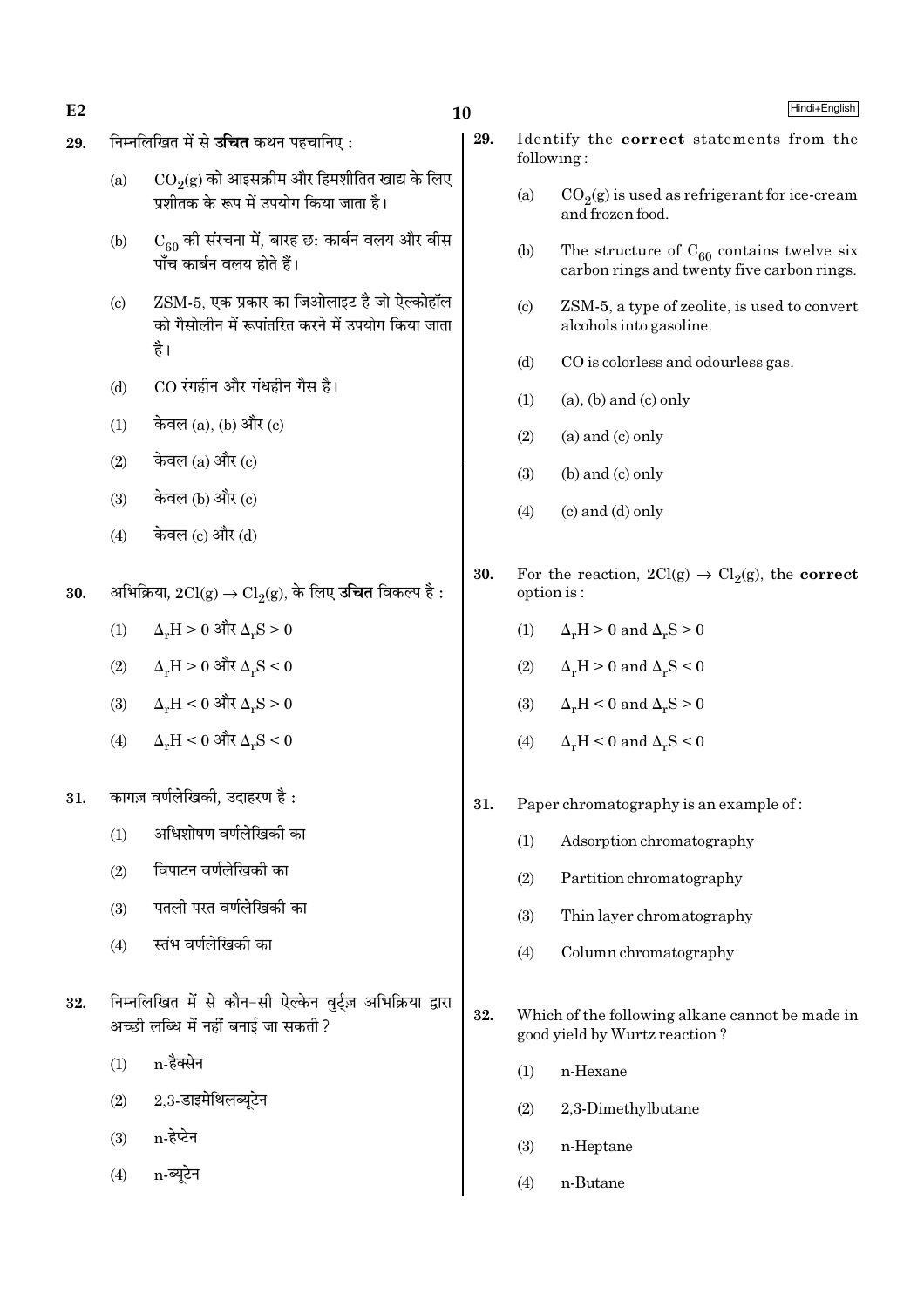| Hindi+English |           |                                                                                                               | 11  |           | E2                                                                                                                                           |
|---------------|-----------|---------------------------------------------------------------------------------------------------------------|-----|-----------|----------------------------------------------------------------------------------------------------------------------------------------------|
| 33.           | होगा :    | किसी अभिक्रिया के अभिकारकों की सांद्रता में वृद्धि से परिवर्तन                                                | 33. |           | An increase in the concentration of the reactants<br>of a reaction leads to change in:                                                       |
|               | (1)       | सक्रियण ऊर्जा में                                                                                             |     | (1)       | activation energy                                                                                                                            |
|               | (2)       | अभिक्रिया की ऊष्मा में                                                                                        |     | (2)       | heat of reaction                                                                                                                             |
|               |           | देहली ऊर्जा में                                                                                               |     | (3)       | threshold energy                                                                                                                             |
|               | (3)       |                                                                                                               |     | (4)       | collision frequency                                                                                                                          |
|               | (4)       | संघट्ट आवृत्ति में                                                                                            |     |           |                                                                                                                                              |
| 34.           |           | गलित $\mathrm{CaCl}_{2}$ से 20 g कैल्शियम प्राप्त करने के लिए आवश्यक<br>फैराडे(F) की संख्या है,               | 34. |           | The number of Faradays(F) required to produce<br>20 g of calcium from molten $CaCl2$ (Atomic mass<br>of $Ca = 40 g$ mol <sup>-1</sup> ) is : |
|               |           | $(Ca$ का परमाणु द्रव्यमान = 40 ग्राम/मोल)                                                                     |     | (1)       | $\mathbf{1}$                                                                                                                                 |
|               | (1)       | $\mathbf 1$                                                                                                   |     | (2)       | $\,2$                                                                                                                                        |
|               | (2)       | $\boldsymbol{2}$                                                                                              |     | (3)       | $\boldsymbol{3}$                                                                                                                             |
|               | (3)       | 3                                                                                                             |     | (4)       | 4                                                                                                                                            |
|               | (4)       | $\overline{4}$                                                                                                |     |           |                                                                                                                                              |
| 35.           |           | वह मिश्रण जो राउल्ट नियम से धनात्मक विचलन प्रदर्शित<br>करता है, है :                                          | 35. |           | The mixture which shows positive deviation from<br>Raoult's law is:                                                                          |
|               |           |                                                                                                               |     | (1)       | Ethanol + Acetone                                                                                                                            |
|               | (1)       | एथानॉल+ ऐसीटोन                                                                                                |     | (2)       | Benzene + Toluene                                                                                                                            |
|               | (2)       | बेन्ज़ीन+टालूईन                                                                                               |     | (3)       | Acetone + Chloroform                                                                                                                         |
|               | (3)       | ऐसीटोन+क्लोरोफ़ॉर्म                                                                                           |     | (4)       | Chloroethane + Bromoethane                                                                                                                   |
|               | (4)       | क्लोरोएथेन+ब्रोमोएथेन                                                                                         |     |           |                                                                                                                                              |
| 36.           | जाता है : | सुक्रोस का जल-अपघटन निम्नलिखित अभिक्रिया द्वारा दिया                                                          | 36. | reaction. | Hydrolysis of sucrose is given by the following                                                                                              |
|               |           |                                                                                                               |     |           | Sucrose + $H_2O \rightleftharpoons Glucose + Fructose$                                                                                       |
|               |           | सुक्रोस+ $H_2O \rightleftharpoons \overline{G}$ कोस+फ्रक्टोस                                                  |     |           | If the equilibrium constant $(K_c)$ is $2 \times 10^{13}$ at                                                                                 |
|               |           | यदि 300 K पर साम्य स्थिरांक (K ) $2 \times 10^{13}$ हो, तो उसी<br>ताप पर $\Delta_r G^{\ominus}$ का मान होगा : |     | will be:  | 300 K, the value of $\Delta_r G^{\ominus}$ at the same temperature                                                                           |
|               | (1)       | $-8.314 \,\mathrm{J}$ mol <sup>-1</sup> K <sup>-1</sup> ×300 K×ln(2×10 <sup>13</sup> )                        |     | (1)       | $-8.314 \,\mathrm{J}$ mol <sup>-1</sup> K <sup>-1</sup> ×300 K×ln(2×10 <sup>13</sup> )                                                       |
|               | (2)       | 8.314 J mol <sup>-1</sup> K <sup>-1</sup> × 300 K × ln(2 × 10 <sup>13</sup> )                                 |     | (2)       | 8.314 J mol <sup>-1</sup> K <sup>-1</sup> × 300 K × ln(2 × 10 <sup>13</sup> )                                                                |
|               | (3)       | 8.314 J mol <sup>-1</sup> K <sup>-1</sup> × 300 K × ln(3 × 10 <sup>13</sup> )                                 |     | (3)       | 8.314 J mol <sup>-1</sup> K <sup>-1</sup> × 300 K × ln(3 × 10 <sup>13</sup> )                                                                |
|               | (4)       | $-8.314 \,\mathrm{J}$ mol <sup>-1</sup> K <sup>-1</sup> ×300 K×ln(4×10 <sup>13</sup> )                        |     | (4)       | $-8.314 \,\mathrm{J} \,\mathrm{mol}^{-1} \mathrm{K}^{-1} \times 300 \,\mathrm{K} \times \ln(4 \times 10^{13})$                               |
| 37.           |           | सुक्रोस जल-अपघटन पर देता है :                                                                                 | 37. |           | Sucrose on hydrolysis gives:                                                                                                                 |
|               | (1)       | $\beta$ -D-ग्लूकोस+ $\alpha$ -D-फ्रक्टोस                                                                      |     | (1)       | $\beta$ -D-Glucose + $\alpha$ -D-Fructose                                                                                                    |
|               | (2)       | $\alpha$ -D-ग्लूकोस+ $\beta$ -D-ग्लूकोस                                                                       |     | (2)       | $\alpha$ -D-Glucose + $\beta$ -D-Glucose                                                                                                     |
|               | (3)       | $\alpha$ -D-ग्लूकोस+ $\beta$ -D-फ्रक्टोस                                                                      |     | (3)       | $\alpha$ -D-Glucose + $\beta$ -D-Fructose                                                                                                    |
|               | (4)       | $\alpha$ -D-फ्रक्टोस+ $\beta$ -D-फ्रक्टोस                                                                     |     | (4)       | $\alpha$ -D-Fructose + $\beta$ -D-Fructose                                                                                                   |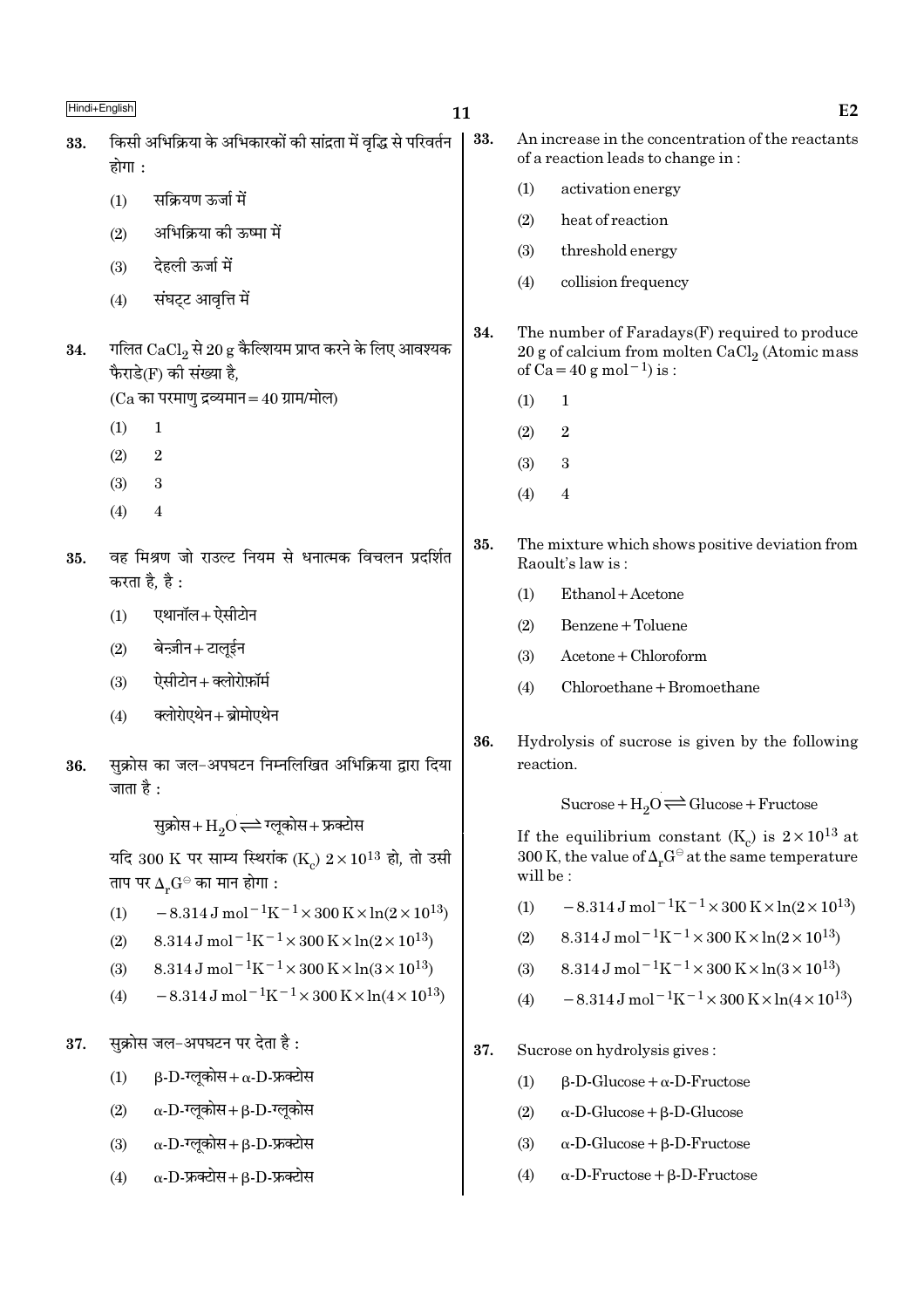| E2  |            |                                                                  | 12  |          | Hindi+English                                                                                           |
|-----|------------|------------------------------------------------------------------|-----|----------|---------------------------------------------------------------------------------------------------------|
| 38. | मान है :   | $Cr^{2+}$ के लिए, केवल प्रचक्रण चुंबकीय आघूर्ण का परिकलित        | 38. | ion is : | The calculated spin only magnetic moment of $Cr^{2+}$                                                   |
|     | (1)        | $3.87\,\mathrm{BM}$                                              |     | (1)      | 3.87 BM                                                                                                 |
|     | (2)        | 4.90 BM                                                          |     | (2)      | 4.90 BM                                                                                                 |
|     | (3)        | 5.92 BM                                                          |     | (3)      | $5.92\,\mathrm{BM}$                                                                                     |
|     | (4)        | 2.84 BM                                                          |     | (4)      | 2.84 BM                                                                                                 |
| 39. |            | निम्नलिखित में से कौन-सा एक प्राकृतिक बहुलक है?                  | 39. |          | Which of the following is a natural polymer?                                                            |
|     | (1)        | <i>सिस</i> -1,4-पॉलिआइसोप्रीन                                    |     | (1)      | $cis-1,4$ -polyisoprene                                                                                 |
|     | (2)        | पॉलि (ब्यूटाडाईन-स्टाइरीन)                                       |     | (2)      | poly (Butadiene-styrene)                                                                                |
|     | (3)        | पॉलिब्यूटाडाईन                                                   |     | (3)      | polybutadiene                                                                                           |
|     | (4)        | पॉलि (ब्यूटाडाईन-ऐक्रिलोनाइट्राइल)                               |     | (4)      | poly (Butadiene-acrylonitrile)                                                                          |
| 40. |            | निम्नलिखित में से कौन-सा एक क्षारीय ऐमीनो अम्ल है?               | 40. |          | Which of the following is a basic amino acid?                                                           |
|     | (1)        | सेरीन                                                            |     | (1)      | Serine                                                                                                  |
|     | (2)        | ऐलानिन                                                           |     | (2)      | Alanine                                                                                                 |
|     |            | टाइरोसीन                                                         |     | (3)      | Tyrosine                                                                                                |
|     | (3)        |                                                                  |     | (4)      | Lysine                                                                                                  |
|     | (4)        | लाइसीन                                                           | 41. |          | Which of the following is a cationic detergent?                                                         |
| 41. |            | निम्नलिखित में से कौन-सा धनायनी अपमार्जक है?                     |     | (1)      | Sodium lauryl sulphate                                                                                  |
|     | (1)        | सोडियम लॉराइल सल्फेट                                             |     | (2)      | Sodium stearate                                                                                         |
|     | (2)        | सोडियम स्टिएरेट                                                  |     | (3)      | Cetyltrimethyl ammonium bromide                                                                         |
|     | (3)        | सेटिलट्राइमेथिल अमोनियम ब्रोमाइड                                 |     | (4)      | Sodium dodecylbenzene sulphonate                                                                        |
|     | (4)        | सोडियम डोडेसिलबेन्ज़ीन सल्फोनेट                                  | 42. |          | Find out the solubility of $Ni(OH)_2$ in 0.1 M NaOH.<br>Given that the ionic product of $Ni(OH)_{2}$ is |
| 42. |            | $Ni(OH)_{2}$ की 0.1 M NaOH में विलेयता ज्ञात कीजिए।              |     |          | $2 \times 10^{-15}$ .                                                                                   |
|     |            | दिया है कि $\rm Ni(OH)_2$ का आयनी गुणनफल $2 \times 10^{-15}$ है। |     | (1)      | $2 \times 10^{-13}$ M                                                                                   |
|     | (1)        | $2\times10^{-13}\,\mathrm{M}$                                    |     | (2)      | $2\times10^{-8}$ M                                                                                      |
|     | (2)        | $2 \times 10^{-8}$ M<br>$1 \times 10^{-13}$ M                    |     | (3)      | $1\times10^{-13}\,\mathrm{M}$                                                                           |
|     | (3)<br>(4) | $1\times10^8\,\rm M$                                             |     | (4)      | $1 \times 10^8$ M                                                                                       |
| 43. |            | पहचानिए कि कौन-से अणु का अस्तित्व <b>नहीं</b> है।                | 43. |          | Identify a molecule which does not exist.                                                               |
|     | (1)        | He <sub>2</sub>                                                  |     | (1)      | He <sub>2</sub>                                                                                         |
|     | (2)        | Li <sub>2</sub>                                                  |     | (2)      | Li <sub>2</sub>                                                                                         |
|     | (3)        | $C_2$                                                            |     | (3)      | $C_2$                                                                                                   |
|     | (4)        | $O_2$                                                            |     | (4)      | $O_2$                                                                                                   |
|     |            |                                                                  |     |          |                                                                                                         |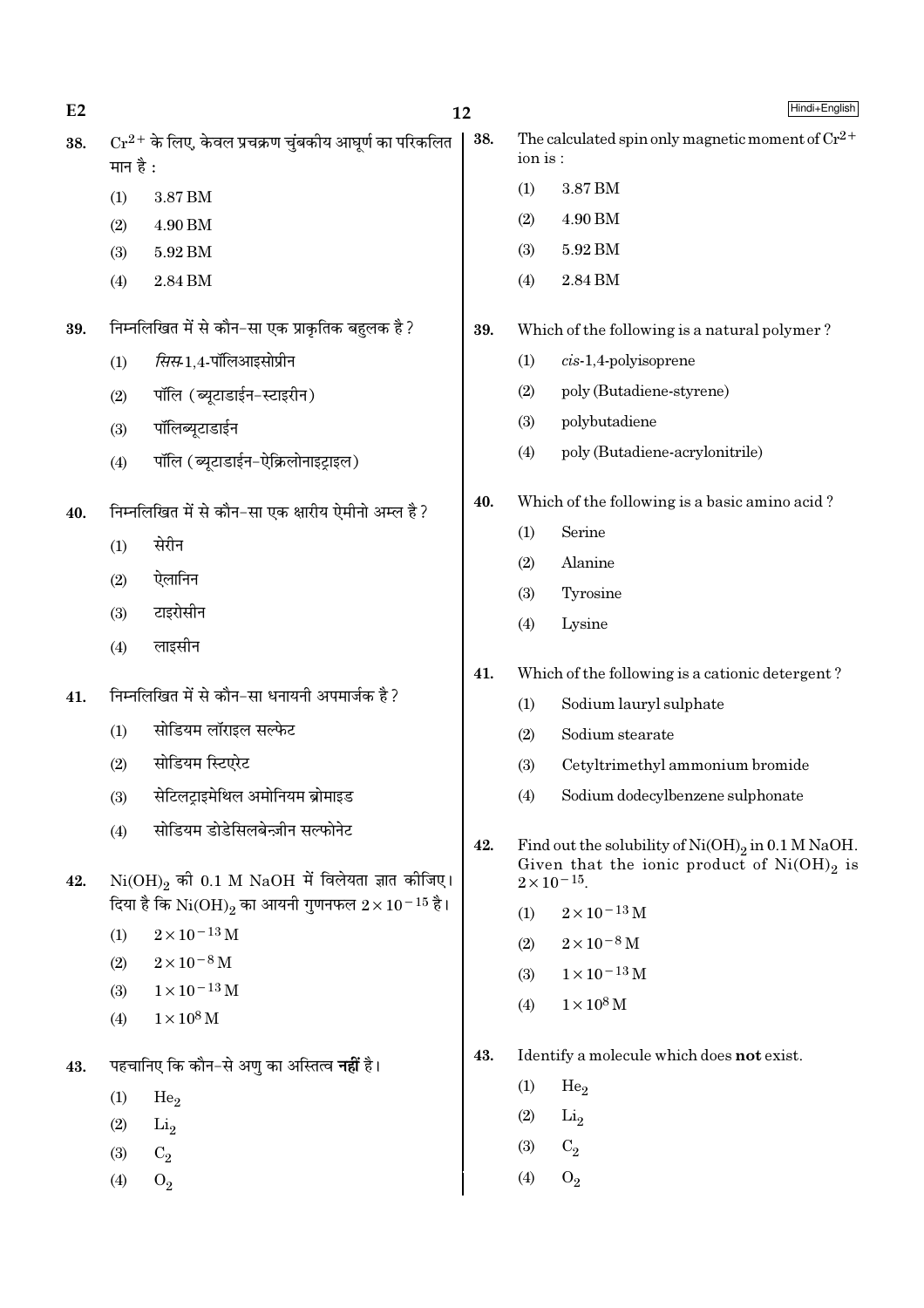- निम्नलिखित धातु आयन अनेक एंज़ाइमों को सक्रियित करता है,  $\vert$  44. 44. ग्लकोस के ऑक्सीकरण से ATP के उत्पादन में और Na के साथ शिरा संकेतों के संचरण के लिए उत्तरदायी है:
	- $(1)$ आयरन
	- तांबा (कॉपर)  $(2)$
	- कैल्शियम  $(3)$
	- पोटैशियम  $(4)$
	- $^{175}_{71}$ Lu में प्रोटॉनों, न्यूट्रॉनों और इलेक्ट्रॉनों की संख्याएँ, क्रमश: 45. हैं :
		- 71.104 और 71  $(1)$
		- $104, 71$  और  $71$  $(2)$
		- 71.71 और 104  $(3)$
		- 175, 104 और 71  $(4)$
	- $20 \text{ cm}^2$  क्षेत्रफल के किसी अपरावर्ती पृष्ठ पर  $20 \text{ W/cm}^2$ 46. औसत फ्लक्स के साथ प्रकाश अभिलम्बवत आपतन करता है। 1 मिनट की समयावधि में इस पृष्ठ पर प्राप्त की गयी ऊर्जा है :
		- $(1)$  $10 \times 10^3$  J
		- $(2)$  $12 \times 10^3$  J
		- $24 \times 10^3$  J  $(3)$
		- $48 \times 10^3$  J  $(4)$
	- ट़ॉजिस्टर क्रिया के लिए नीचे दिया गया कौनसा कथन **सही** है ? 47.
		- आधार, उत्सर्जक और संग्राहक क्षेत्रों की डोपन सांद्रताएँ  $(1)$ समान होनी चाहिए।
		- आधार, उत्सर्जक और संग्राहक क्षेत्रों के साइज़ समान  $(2)$ होने चाहिए।
		- उत्सर्जक संधि और संग्राहक संधि दोनों ही अग्रदिशिक  $(3)$ बायसित होती हैं।
		- आधार क्षेत्र बहुत पतला और हल्का डोपित होना चाहिए।  $(4)$
- The following metal ion activates many enzymes. participates in the oxidation of glucose to produce ATP and with Na, is responsible for the transmission of nerve signals.
	- $(1)$ Iron
	- $(2)$ Copper
	- Calcium  $(3)$
	- Potassium  $(4)$

45. The number of protons, neutrons and electrons in  $\frac{175}{71}$ Lu, respectively, are:

- $(1)$ 71, 104 and 71
- 104, 71 and 71  $(2)$
- $(3)$ 71, 71 and 104
- 175, 104 and 71  $(4)$
- Light with an average flux of 20 W/cm<sup>2</sup> falls on a 46. non-reflecting surface at normal incidence having surface area 20 cm<sup>2</sup>. The energy received by the surface during time span of 1 minute is:
	- $10 \times 10^3$  J  $(1)$
	- $12\times10^3$  J  $(2)$
	- $24 \times 10^3$  J  $(3)$
	- $48 \times 10^3$  J  $(4)$
- 47. For transistor action, which of the following statements is correct?
	- $(1)$ Base, emitter and collector regions should have same doping concentrations.
	- $(2)$ Base, emitter and collector regions should have same size.
	- Both emitter junction as well as the collector  $(3)$ junction are forward biased.
	- $(4)$ The base region must be very thin and lightly doped.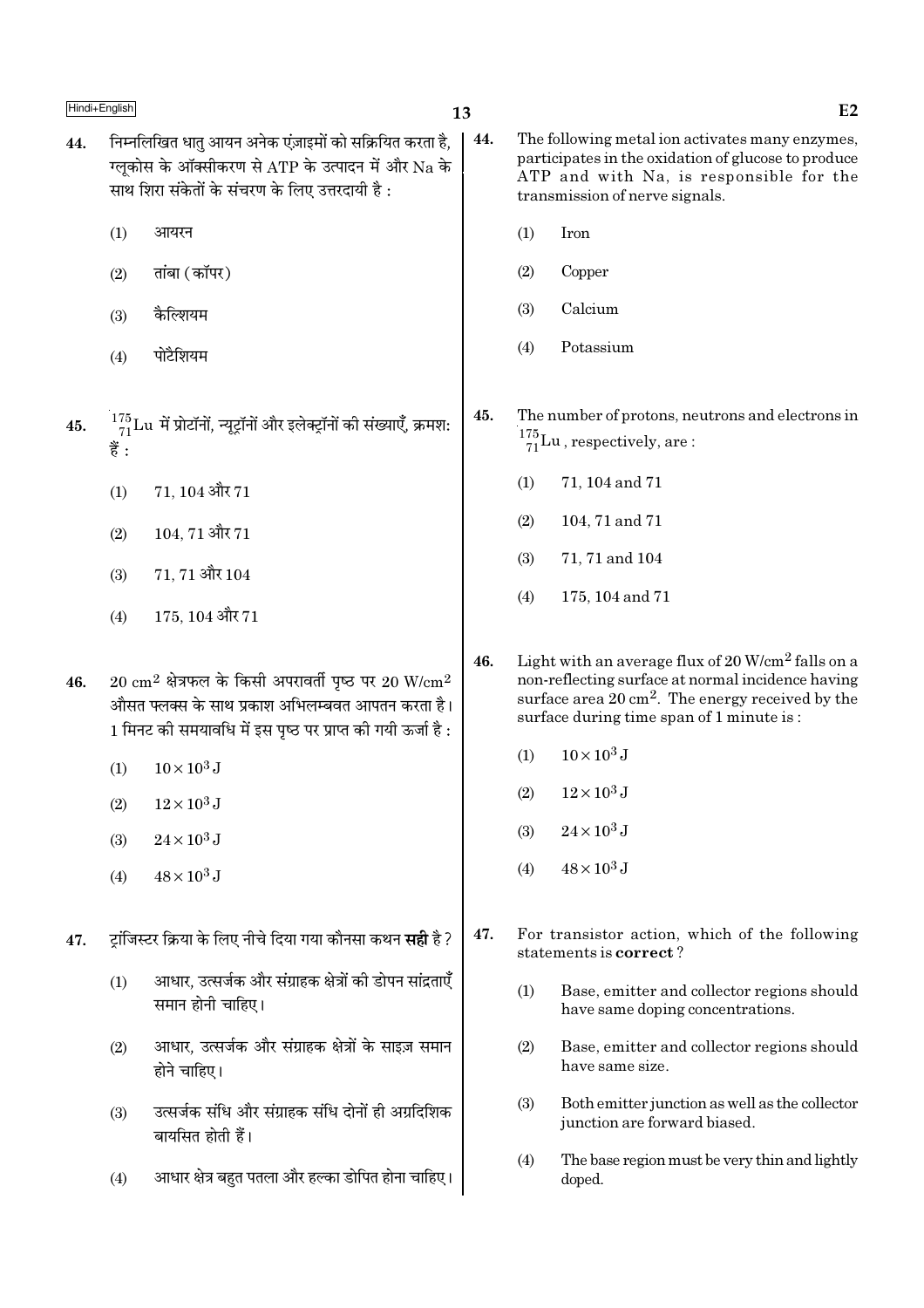$E2$ 

48. नीचे दिया गया कौनसा ग्राफ कॉपर के लिए, ताप (T) के साथ प्रतिरोधकता ( $\rho$ ) के विचरण को निरूपित करता है ?









- अंतरिक्ष के  $0.2\; \rm m^3$  आयतन के किसी निश्चित क्षेत्र में हर 49. स्थान पर विद्युत विभव 5 V पाया गया है। इस क्षेत्र में विद्युत क्षेत्र का परिमाण है :
	- $(1)$ शून्य
	- $0.5$  N/C  $(2)$
	- $(3)$  $1 N/C$
	- $(4)$  $5$  N/C  $\,$

48. Which of the following graph represents the variation of resistivity  $(\rho)$  with temperature (T) for copper?



- 49. In a certain region of space with volume  $0.2 \text{ m}^3$ , the electric potential is found to be 5 V throughout. The magnitude of electric field in this region is:
	- $(1)$ zero
	- $(2)$  $0.5$  N/C
	- $(3)$  $1 N/C$
	- $5$  N/C  $\,$  $(4)$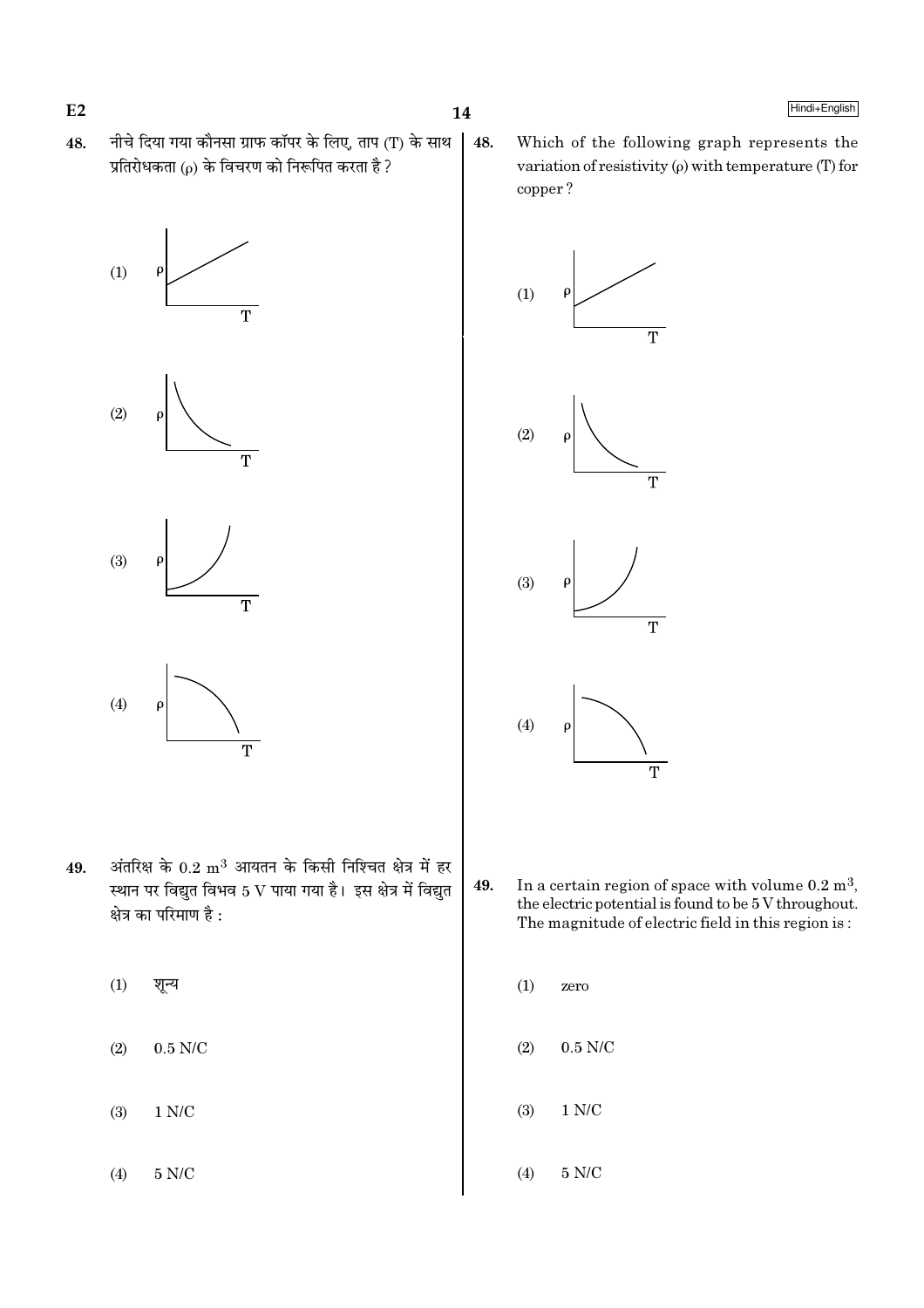दर्शाए गए तर्क परिपथ के लिए. सत्यमान सारणी है: 50.



- $40 \mu$ F के किसी संधारित्र को  $200 \text{ V}$ ,  $50 \text{ Hz}$  की ac आपूर्ति 51. से संयोजित किया गया है। इस परिपथ में धारा का वर्ग माध्य मूल (rms) मान है, लगभग:
	- $(1)$  $1.7A$
	- $(2)$  $2.05A$
	- $2.5A$  $(3)$
	- $(4)$ 25.1 A
- किसी सिलिण्डर में 249 kPa दाब और 27°C ताप पर हाइड़ोजन 52. गैस भरी है।

इसका घनत्व है : (R = 8.3 J mol<sup>-1</sup> K<sup>-1</sup>)

- $0.5 \text{ kg/m}^3$  $(1)$
- $0.2 \text{ kg/m}^3$  $(2)$
- $0.1 \text{ kg/m}^3$  $(3)$
- $0.02 \text{ kg/m}^3$  $(4)$

Ā

For the logic circuit shown, the truth table is:



Its density is:  $(R = 8.3 \text{ J mol}^{-1} \text{ K}^{-1})$ 

- $0.5 \text{ kg/m}^3$  $(1)$
- $0.2 \text{ kg/m}^3$  $(2)$
- $0.1 \text{ kg/m}^3$  $(3)$
- $(4)$  $0.02 \text{ kg/m}^3$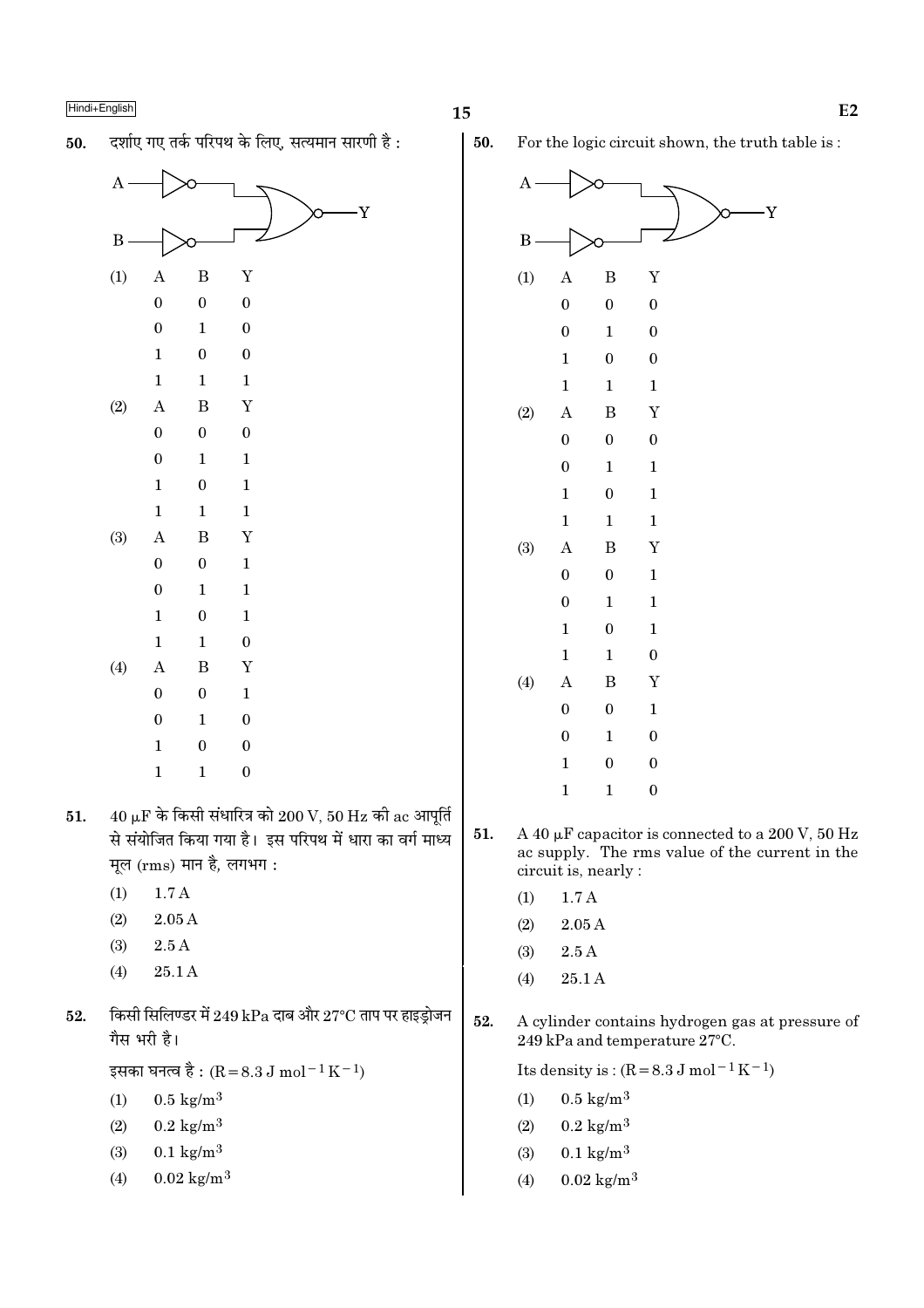$E<sub>2</sub>$ 

53.

Hindi+English

- सार्थक अंकों को महत्व देते हुए  $9.99 \text{ m} 0.0099 \text{ m}$  का मान 53. क्या है ?
	- $(1)$  $9.9801 m$
	- $(2)$ 9.98 m
	- $(3)$  $9.980 \text{ m}$
	- $(4)$  $9.9<sub>m</sub>$
- किसी गैस के लिए, जिसका आण्विक व्यास d तथा संख्या 54. घनत्व n है, माध्य मुक्त पथ को इस प्रकार व्यक्त किया जा सकता है :

(1) 
$$
\frac{1}{\sqrt{2} n \pi d}
$$
  
\n(2)  $\frac{1}{\sqrt{2} n \pi d^2}$   
\n(3)  $\frac{1}{\sqrt{2} n^2 \pi d^2}$ 

- $(4)$  $\sqrt{2} n^2 \pi^2 d^2$
- $599$  धारणशीलता की किसी लोहे की छड पर  $1200 \text{ A m}^{-1}$ 55. तीव्रता का चुम्बकीय क्षेत्र लगाया गया है। इस छड़ के पदार्थ की पारगम्यता है:
	- $(\mu_0 = 4\pi \times 10^{-7} \text{ T m A}^{-1})$
	- $2.4\pi \times 10^{-4}$  T m A<sup>-1</sup>  $(1)$
	- $8.0 \times 10^{-5}$  T m A<sup>-1</sup>  $(2)$
	- $2.4\pi \times 10^{-5}$  T m A<sup>-1</sup>  $(3)$
	- $2.4\pi \times 10^{-7}$  T m A<sup>-1</sup>  $(4)$
- किसी लघु विद्युत द्विध्रुव का द्विध्रुव आघूर्ण  $16 \times 10^{-9}$  C m 56. है। इस द्विध्रव के कारण, इस द्विध्रव के अक्ष से 60° का कोण बनाने वाली किसी रेखा पर स्थित 0.6 m दूरी के किसी बिन्दु पर. विद्यत विभव होगा :

$$
\left(\frac{1}{4\pi\epsilon_0} = 9 \times 10^9 \text{ N m}^2/\text{C}^2\right)
$$
  
(1) 50 V  
(2) 200 V  
(3) 400 V

- पथ्वी के पष्ठ पर किसी पिण्ड का भार 72 N है। पथ्वी की 57. त्रिज्या की आधी दूरी के बराबर ऊँचाई पर इस पिण्ड पर गुरुत्वाकर्षण बल कितना होगा ?
	- 48 N  $(1)$
	- 32 N  $(2)$
	- $(3)$ 30 N
	- $(4)$ 24 N

Taking into account of the significant figures, what is the value of  $9.99 \text{ m} - 0.0099 \text{ m}$ ?

- $9.9801 m$  $(1)$
- $(2)$ 9.98 m
- $9.980 \text{ m}$  $(3)$
- $9.9<sub>m</sub>$  $(4)$
- The mean free path for a gas, with molecular 54. diameter d and number density n can be expressed  $\overline{a}$  s :

(1) 
$$
\frac{1}{\sqrt{2} \text{ n} \pi d}
$$
  
\n(2)  $\frac{1}{\sqrt{2} \text{ n} \pi d^2}$   
\n(3)  $\frac{1}{\sqrt{2} \text{ n}^2 \pi d^2}$   
\n(4)  $\frac{1}{\sqrt{2} \text{ n}^2 \pi^2 d^2}$ 

- An iron rod of susceptibility 599 is subjected to a 55. magnetising field of 1200 A  $m^{-1}$ . The permeability of the material of the rod is:
	- $(\mu_0 = 4\pi \times 10^{-7} \text{ T m A}^{-1})$  $2.4\pi \times 10^{-4}$  T m A<sup>-1</sup>  $(1)$  $8.0\times10^{-5}$  T m A<sup>-1</sup>  $(2)$  $2.4\pi\times10^{-5}\,\mathrm{T}$  m  $\mathrm{A}^{-1}$  $(3)$
	- $2.4\pi \times 10^{-7}$  T m A<sup>-1</sup>  $(4)$
- A short electric dipole has a dipole moment of 56.  $16 \times 10^{-9}$  C m. The electric potential due to the dipole at a point at a distance of  $0.6$  m from the centre of the dipole, situated on a line making an angle of 60° with the dipole axis is:

$$
\left(\frac{1}{4\pi\epsilon_0} = 9 \times 10^9 \text{ N m}^2/\text{C}^2\right)
$$
  
(1) 50 V  
(2) 200 V  
(3) 400 V

- $(4)$ zero
- 57. A body weighs 72 N on the surface of the earth. What is the gravitational force on it, at a height equal to half the radius of the earth?
	- $(1)$ 48 N
	- $(2)$ 32 N
	- $(3)$ 30 N
	- 24 N  $(4)$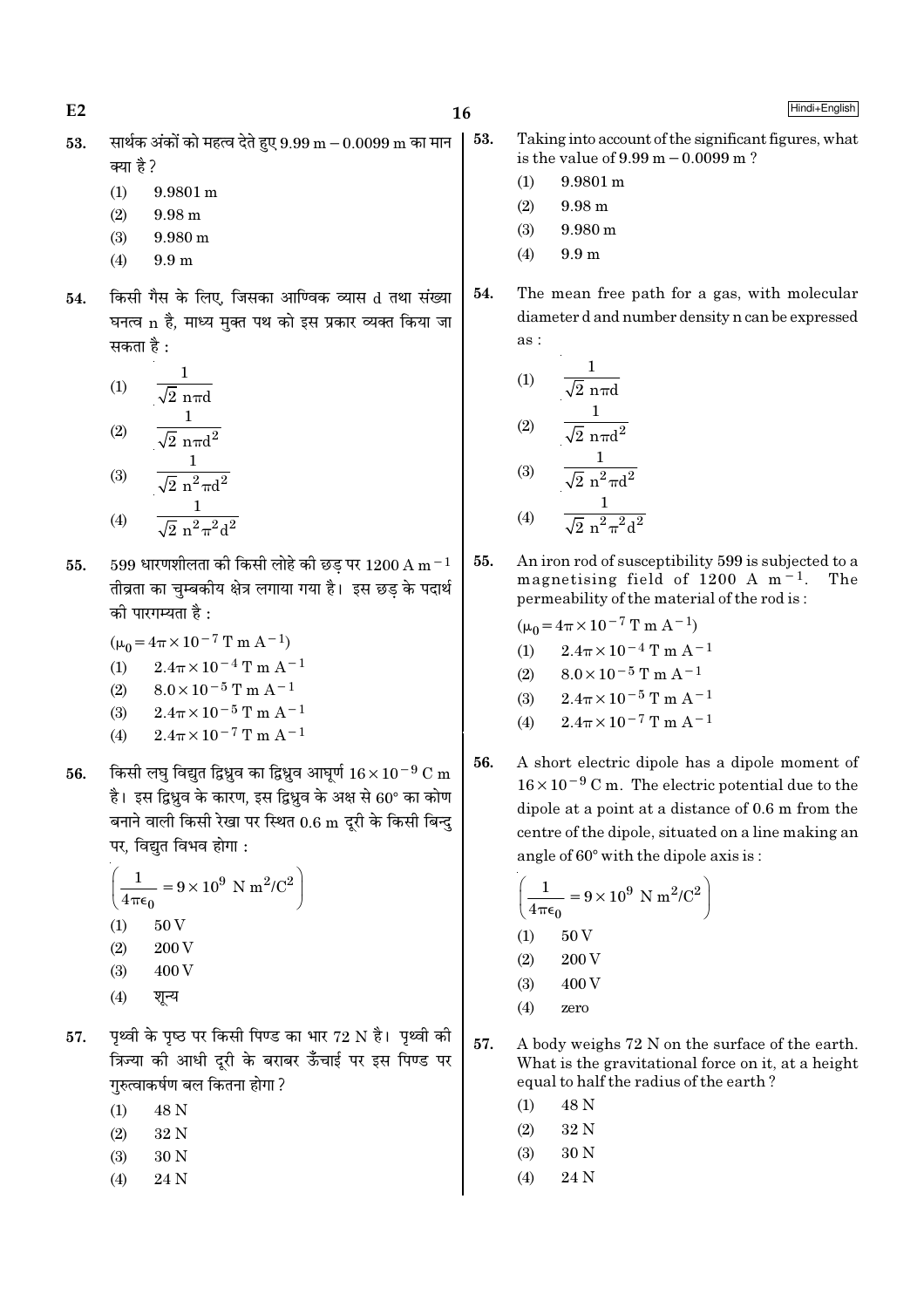- प्रतिरोध के ऋणात्मक ताप गुणांक वाले ठोस होते हैं : 58.
	- धातएँ  $(1)$
	- केवल रोधी  $(2)$
	- केवल अर्धचालक  $(3)$
	- रोधी और अर्धचालक  $(4)$
- देहली आवृत्ति की 1.5 गुनी आवृत्ति का प्रकाश, प्रकाश सुग्राही 59. पदार्थ पर आपतन करता है। यदि प्रकाश की आवृत्ति आधी तथा उसकी तीव्रता दो गुनी कर दी जाए, तो प्रकाश विद्युत धारा कितनी होगी ?
	- $(1)$ दो गनी
	- चार गुनी  $(2)$
	- एक-चौथाई  $(3)$
	- $(4)$ शन्य
- कोई श्रेणी LCR परिपथ किसी ए.सी. वोल्टता स्रोत से संयोजित 60. है। जब L को हटा लिया जाता है, तो धारा और वोल्टता के बीच $\frac{\pi}{3}$  का कलान्तर होता है। यदि इसके स्थान पर परिपथ से  $\mathrm{C}$  को हटाते हैं, तो भी धारा और वोल्टता के बीच कलान्तर  $\frac{\pi}{2}$ ही रहता है। इस परिपथ का शक्ति गुणक है:
	- $(1)$ शून्य
	- $(2)$  $0.5$
	- $(3)$  $1.0$
	- $(4)$  $-1.0$
- $10 \text{ cm}$  त्रिज्या के किसी गोलीय चालक पर  $3.2 \times 10^{-7} \text{ C}$  $61.$ आवेश एकसमान रूप से वितरित है। इस गोले के केन्द्र से 15 cm दूरी पर विद्युत क्षेत्र का परिमाण क्या है ?

$$
\left(\frac{1}{4\pi\epsilon_0} = 9 \times 10^9 \text{ N m}^2/\text{C}^2\right)
$$
  
(1) 1.28 × 10<sup>4</sup> N/C  
(2) 1.28 × 10<sup>5</sup> N/C  
(3) 1.28 × 10<sup>6</sup> N/C

 $1.28 \times 10^7$  N/C  $(4)$ 

- 58. The solids which have the negative temperature coefficient of resistance are:
	- $(1)$ metals
	- $(2)$ insulators only
	- $(3)$ semiconductors only
	- $(4)$ insulators and semiconductors
- 59. Light of frequency 1.5 times the threshold frequency is incident on a photosensitive material. What will be the photoelectric current if the frequency is halved and intensity is doubled?
	- $(1)$ doubled
	- $(2)$ four times
	- $(3)$ one-fourth
	- $(4)$ zero
- 60. A series LCR circuit is connected to an ac voltage source. When L is removed from the circuit, the phase difference between current and voltage is  $\frac{\pi}{3}$ . If instead C is removed from the circuit, the phase difference is again  $\frac{\pi}{3}$  between current and voltage. The power factor of the circuit is:
	- $(1)$ zero
	- $(2)$  $0.5$
	- $1.0$  $(3)$
	- $-1.0$  $(4)$
- A spherical conductor of radius 10 cm has a charge 61. of  $3.2 \times 10^{-7}$  C distributed uniformly. What is the magnitude of electric field at a point 15 cm from the centre of the sphere?

$$
\left(\frac{1}{4\pi\epsilon_0} = 9 \times 10^9 \text{ N m}^2/\text{C}^2\right)
$$

- $1.28\times10^4$  N/C  $(1)$
- $1.28\times10^5$  N/C  $(2)$
- $1.28 \times 10^6$  N/C  $(3)$
- $1.28 \times 10^7$  N/C  $(4)$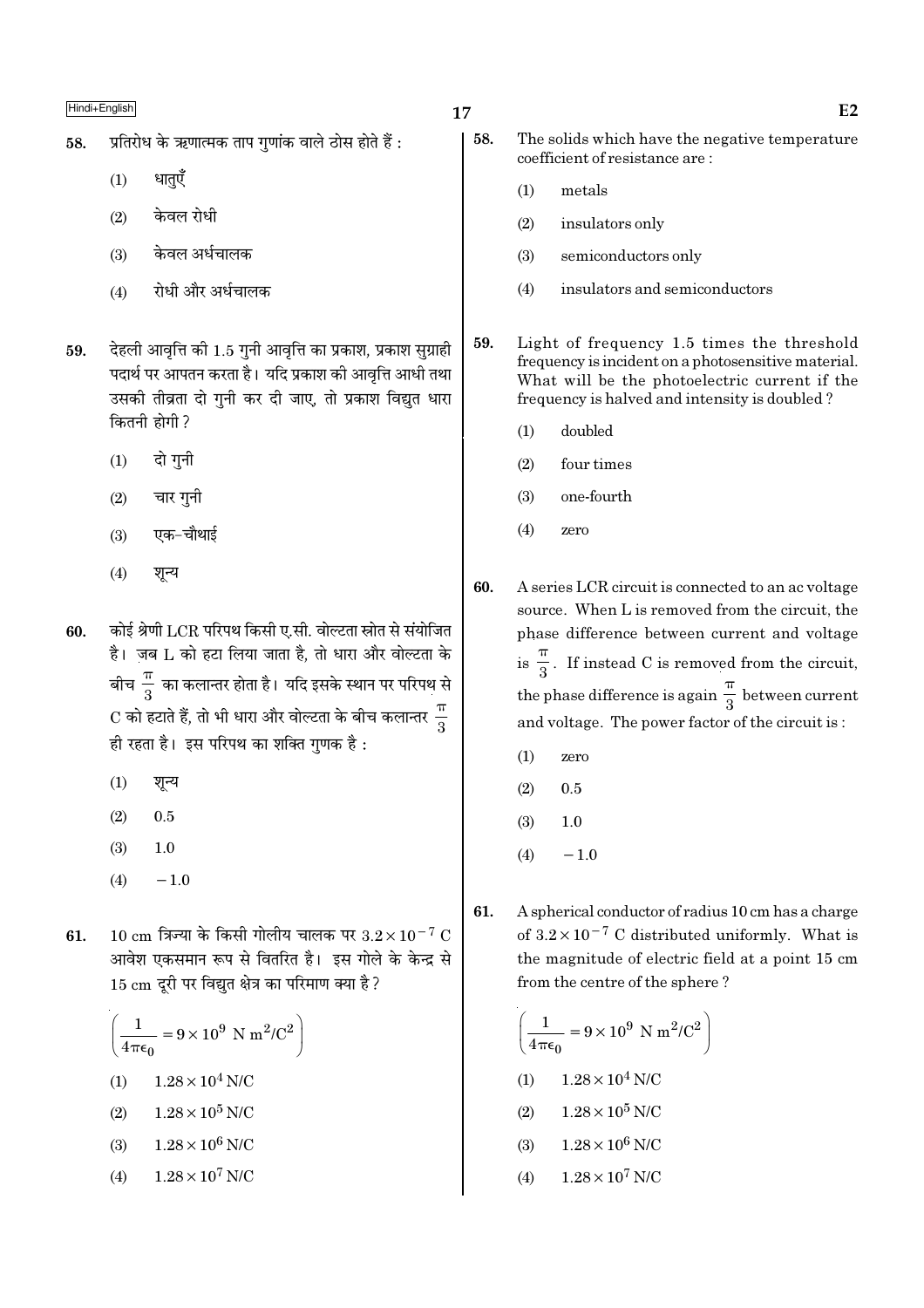$E2$ 

62.

Hindi+English

- किसी कण, जिसका स्थिति सदिश  $2\, {\overset{\wedge}{k}}$   ${\rm m}$  है, पर जब मूल 62. बिंदु के परित:  $\overrightarrow{3f}$  N का कोई बल कार्य करता है, तो बलआघर्ण ज्ञात कोजिए।
	- $6i$  N m  $(1)$
	- $6\hat{j}$  N m  $(2)$
	- $-6\hat{i}$  N m  $(3)$
	- $\hat{\bf g} \stackrel{\wedge}{\hat{\bf k}} {\bf N}$  m  $(4)$
- किसी आवेशित कण, जिसका  $3 \times 10^{-10}$  Vm  $^{-1}$  तीव्रता के 63. विद्युत क्षेत्र में अपवाह वेग  $7.5 \times 10^{-4}$  m s<sup>-1</sup> है, की  $m^2 V^{-1} s^{-1}$  में गतिशीलता है:
	- $(1)$  $2.25 \times 10^{15}$
	- $(2)$  $2.5 \times 10^{6}$
	- $2.5 \times 10^{-6}$  $(3)$
	- $2.25 \times 10^{-15}$  $(4)$
- कोई किरण लघ प्रिज्म कोण (प्रिज्म कोण A) के किसी एक 64. पृष्ठ पर आपतन कोण  $i$  पर आपतन करके प्रिज़्म के विपरीत फलक से अभिलम्बवत निर्गत होती है। यदि इस प्रिज्म के पदार्थ का अपवर्तनांक  $\mu$  है, तो आपतन कोण है, लगभग :
	- $(1)$  $\overline{2\mu}$
	- $(2)$
	- $(3)$
	-
	- $\mu A$  $(4)$
- $\mathbf{r}_1$  और  $\mathbf{r}_2$  त्रिज्याओं  $(\mathbf{r}_1 = 1.5 \; \mathbf{r}_2)$  के दो कॉपर के ठोस गोलों 65. के ताप में 1 K की वृद्धि करने के लिए आवश्यक ऊष्माओं की मात्राओं का अनुपात है :
	- 27  $(1)$  $\overline{8}$  $\frac{9}{4}$  $(2)$
	- $\frac{3}{2}$  $(3)$  $\overline{5}$  $(4)$
- Find the torque about the origin when a force of  $3\hat{j}$  N acts on a particle whose position vector is  $2\hat{k}$  m.
- $6\hat{i}$  N m  $(1)$
- $(2)$
- $(3)$
- $(4)$  $6k$  N m
- 63. A charged particle having drift velocity of  $7.5 \times 10^{-4}$  m s<sup>-1</sup> in an electric field of  $3 \times 10^{-10}$  Vm<sup>-1</sup>, has a mobility in m<sup>2</sup> V<sup>-1</sup> s<sup>-1</sup>  $of:$ 
	- $(1)$  $2.25 \times 10^{15}$
	- $2.5 \times 10^6$  $(2)$
	- $2.5 \times 10^{-6}$  $(3)$
	- $2.25 \times 10^{-15}$  $(4)$
- 64. A ray is incident at an angle of incidence  $i$  on one surface of a small angle prism (with angle of prism A) and emerges normally from the opposite surface. If the refractive index of the material of the prism is  $\mu$ , then the angle of incidence is nearly equal  $to$ :

(1) 
$$
\frac{A}{2\mu}
$$
  
\n(2)  $\frac{2A}{\mu}$   
\n(3)  $\mu A$   
\n(4)  $\frac{\mu A}{2}$ 

- 65. The quantities of heat required to raise the temperature of two solid copper spheres of radii  $r_1$  and  $r_2$  ( $r_1$ =1.5  $r_2$ ) through 1 K are in the ratio:
	- 27  $(1)$ 8  $\frac{9}{4}$ <br> $\frac{3}{2}$ <br> $\frac{5}{3}$  $(2)$  $(3)$  $(4)$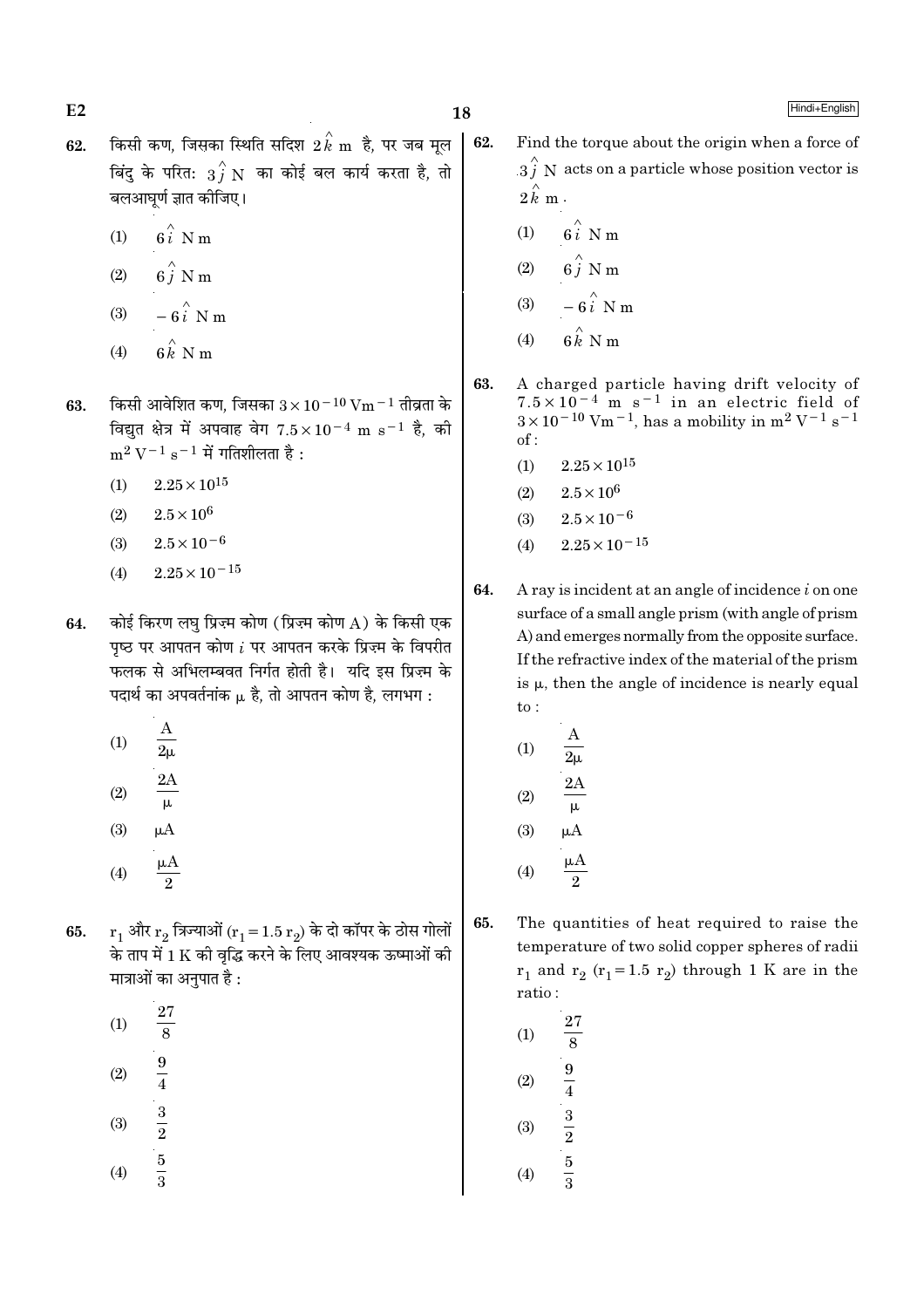- जब यूरेनियम के किसी समस्थानिक  $^{235}_{92}$ U पर न्यूट्रॉन बमबारी 66. करता है, तो  $^{89}_{36}\rm{Kr}$  और तीन न्यूट्रॉनों के साथ उत्पन्न होने वाला नाभिक है :
	- $^{144}_{\phantom{1}56}Ba$  $(1)$
	- $\frac{91}{40}Zr$  $(2)$
	- $^{101}_{36}\mathrm{Kr}$  $(3)$
	- $^{103}_{\ 36}{\rm Kr}$  $(4)$
- सरल आवर्ती गति करते किसी कण के विस्थापन और त्वरण के 67. बीच कलान्तर होता है :
	- $\pi$  rad  $(1)$
	- $\frac{3\pi}{2}$  rad  $(2)$
	- $rac{\pi}{2}$  rad  $(3)$
	- शून्य  $(4)$
- किसी मीटर सेत के बाएँ अन्तराल में संयोजित कोई प्रतिरोध तार 68. इसके दाएँ अन्तराल के 10  $\Omega$  प्रतिरोध को उस बिन्दु पर संतुलित करता है जो सेतृ के तार को  $3:2$  के अनुपात में विभाजित करता है। यदि प्रतिरोध तार की लम्बाई 1.5 m है, तो इस प्रतिरोध तार की वह लम्बाई जिसका प्रतिरोध 1  $\Omega$  होगा, है :
	- (1)  $1.0 \times 10^{-2}$  m
	- $(2)$  $1.0 \times 10^{-1}$  m
	- $(3)$  $1.5 \times 10^{-1}$  m
	- $1.5 \times 10^{-2}$  m  $(4)$
- त्रिज्या r की कोई केशिका नली जल में डूबी है और इसमें जल 69. ऊँचाई h तक चढ गया है। केशिका नली में भरे जल का द्रव्यमान 5 g है। त्रिज्या  $2r$  की कोई अन्य केशिका नली जल में डूबी है। इस नली में ऊपर चढ़े जल का द्रव्यमान है :
	- $(1)$  $2.5 g$
	- $(2)$  $5.0 g$
	- $(3)$  $10.0 g$
	- $(4)$  $20.0 \text{ g}$
- किसी विद्युत चुम्बकीय तरंग में चुंबकीय क्षेत्र और विद्युत क्षेत्र 70. के घटकों की तीव्रताओं के योगदानों का अनुपात होता है:  $(c = \bar{c}$ विद्युत चुम्बकीय तरंगों का वेग)
	- $(1)$  $c:1$
	- $(2)$  $1:1$
	- $1: c$  $(3)$
	- $(4)$  $1: c<sup>2</sup>$
- When a uranium isotope  $\frac{235}{92}U$  is bombarded with 66. a neutron, it generates  $\frac{89}{36}$ Kr, three neutrons and:
	- $\frac{144}{56}Ba$  $(1)$
	- $\frac{91}{40}Zr$  $(2)$
	- $^{101}_{36}$ Kr  $(3)$
	- $^{103}_{36}$ Kr  $(4)$

67. The phase difference between displacement and acceleration of a particle in a simple harmonic motion is:

- $(1)$  $\pi$  rad
- $\frac{3\pi}{2}$  rad  $(2)$  $rac{\pi}{2}$  rad  $(3)$
- $(4)$ zero
- 68. A resistance wire connected in the left gap of a metre bridge balances a 10  $\Omega$  resistance in the right gap at a point which divides the bridge wire in the ratio  $3:2$ . If the length of the resistance wire is 1.5 m, then the length of 1  $\Omega$  of the resistance wire is:
	- $1.0 \times 10^{-2}$  m  $(1)$
	- $1.0 \times 10^{-1}$  m  $(2)$
	- $1.5 \times 10^{-1}$  m  $(3)$
	- $1.5 \times 10^{-2}$  m  $(4)$
- 69. A capillary tube of radius r is immersed in water and water rises in it to a height h. The mass of the water in the capillary is 5 g. Another capillary tube of radius 2r is immersed in water. The mass of water that will rise in this tube is:
	- $(1)$  $2.5g$
	- $(2)$  $5.0 g$
	- $(3)$  $10.0 g$
	- $(4)$  $20.0 g$
- 70. The ratio of contributions made by the electric field and magnetic field components to the intensity of an electromagnetic wave is :  $(c = speed of$ electromagnetic waves)
	- $(1)$  $c:1$
	- $(2)$  $1:1$
	- $(3)$  $1 : c$
	- $(4)$  $1 : c<sup>2</sup>$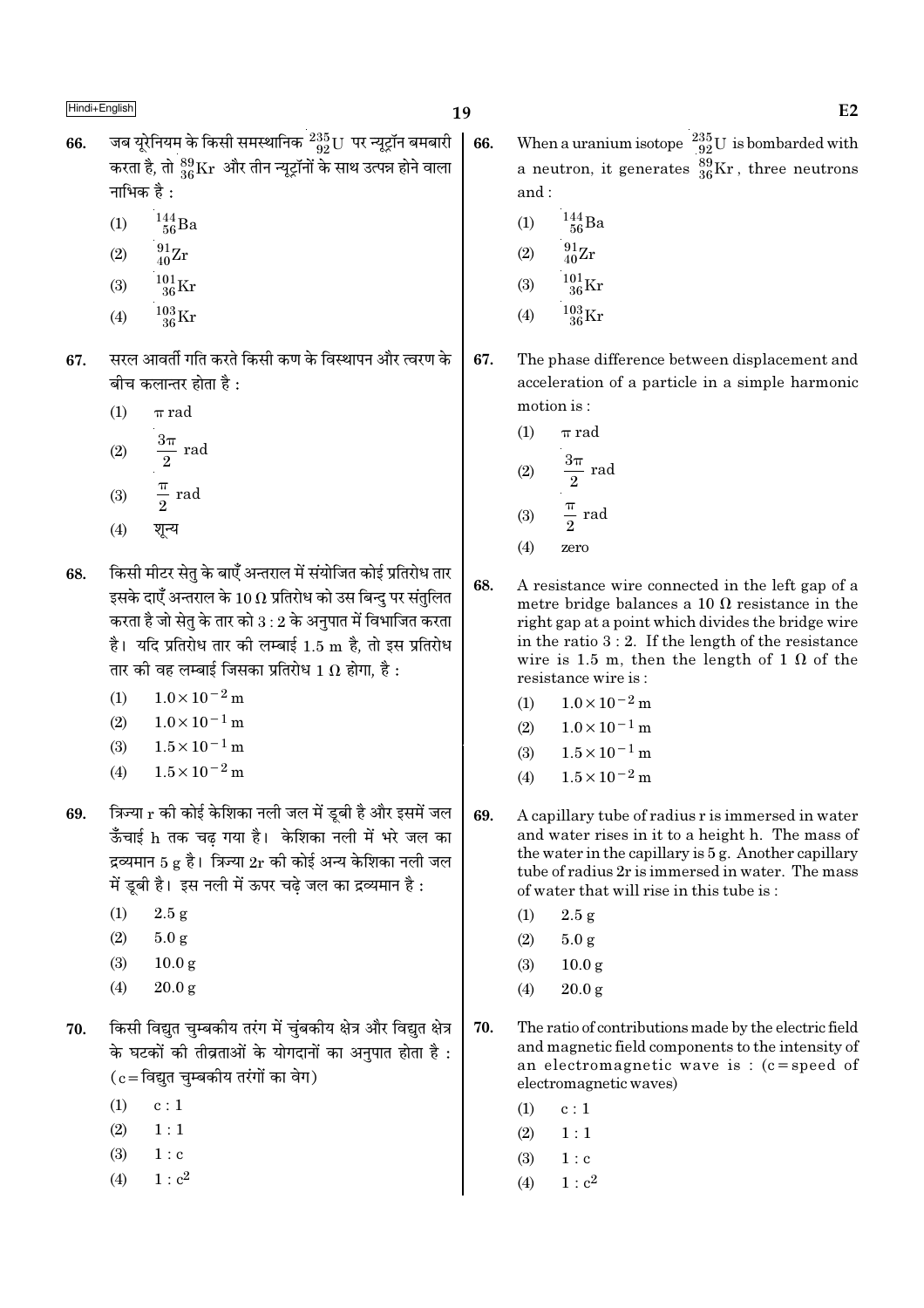- 71. यंग के द्विझिरी प्रयोग में. यदि कलासंबद्ध स्रोतों के बीच का पथकन आधा तथा पर्दे से कलासंबद्ध स्रोतों की दूरी को दो गुना कर दिया जाए, तो फ्रिंज चौडाई हो जाएगी :
	- $(1)$  दो गनी
	- $(2)$  आधी
	- $(3)$  चार गनी
	- (4) एक-चौथाई
- $72.$   $50 \text{ cm}$  लम्बी किसी परिनालिका, जिसमें  $100$  फेरे हैं, से  $2.5$   $\rm A$  धारा प्रवाहित हो रही है। इस परिनालिका के केन्द्र पर चम्बकीय क्षेत्र है:
	- $(\mu_0 = 4\pi \times 10^{-7} \text{ T m A}^{-1})$
	- (1) 6.28  $\times$  10<sup>-4</sup> T
	- $(2)$  3.14 × 10<sup>-4</sup> T
	- (3) 6.28  $\times$  10<sup>-5</sup> T
	- (4)  $3.14 \times 10^{-5}$  T
- $73.$  किसी मीनार के शिखर से किसी गेंद को  $20 \text{ m/s}$  के वेग से ऊर्ध्वाधर अधोमुखी फेंका गया है। कुछ समय पश्चात यह गेंद धरती से 80 m/s के वेग से टकराती है। इस मीनार की ऊँचाई
	- $\dot{\vec{g}}$  : (g = 10 m/s<sup>2</sup>)
	- (1) 360 m
	- (2) 340 m
	- (3) 320 m
	- (4) 300 m
- 74. निम्नलिखित में से किसके लिए बोर मॉडल वैध **नहीं** है ?
	- (1) हाइड़ोजन परमाण्
	- (2) एकधा आयनित हीलियम परमाण  $(He^+)$
	- $(3)$  इयुटरॉन परमाण
	- (4) एकधा आयनित नियॉन परमाण ( $Ne<sup>+</sup>$ )
- $75.$  किसी एकपरमाणक गैस की औसत तापीय ऊर्जा होती है: ( बोल्ट्समान नियतांक= $k_B$  तथा निरपेक्ष ताप=T)
	- (1)  $-\frac{1}{9}$  k<sub>B</sub>  $\frac{1}{2} k_B T$  $(2)$   $\frac{3}{8}$  k<sub>B</sub>  $\frac{3}{2}$  k<sub>B</sub>T
	- (3)  $\frac{3}{9}$  k<sub>B</sub>  $\frac{5}{2}$  k<sub>B</sub>T
	- (4)  $\frac{1}{9}$  k<sub>B</sub>  $rac{7}{2}$  k<sub>B</sub>T
- 71. In Young's double slit experiment, if the separation between coherent sources is halved and the distance of the screen from the coherent sources is doubled, then the fringe width becomes :
	- (1) double
	- (2) half
	- (3) four times
	- (4) one-fourth
- 72. A long solenoid of 50 cm length having 100 turns carries a current of 2.5 A. The magnetic field at the centre of the solenoid is :

 $(\mu_0 = 4\pi \times 10^{-7} \text{ T m A}^{-1})$ 

- (1) 6.28 × 10<sup>-4</sup> T
- $(2)$  3.14 × 10<sup>-4</sup> T
- (3) 6.28 × 10<sup>-5</sup> T
- (4)  $3.14 \times 10^{-5}$  T
- 73. A ball is thrown vertically downward with a velocity of 20 m/s from the top of a tower. It hits the ground after some time with a velocity of 80 m/s. The height of the tower is :  $(g=10 \text{ m/s}^2)$ 
	- (1) 360 m
	- (2) 340 m
	- (3) 320 m
	- $(4)$  300 m
- 74. For which one of the following, Bohr model is not valid ?
	- (1) Hydrogen atom
	- (2) Singly ionised helium atom  $(He<sup>+</sup>)$
	- (3) Deuteron atom
	- (4) Singly ionised neon atom  $(Ne^+)$
- 75. The average thermal energy for a mono-atomic gas is : ( $\rm{k_{B}}$  is Boltzmann constant and T, absolute temperature)
	- (1)  $\frac{1}{9} k_B T$ 1 2  $(2)$   $\frac{3}{8}$  k<sub>B</sub>  $\frac{3}{2}$  k<sub>B</sub>T (3)  $\frac{3}{9}$  k<sub>B</sub>  $\frac{5}{2}$  k<sub>B</sub>T 7

$$
(4) \qquad \frac{7}{2} \text{ k}_{\text{B}} \text{T}
$$

## $E2$  Hindi+English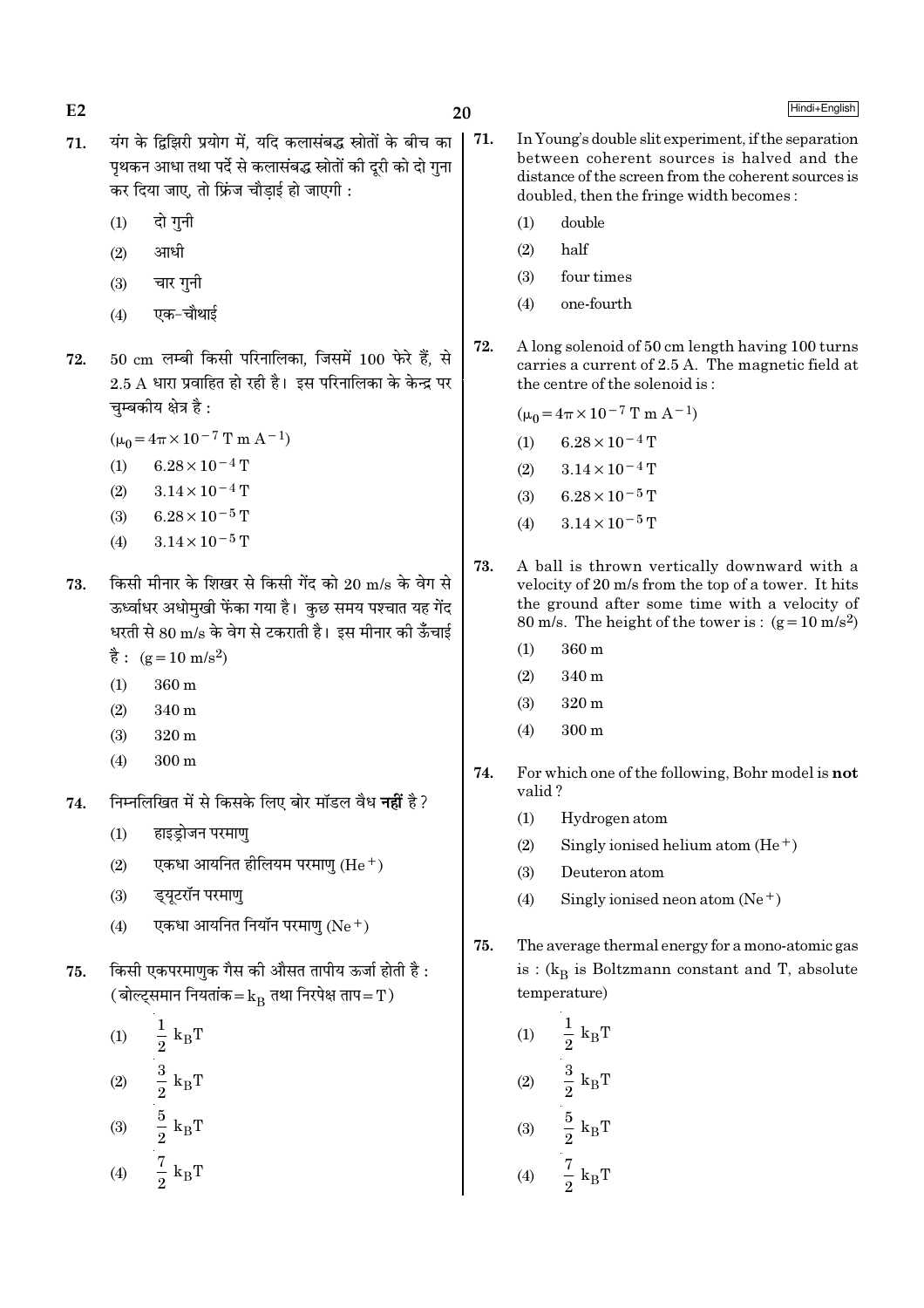उपेक्षणीय द्रव्यमान की 1 m लम्बी किसी दृढ छड के दो सिरों 76. 76. से 5 kg और 10 kg द्रव्यमान के दो कण जड़े हैं।

> $5 \text{ kg}$  के कण से इस निकाय के संहति केन्द्र की दरी ( लगभग) है:

- $(1)$ 33 cm
- $(2)$  $50 \text{ cm}$
- $(3)$ 67 cm
- 80 cm  $(4)$
- किसी गिटार में समान पदार्थ की बनी दो डोरियों A और B के 77 स्वर हल्के से मेल नहीं खा रहे हैं और 6 Hz आवृत्ति के विस्पन्द उत्पन्न कर रहे हैं। जब B में तनाव को कुछ कम कर दिया जाता है, तो विस्पन्द आवृत्ति बढ़कर  $7$  Hz हो जाती है। यदि A की आवृत्ति 530 Hz है, तो B की मल आवत्ति है :
	- 523 Hz  $(1)$
	- $(2)$ 524 Hz
	- 536 Hz  $(3)$
	- $(4)$ 537 Hz
- समान धारिता के दो सिलिण्डर A और B एक दूसरे से किसी 78. स्टॉप कॉक से होते हुए जुड़े हैं। A में मानक ताप और दाब पर कोई आदर्श गैस भरी है। B पर्णत: निर्वातित है। समस्त निकाय ऊष्मीयरोधित है। स्टॉप कॉक को अचानक खोल दिया गया है। यह प्रक्रिया है:
	- समतापी  $(1)$
	- रुद्धोष्म  $(2)$
	- $(3)$ समआयतनी
	- समदाबी  $(4)$
- किसी समान्तर पट्टिका संधारित्र, जिसमें माध्यम के रूप में वाय 79. भरी है, की धारिता 6  $\mu$ F है। कोई परावैद्युत माध्यम भरने पर इसकी धारिता 30  $\mu$ F हो जाती है। इस माध्यम का परावैद्युतांक है :

$$
(\epsilon_0 = 8.85 \times 10^{-12} \, \text{C}^2 \, \text{N}^{-1} \, \text{m}^{-2})
$$

(1) 
$$
0.44 \times 10^{-13} \text{ C}^2 \text{ N}^{-1} \text{ m}^{-2}
$$

- $1.77 \times 10^{-12}$  C<sup>2</sup> N<sup>-1</sup> m<sup>-2</sup>  $(2)$
- $0.44 \times 10^{-10}$  C<sup>2</sup> N<sup>-1</sup> m<sup>-2</sup>  $(3)$
- $5.00 C^2 N^{-1} m^{-2}$  $(4)$

Two particles of mass 5 kg and 10 kg respectively are attached to the two ends of a rigid rod of length 1 m with negligible mass.

The centre of mass of the system from the 5 kg particle is nearly at a distance of:

- 33 cm  $(1)$
- $50 \text{ cm}$  $(2)$
- $(3)$ 67 cm
- $(4)$ 80 cm
- 77. In a guitar, two strings A and B made of same material are slightly out of tune and produce beats of frequency 6 Hz. When tension in B is slightly decreased, the beat frequency increases to 7 Hz. If the frequency of A is 530 Hz, the original frequency of B will be:
	- $(1)$ 523 Hz
	- $(2)$ 524 Hz
	- $(3)$ 536 Hz
	- $(4)$ 537 Hz
- 78. Two cylinders A and B of equal capacity are connected to each other via a stop cock. A contains an ideal gas at standard temperature and pressure. B is completely evacuated. The entire system is thermally insulated. The stop cock is suddenly opened. The process is:
	- $(1)$ isothermal
	- $(2)$ adiabatic
	- $(3)$ isochoric
	- $(4)$ isobaric
- 79. The capacitance of a parallel plate capacitor with air as medium is  $6 \mu F$ . With the introduction of a dielectric medium, the capacitance becomes  $30 \mu$ F. The permittivity of the medium is:

 $(\epsilon_0 = 8.85 \times 10^{-12} \text{ C}^2 \text{ N}^{-1} \text{ m}^{-2})$ 

- $0.44 \times 10^{-13}$  C<sup>2</sup> N<sup>-1</sup> m<sup>-2</sup>  $(1)$
- $1.77 \times 10^{-12}$  C<sup>2</sup> N<sup>-1</sup> m<sup>-2</sup>  $(2)$
- $0.44 \times 10^{-10}$  C<sup>2</sup> N<sup>-1</sup> m<sup>-2</sup>  $(3)$
- $5.00 \text{ C}^2 \text{ N}^{-1} \text{ m}^{-2}$  $(4)$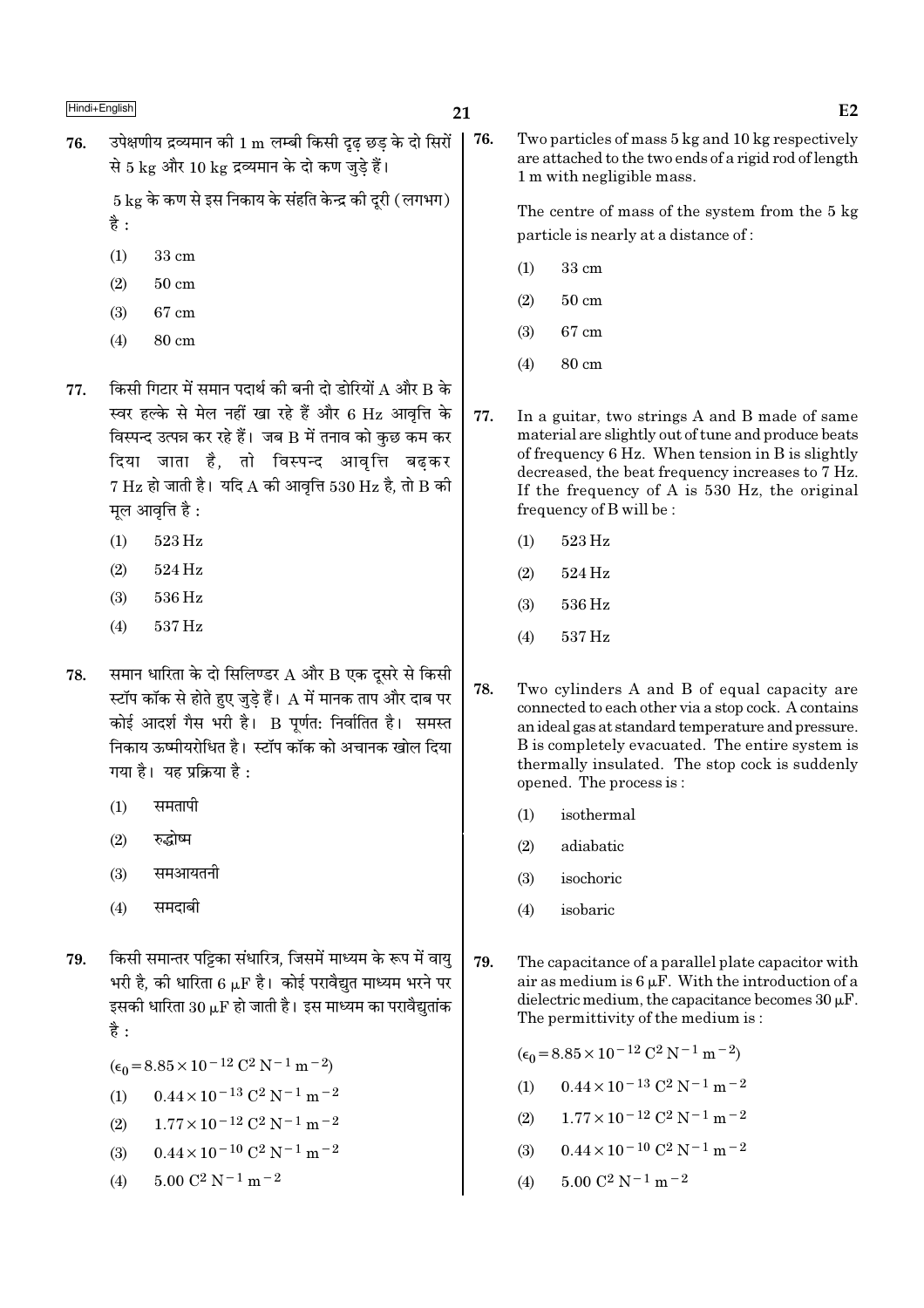$E2$ 

- विरामावस्था के किसी इलेक्टॉन को  ${\rm V}$  वोल्ट के विभवान्तर से 80. त्वरित किया गया है। यदि इस इलेक्टॉन की दे ब्रॉग्ली तरंगदैर्ध्य  $1.227 \times 10^{-2}$  nm है, तो विभवान्तर है:
	- $(1)$  $10V$
	- $10^2$  V  $(2)$
	- $10^3$  V  $(3)$
	- $10<sup>4</sup>$  V  $(4)$
- अनुप्रस्थ काट क्षेत्रफल A तथा लम्बाई  $\tt L$  का कोई तार किसी 81. स्थायी टेक से लटका है। इस तार के मुक्त सिरे से किसी द्रव्यमान M को निलंबित करने पर इसकी लम्बाई  $\mathrm{L_{1}}$  हो जाती है। यंग-गुणांक के लिए व्यंजक है:
	- $MgL_1$  $(1)$  $AL$
	- $Mg(L_1 L)$  $(2)$  $AT<sub>1</sub>$ MgL
	- $(3)$  $AL_1$
	- $\frac{MgL}{A(L_1 L)}$  $(4)$
- किसी अन्तरापृष्ठ के लिए ब्रूस्टर कोण  $i_h$  होना चाहिए : 82.
	- $0^{\circ} < i_h < 30^{\circ}$  $(1)$
	- $30^{\circ} < i_h < 45^{\circ}$  $(2)$
	- $45^{\circ} < i_b < 90^{\circ}$  $(3)$
	- $(4)$  $i_{\rm k} = 90^{\circ}$
- 4 kg और 6 kg द्रव्यमान के दो पिण्डों के सिरों को किसी 83. द्रव्यमानरहित डोरी से बांधा गया है। यह डोरी किसी घर्षणरहित घिरनी से गुजरती है (आरेख देखिए)। गुरुत्वीय त्वरण (g) के पदों में इस निकाय का त्वरण है :



- $(1)$ g
- $(2)$  $g/2$
- $(3)$  $\epsilon/5$
- $(4)$  $g/10$

प्रतिबल की विमाएँ हैं : 84.

- $[MLT-2]$  $(1)$
- $[ML^2T^{-2}]$  $(2)$
- $[ML^0T^{-2}]$  $(3)$
- $[ML^{-1}T^{-2}]$  $(4)$
- An electron is accelerated from rest through a 80. potential difference of V volt. If the de Broglie wavelength of the electron is  $1.227 \times 10^{-2}$  nm, the potential difference is:
	- $10V$  $(1)$
	- $10^2$  V  $(2)$
	- $10^3$  V  $(3)$
	- $10<sup>4</sup>$  V  $(4)$
- 81. A wire of length L, area of cross section A is hanging from a fixed support. The length of the wire changes to  $L_1$  when mass M is suspended from its free end. The expression for Young's modulus is:

(1) 
$$
\frac{MgL_1}{AL}
$$
  
\n(2)  $\frac{Mg(L_1 - L)}{AL}$   
\n(3)  $\frac{MgL}{AL_1}$ 

$$
(4) \qquad \frac{MgL}{A(L_1 - L)}
$$

82. The Brewsters angle  $i_h$  for an interface should be :

(1) 
$$
0^{\circ} < i_b < 30^{\circ}
$$

- $30^{\circ} < i_h < 45^{\circ}$  $(2)$
- $(3)$  $45^{\circ} < i_h < 90^{\circ}$
- $i_h = 90^{\circ}$  $(4)$
- 83. Two bodies of mass 4 kg and 6 kg are tied to the ends of a massless string. The string passes over a pulley which is frictionless (see figure). The acceleration of the system in terms of acceleration due to gravity  $(g)$  is:



- 84. Dimensions of stress are:
	- $[MLT^{-2}]$  $(1)$
	- $(2)$  $[ML^{2}T^{-2}]$
	- $[ML^0T^{-2}]$  $(3)$
	- $[ML^{-1}T^{-2}]$  $(4)$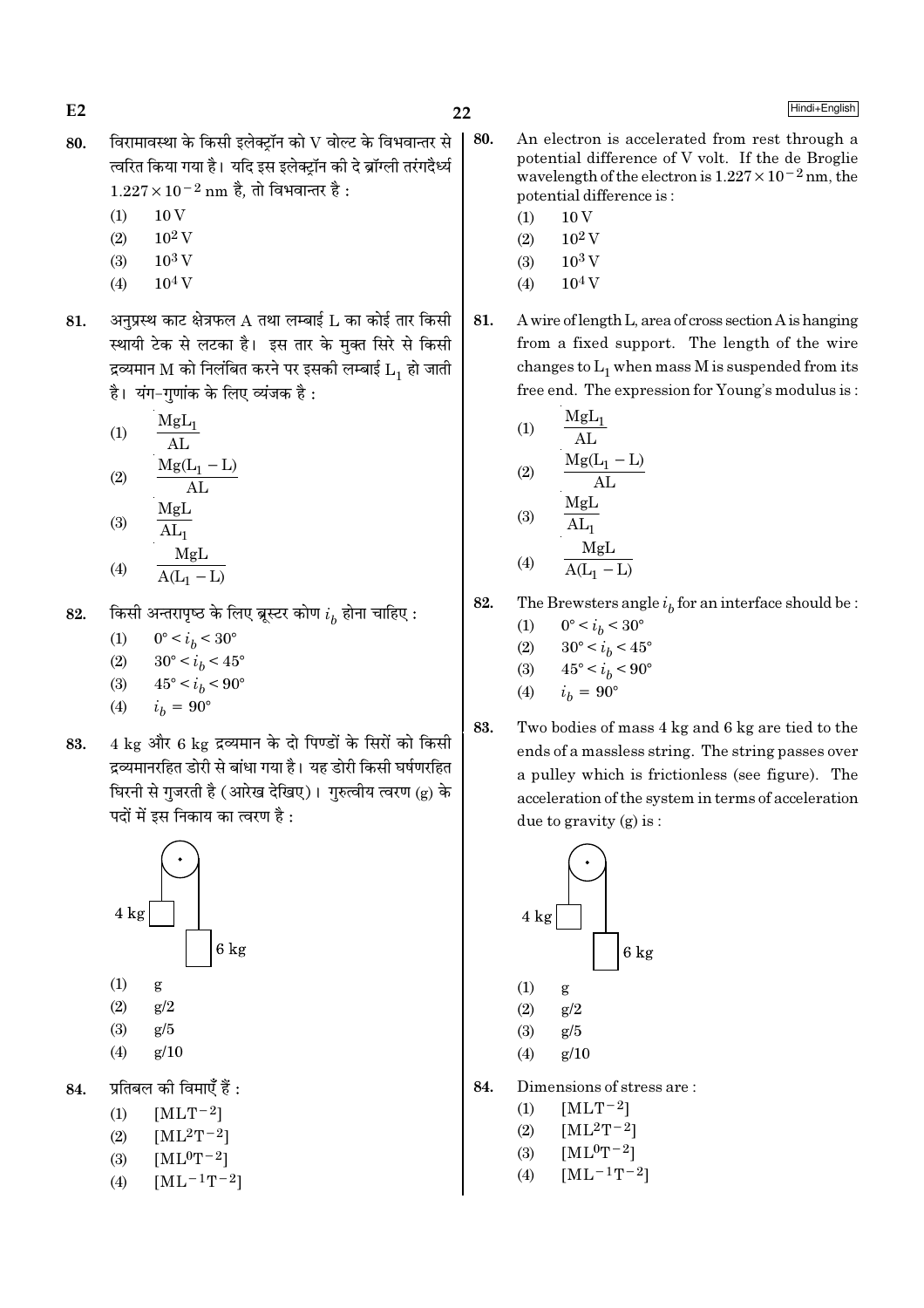इस स्क्रू गेज़ का चूड़ी अन्तराल (पिच) है:

- $0.01 \text{ mm}$  $(1)$
- $0.25$  mm  $(2)$
- $0.5 \text{ mm}$  $(3)$
- $(4)$  $1.0 \text{ mm}$
- DNA में एक बंध को खण्डित करने के लिए आवश्यक ऊर्जा 86.  $10^{-20}$  J है। eV में यह मान है, लगभग:
	- $(1)$ 6
	- $(2)$ 0.6
	- $0.06$  $(3)$
	- $0.006$  $(4)$
- नीचे किसी प्रतिरोध का वर्ण कोड दिया गया है : 87.



इसके प्रतिरोध और सह्यता के मान क्रमश: हैं :

- $(1)$  $470 \text{ k}\Omega$ , 5%
- $(2)$  $47 k\Omega$ , 10%
- $(3)$  $4.7 \text{ k}\Omega, 5\%$
- $470 \Omega, 5\%$  $(4)$
- यह मानिए कि किसी तारे से 600 nm तरंगदैर्ध्य का प्रकाश आ 88. रहा है। उस दुरदर्शक जिसके अभिदुश्यक का व्यास 2 m है, के विभेदन की सीमा है :
	- $3.66 \times 10^{-7}$  rad  $(1)$
	- $(2)$  $1.83 \times 10^{-7}$  rad
	- $(3)$  $7.32\times10^{-7}$  rad
	- $(4)$ 6.00 $\times$ 10<sup>-7</sup> rad
- किसी p-n संधि डायोड में अवक्षय-क्षेत्र की चौड़ाई में वृद्धि 89. का कारण है :
	- केवल अग्रदिशिक बायस  $(1)$
	- केवल पश्चदिशिक बायस  $(2)$
	- अग्रदिशिक और पश्चदिशिक बायस दोनों  $(3)$
	- अग्रदिशिक धारा (current) में वृद्धि  $(4)$
- किसी पदार्थ के  $0.5$  g के तुल्यांक ऊर्जा है: 90.
	- $4.5 \times 10^{16}$  J  $(1)$
	- $(2)$  $4.5 \times 10^{13}$  J
	- $1.5 \times 10^{13}$  J  $(3)$
	- $0.5 \times 10^{13}$  J  $(4)$

85. A screw gauge has least count of 0.01 mm and there are 50 divisions in its circular scale.

The pitch of the screw gauge is:

- $0.01$  mm  $(1)$
- $(2)$  $0.25$  mm
- $0.5$  mm  $(3)$
- $1.0 \text{ mm}$  $(4)$
- 86. The energy required to break one bond in DNA is  $10^{-20}$  J. This value in eV is nearly:
	- 6  $(1)$
	- $(2)$  $0.6$
	- 0.06  $(3)$
	- $0.006$  $(4)$

87. The color code of a resistance is given below :



The values of resistance and tolerance, respectively, are:

- $470 \text{ k}\Omega$ , 5%  $(1)$
- $47 \text{ k}\Omega$ , 10%  $(2)$
- $(3)$  $4.7 \text{ k}\Omega, 5\%$
- $470 \Omega, 5\%$  $(4)$
- 88. Assume that light of wavelength 600 nm is coming from a star. The limit of resolution of telescope whose objective has a diameter of 2 m is:
	- $3.66 \times 10^{-7}$  rad  $(1)$
	- $1.83 \times 10^{-7}$  rad  $(2)$
	- $7.32 \times 10^{-7}$  rad  $(3)$
	- $6.00 \times 10^{-7}$  rad  $(4)$
- 89. The increase in the width of the depletion region in a p-n junction diode is due to:
	- forward bias only  $(1)$
	- $(2)$ reverse bias only
	- both forward bias and reverse bias  $(3)$
	- $(4)$ increase in forward current
- 90. The energy equivalent of  $0.5$  g of a substance is:
	- $4.5 \times 10^{16}$  J  $(1)$
	- $4.5 \times 10^{13}$  J  $(2)$
	- $1.5 \times 10^{13}$  J  $(3)$
	- $0.5 \times 10^{13}$  J  $(4)$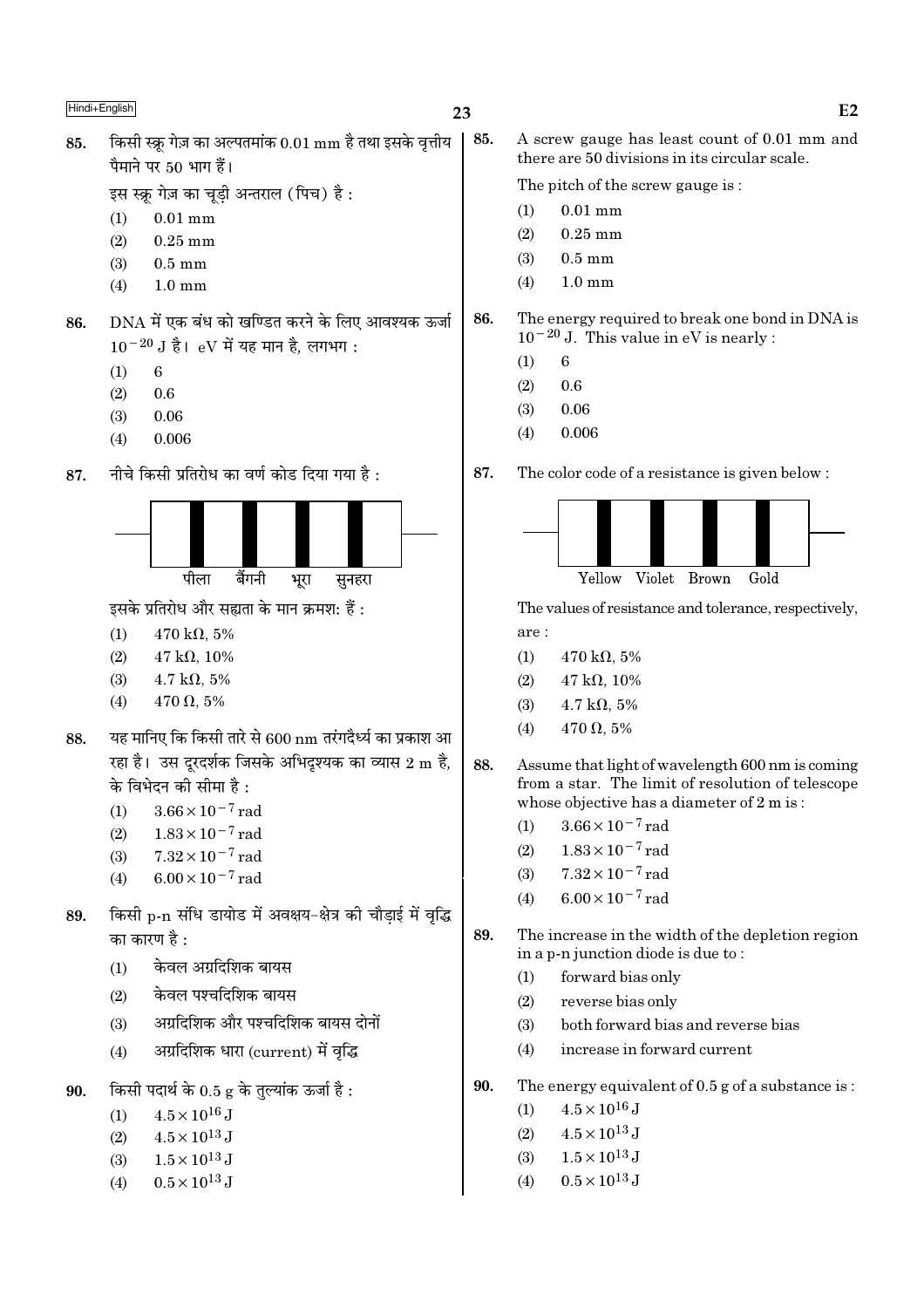| E2  |                                                                                                        |                                                                                        |                  |                                        |       |                                                                                                                             | 24  |                            |                                                                                                                                                       |                                                          |      |                                                                                    | Hindi+English                                                                                                              |  |
|-----|--------------------------------------------------------------------------------------------------------|----------------------------------------------------------------------------------------|------------------|----------------------------------------|-------|-----------------------------------------------------------------------------------------------------------------------------|-----|----------------------------|-------------------------------------------------------------------------------------------------------------------------------------------------------|----------------------------------------------------------|------|------------------------------------------------------------------------------------|----------------------------------------------------------------------------------------------------------------------------|--|
| 91. |                                                                                                        | विकसित हुए है ?                                                                        |                  |                                        |       | निम्न में कौन, ऐसे जीवों के <b>सही</b> उदाहरणों को संदर्भित करता है<br>जो मानव की क्रियाओं द्वारा वातावरण में बदलाव के कारण | 91. | action?                    | Which of the following refer to correct example(s)<br>of organisms which have evolved due to changes<br>in environment brought about by anthropogenic |                                                          |      |                                                                                    |                                                                                                                            |  |
|     | (a)                                                                                                    |                                                                                        |                  | गैलापैगो द्वीप में डार्विन की फिंचें   |       |                                                                                                                             |     | (a)                        |                                                                                                                                                       | Darwin's Finches of Galapagos islands.                   |      |                                                                                    |                                                                                                                            |  |
|     | (b)                                                                                                    |                                                                                        |                  | खरपतवारों में शाकनाशी का प्रतिरोध      |       |                                                                                                                             |     | (b)                        |                                                                                                                                                       | Herbicide resistant weeds.                               |      |                                                                                    |                                                                                                                            |  |
|     | (c)                                                                                                    |                                                                                        |                  | ससीमकेन्द्रकों में दवाइयों का प्रतिरोध |       |                                                                                                                             |     | $\left( \circ \right)$     |                                                                                                                                                       | Drug resistant eukaryotes.                               |      |                                                                                    |                                                                                                                            |  |
|     | (d)                                                                                                    |                                                                                        |                  |                                        |       | मनुष्य द्वारा बनायी पालतू पशु जैसे कुत्तों की नस्लें                                                                        |     | (d)                        |                                                                                                                                                       | Man-created breeds of domesticated animals<br>like dogs. |      |                                                                                    |                                                                                                                            |  |
|     | (1)                                                                                                    | केवल $(a)$                                                                             |                  |                                        |       |                                                                                                                             |     |                            | only (a)                                                                                                                                              |                                                          |      |                                                                                    |                                                                                                                            |  |
|     | (2)                                                                                                    | $(a)$ एवं $(c)$                                                                        |                  |                                        |       |                                                                                                                             |     | (1)<br>(2)                 |                                                                                                                                                       | $(a)$ and $(c)$                                          |      |                                                                                    |                                                                                                                            |  |
|     | (3)                                                                                                    | (b), (c) एवं (d)                                                                       |                  |                                        |       |                                                                                                                             |     | (3)                        |                                                                                                                                                       | $(b)$ , $(c)$ and $(d)$                                  |      |                                                                                    |                                                                                                                            |  |
|     | (4)                                                                                                    | केवल (d)                                                                               |                  |                                        |       |                                                                                                                             |     | (4)                        | only (d)                                                                                                                                              |                                                          |      |                                                                                    |                                                                                                                            |  |
| 92. |                                                                                                        |                                                                                        |                  |                                        |       | निम्न स्तंभों का मिलान कर <b>उचित</b> विकल्प का चयन करो।                                                                    | 92. |                            | correct option.                                                                                                                                       |                                                          |      |                                                                                    | Match the following columns and select the                                                                                 |  |
|     |                                                                                                        | स्तंभ - I                                                                              |                  |                                        |       | स्तंभ-II                                                                                                                    |     |                            |                                                                                                                                                       | Column-I                                                 |      |                                                                                    | Column-II                                                                                                                  |  |
|     | (a)                                                                                                    |                                                                                        | आर्गन ऑफ कार्टाई |                                        | (i)   | मध्य कर्ण एवं फेरिंक्स<br>को जोडती है                                                                                       |     | (a)                        |                                                                                                                                                       | Organ of Corti                                           |      | (i)                                                                                | Connects middle<br>ear and pharynx                                                                                         |  |
|     | (b)                                                                                                    | कोक्लिया                                                                               |                  |                                        | (ii)  | लेबरिंथ का घुमावदार<br>भाग                                                                                                  |     | (b)                        | Cochlea                                                                                                                                               |                                                          |      | (ii)                                                                               | Coiled part of the<br>labyrinth                                                                                            |  |
|     | $\left( \circ \right)$                                                                                 |                                                                                        | यूस्टेकीयन नलिका |                                        | (iii) | अंडाकार खिड़की से<br>जुड़ी होती है                                                                                          |     | $\left( \mathrm{c}\right)$ |                                                                                                                                                       | Eustachian tube                                          |      | (iii)                                                                              | Attached to the<br>oval window                                                                                             |  |
|     | (d)                                                                                                    | स्टेपीज                                                                                |                  |                                        | (iv)  | बेसिलर झिल्ली में<br>स्थित होती है                                                                                          |     | (d)                        | <b>Stapes</b>                                                                                                                                         |                                                          |      | (iv)                                                                               | Located on the<br>basilar                                                                                                  |  |
|     |                                                                                                        | (a)                                                                                    | (b)              | $\left( \mathrm{c}\right)$             | (d)   |                                                                                                                             |     |                            |                                                                                                                                                       |                                                          |      |                                                                                    | membrane                                                                                                                   |  |
|     | (1)                                                                                                    | (ii)                                                                                   | (iii)            | (i)                                    | (iv)  |                                                                                                                             |     |                            | (a)                                                                                                                                                   | (b)                                                      | (c)  | (d)                                                                                |                                                                                                                            |  |
|     | (2)                                                                                                    | (iii)                                                                                  | (i)              | (iv)                                   | (ii)  |                                                                                                                             |     | (1)                        | (ii)                                                                                                                                                  | (iii)                                                    | (i)  | (iv)                                                                               |                                                                                                                            |  |
|     | (3)                                                                                                    | (iv)                                                                                   | (ii)             | (i)                                    | (iii) |                                                                                                                             |     | (2)                        | (iii)                                                                                                                                                 | (i)                                                      | (iv) | (ii)                                                                               |                                                                                                                            |  |
|     | (4)                                                                                                    | (i)                                                                                    | (ii)             | (iv)                                   | (iii) |                                                                                                                             |     | (3)                        | (iv)                                                                                                                                                  | (ii)                                                     | (i)  | (iii)                                                                              |                                                                                                                            |  |
| 93. |                                                                                                        |                                                                                        |                  |                                        |       | प्रतिरक्षा के संदर्भ में <b>गलत</b> कथन को पहचानिए।                                                                         |     | (4)                        | (i)                                                                                                                                                   | (ii)                                                     | (iv) | (iii)                                                                              |                                                                                                                            |  |
|     | (1)                                                                                                    |                                                                                        |                  |                                        |       | जब परपोषी का शरीर (जीवित अथवा मृत) प्रतिजन के<br>संपर्क में आता है और उसके शरीर में प्रतिरक्षी उत्पन्न                      | 93. |                            | immunity.                                                                                                                                             |                                                          |      |                                                                                    | Identify the wrong statement with reference to                                                                             |  |
|     |                                                                                                        |                                                                                        |                  |                                        |       | होते हैं। इसे "सक्रिय प्रतिरक्षा" कहते हैं।                                                                                 |     | (1)                        |                                                                                                                                                       |                                                          |      |                                                                                    | When exposed to antigen (living or dead)<br>antibodies are produced in the host's body.<br>It is called "Active immunity". |  |
|     | जब बने बनाए प्रतिरक्षी प्रत्यक्ष रूप से दिए जाते हैं, इसे<br>(2)<br>''निष्क्रिय प्रतिरक्षा'' कहते हैं। |                                                                                        |                  |                                        |       |                                                                                                                             | (2) |                            |                                                                                                                                                       |                                                          |      | When ready-made antibodies are directly<br>given, it is called "Passive immunity". |                                                                                                                            |  |
|     | (3)                                                                                                    | है।                                                                                    |                  |                                        |       | सक्रिय प्रतिरक्षा जल्दी होती है और पूर्ण प्रतिक्रिया देती                                                                   |     | (3)                        | response.                                                                                                                                             |                                                          |      |                                                                                    | Active immunity is quick and gives full                                                                                    |  |
|     | (4)                                                                                                    | भ्रूण माता से कुछ प्रतिरक्षी प्राप्त करता है, यह निष्क्रिय<br>प्रतिरक्षा का उदाहरण है। |                  |                                        |       |                                                                                                                             |     | (4)                        |                                                                                                                                                       | immunity.                                                |      |                                                                                    | Foetus receives some antibodies from<br>mother, it is an example for passive                                               |  |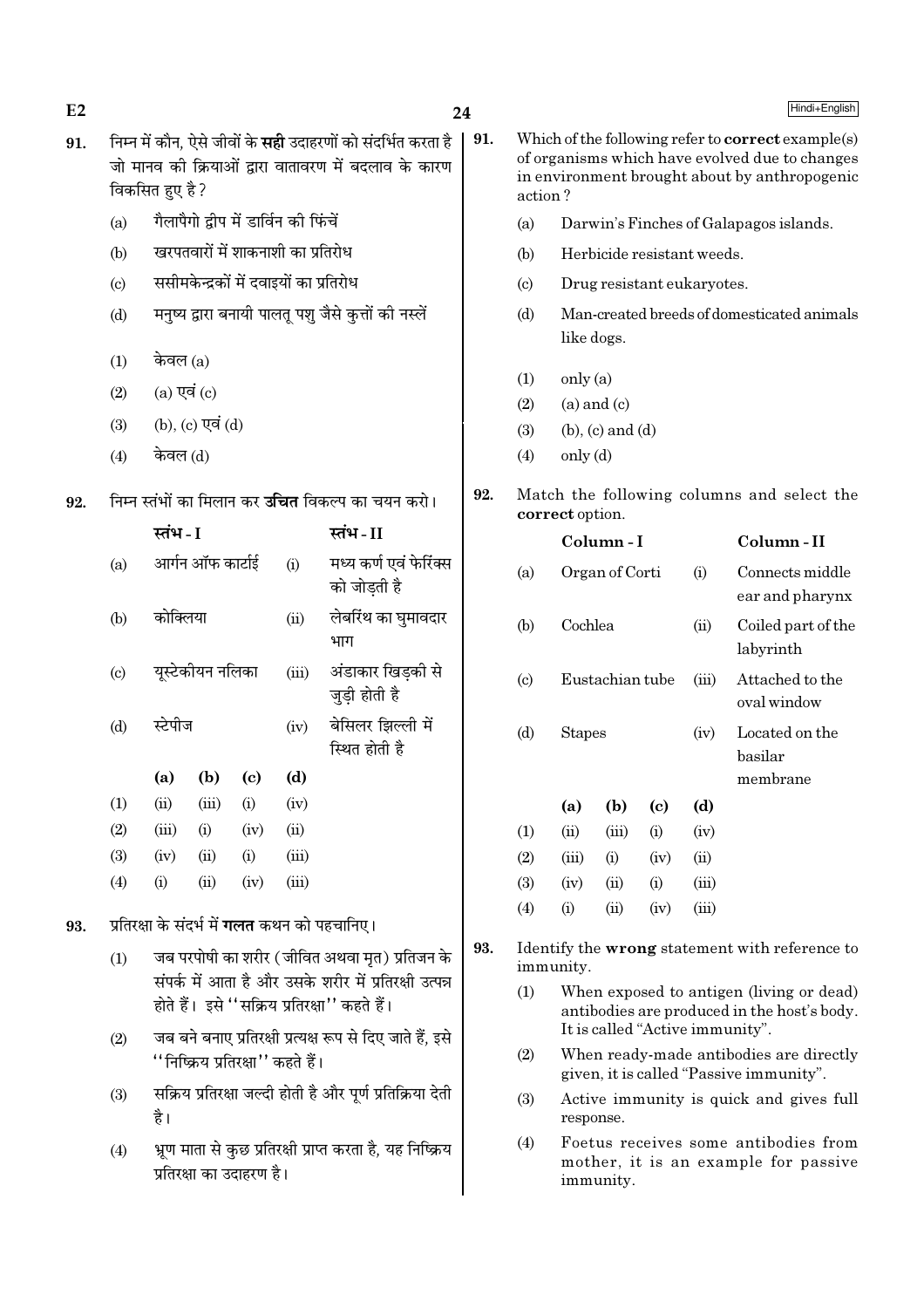Hindi+English  $E2$ 25 अंत:श्वसन के दौरान होने वाली **सद्दी** घटनाओं का चयन करो। 94. Select the **correct** events that occur during 94. inspiration. डायाफ्राम का संकुचन  $(a)$  $(a)$ Contraction of diaphragm बाह्य अंतरपर्शुक पेशियों का संकुचन  $(b)$ Contraction of external inter-costal muscles  $(b)$ फुप्फुस का आयतन कम होना  $(c)$  $(c)$ Pulmonary volume decreases अंतरा फुप्फुसी दाब का बढ़ना  $(d)$  $(d)$ Intra pulmonary pressure increases  $(a)$  एवं  $(b)$  $(1)$  $(a)$  and  $(b)$  $(1)$  $(c)$  एवं  $(d)$  $(2)$  $(2)$  $(c)$  and  $(d)$ (a), (b) एवं (d)  $(3)$  $(a)$ ,  $(b)$  and  $(d)$  $(3)$ केवल (d)  $(4)$  $(4)$  $only (d)$ प्रकाशश्वसन में  $\mathrm{RuBisCo}$  एंजाइम की ऑक्सीजनीकरण क्रिया 95. 95. The oxygenation activity of RuBisCo enzyme in से किसका निर्माण होता है? photorespiration leads to the formation of:  $3$ -C यौगिक के 2 अण  $(1)$  $(1)$ 2 molecules of 3-C compound  $(2)$  $3$ - $C$  यौगिक का  $1$  अण्  $(2)$ 1 molecule of 3-C compound  $(3)$ 1 molecule of 6-C compound  $6$ - $C$  यौगिक का  $1$  अण  $(3)$ 1 molecule of 4-C compound and 1 molecule  $(4)$  $4$ -C यौगिक का 1 अणु और 2-C यौगिक का 1 अणु  $(4)$ of 2-C compound प्लैज्मोडियम की संक्रमक अवस्था जो मानव शरीर में प्रवेश 96. 96. The infectious stage of *Plasmodium* that enters करती है. है: the human body is: पोषाण  $(1)$  $(1)$ Trophozoites  $(2)$ Sporozoites जीवाणुज  $(2)$  $(3)$ Female gametocytes  $(3)$ मादा यग्मकजनक  $(4)$ Male gametocytes  $(4)$ नर यग्मकजनक 97. Which of the following statements about inclusion अंतर्विष्ट कार्यों के विषय में निम्नलिखित में से कौन सा कथन 97. bodies is incorrect? गलत है ? They are not bound by any membrane.  $(1)$ ये किसी झिल्ली से घिरे नहीं होते।  $(1)$  $(2)$ These are involved in ingestion of food ये खाद्य कणों के अंतर्ग्रहण में शामिल होते हैं। particles.  $(2)$  $(3)$ They lie free in the cytoplasm. ये कोशिकाद्रव्य में स्वतंत्र रूप में होते हैं।  $(3)$ These represent reserve material in  $(4)$ ये कोशिकादव्य में निचित पदार्थ को व्यक्त करते हैं।  $(4)$ cytoplasm. सिनेप्टोनीमल सम्मिश्र का विघटन होता है  $\cdot$ 98. 98. Dissolution of the synaptonemal complex occurs स्थलपट्ट के दौरान during:  $(1)$  $(1)$ Pachytene यग्मपट्ट के दौरान  $(2)$  $(2)$ Zygotene द्विपट्ट के दौरान  $(3)$  $(3)$ Diplotene तनुपट्ट के दौरान  $(4)$  $(4)$ Leptotene अर-पृष्पक में क्या होता है? 99. 99. Ray florets have: अधोवर्ती अंडाशय  $(1)$ Inferior ovary  $(1)$ ऊर्ध्ववर्ती अंडाशय  $(2)$  $(2)$ Superior ovary जायांगाधर अंडाशय  $(3)$  $(3)$ Hypogynous ovary

Half inferior ovary

 $(4)$ 

अर्द्ध अधोवर्ती अंडाशय  $(4)$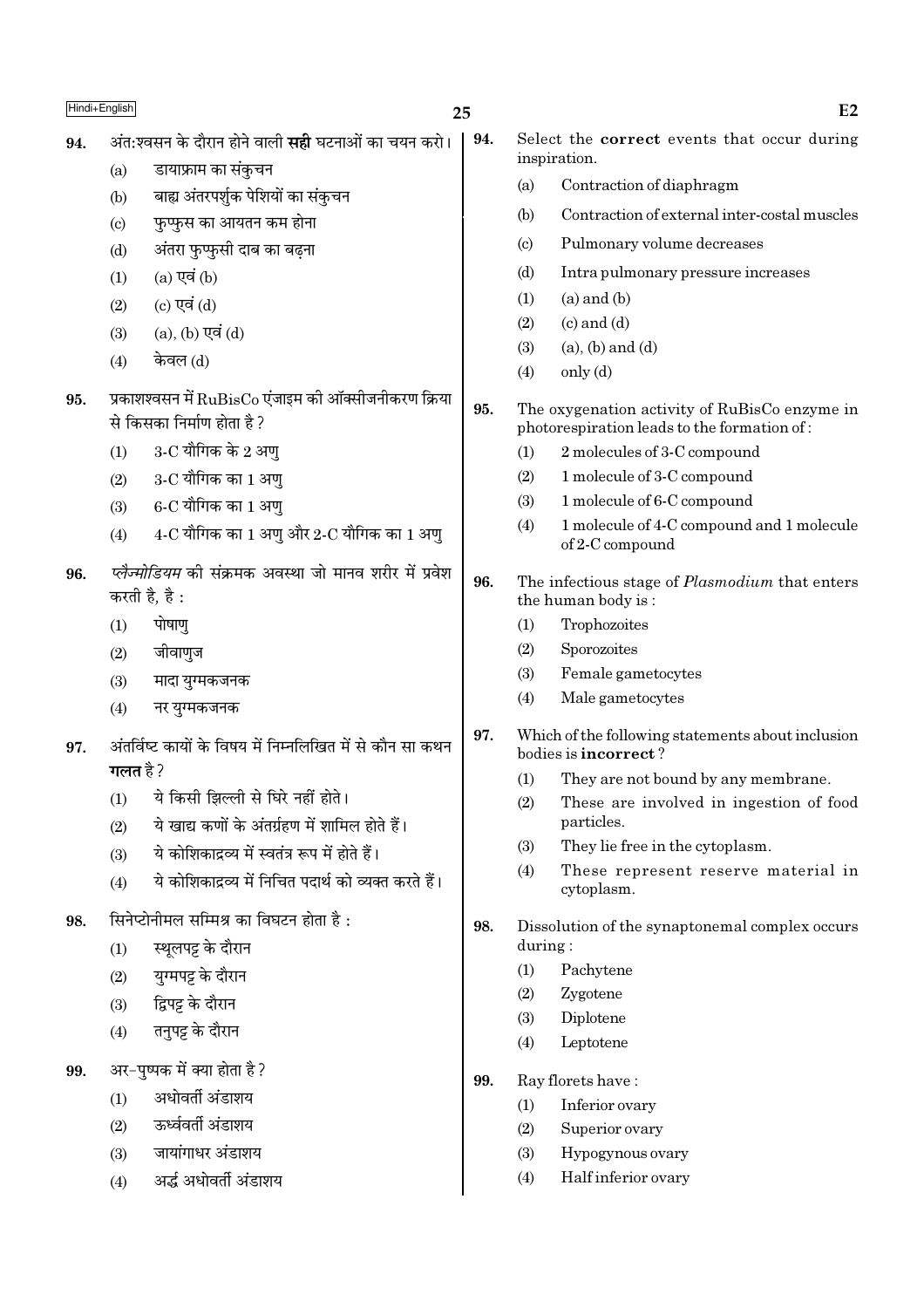$E<sub>2</sub>$ 

- 100. जेल इलेक्टोफोरेसिस में. पथक हुए डी.एन.ए. के खण्डों को किसकी सहायता से देखा जा सकता है ?
	- चमकीले नीले प्रकाश में ऐसीटोकार्मिन से  $(1)$
	- UV विकिरण में एथिडियम ब्रोमाइड से  $(2)$
	- UV विकिरण में एसीटोकार्मिन से  $(3)$
	- अवरक्त विकिरण में एथिडियम ब्रोमाइड से  $(4)$
- 101. निम्न में किस तकनीक की सहायता से ऐसी स्त्रियाँ जो गर्भधारण नहीं कर सकती, में भ्रुण को स्थानांतरित किया जाता है ?
	- ZIFT एवं IUT  $(1)$
	- $(2)$ GIFT एवं ZIFT
	- ICSI एवं ZIFT  $(3)$
	- GIFT एवं ICSI  $(4)$
- यौन संचरित रोगों के **सही** विकल्प का चयन करो।  $102.$ 
	- सजाक. सिफिलिस. जननिक परिसर्प  $(1)$
	- सजाक. मलेरिया. जननिक परिसर्प  $(2)$
	- AIDS. मलेरिया. फाइलेरिया  $(3)$
	- कैंसर. AIDS. सिफिलिस  $(4)$
- ऑक्सीजन के परिवहन के संदर्भ में **गलत** कथन को पहचानो। 103.
	- ऑक्सीजन की हीमोग्लोबिन से बंधता मुख्यत:  $\mathrm{O}_2$  के  $(1)$ आंशिक दाब से संबंधित है।
	- $\overline{\text{CO}_2}$  का आंशिक दाब हीमोग्लोबिन से बंधने वाली  $(2)$  $O<sub>2</sub>$  में बाधा डाल सकता है।
	- वाय कपिका में  $\rm H^+$  की उच्च सांद्रता ऑक्सीहीमोग्लोबिन  $(3)$ बनने में सहायक होती है।
	- वायु कूपिका में कम  $_{\rm pCO_2}$  ऑक्सीहीमोग्लोबिन बनने  $(4)$ .<br>में सहायक होती है।
- 104. गलत कथन को चुनिए।
	- अंत:काष्ठ जल का चालन नहीं करती, परन्तु यांत्रिक  $(1)$ सहायता प्रदान करती है।
	- रसदारू जड़ से पत्ती तक जल के चालन में और खनिजों  $(2)$ के चालन में शामिल होती है।
	- रसदारू सबसे भीतरी द्वितीयक दारू होता है और यह  $(3)$ अपेक्षाकृत हल्के रंग की होती है।
	- टैनिन, रेजिन, तैल आदि के जमा होने के कारण अंत:काष्ठ  $(4)$ गहरे रंग की होती है।
- 100. In gel electrophoresis, separated DNA fragments can be visualized with the help of:
	- Acetocarmine in bright blue light  $(1)$
	- Ethidium bromide in UV radiation  $(2)$
	- $(3)$ Acetocarmine in UV radiation
	- Ethidium bromide in infrared radiation  $(4)$
- 101. In which of the following techniques, the embryos are transferred to assist those females who cannot conceive?
	- ZIFT and IUT  $(1)$
	- **GIFT** and **ZIFT**  $(2)$
	- $(3)$ **ICSI and ZIFT**
	- GIFT and ICSI  $(4)$
- 102. Select the option including all sexually transmitted diseases.
	- $(1)$ Gonorrhoea, Syphilis, Genital herpes
	- $(2)$ Gonorrhoea, Malaria, Genital herpes
	- AIDS, Malaria, Filaria  $(3)$
	- $(4)$ Cancer, AIDS, Syphilis
- 103. Identify the wrong statement with reference to transport of oxygen.
	- Binding of oxygen with haemoglobin is  $(1)$ mainly related to partial pressure of  $O_2$ .
	- Partial pressure of  $CO_2$  can interfere with  $(2)$  $O_2$  binding with haemoglobin.
	- $(3)$ Higher  $H^+$  conc. in alveoli favours the formation of oxyhaemoglobin.
	- $\mathop{\rm Low} \mathop{\rm pCO}_2$  in alveoli favours the formation  $(4)$ of oxyhaemoglobin.
- 104. Identify the incorrect statement.
	- Heart wood does not conduct water but gives  $(1)$ mechanical support.
	- $(2)$ Sapwood is involved in conduction of water and minerals from root to leaf.
	- $(3)$ Sapwood is the innermost secondary xylem and is lighter in colour.
	- $(4)$ Due to deposition of tanning, resing, oils etc... heart wood is dark in colour.

Hindi+English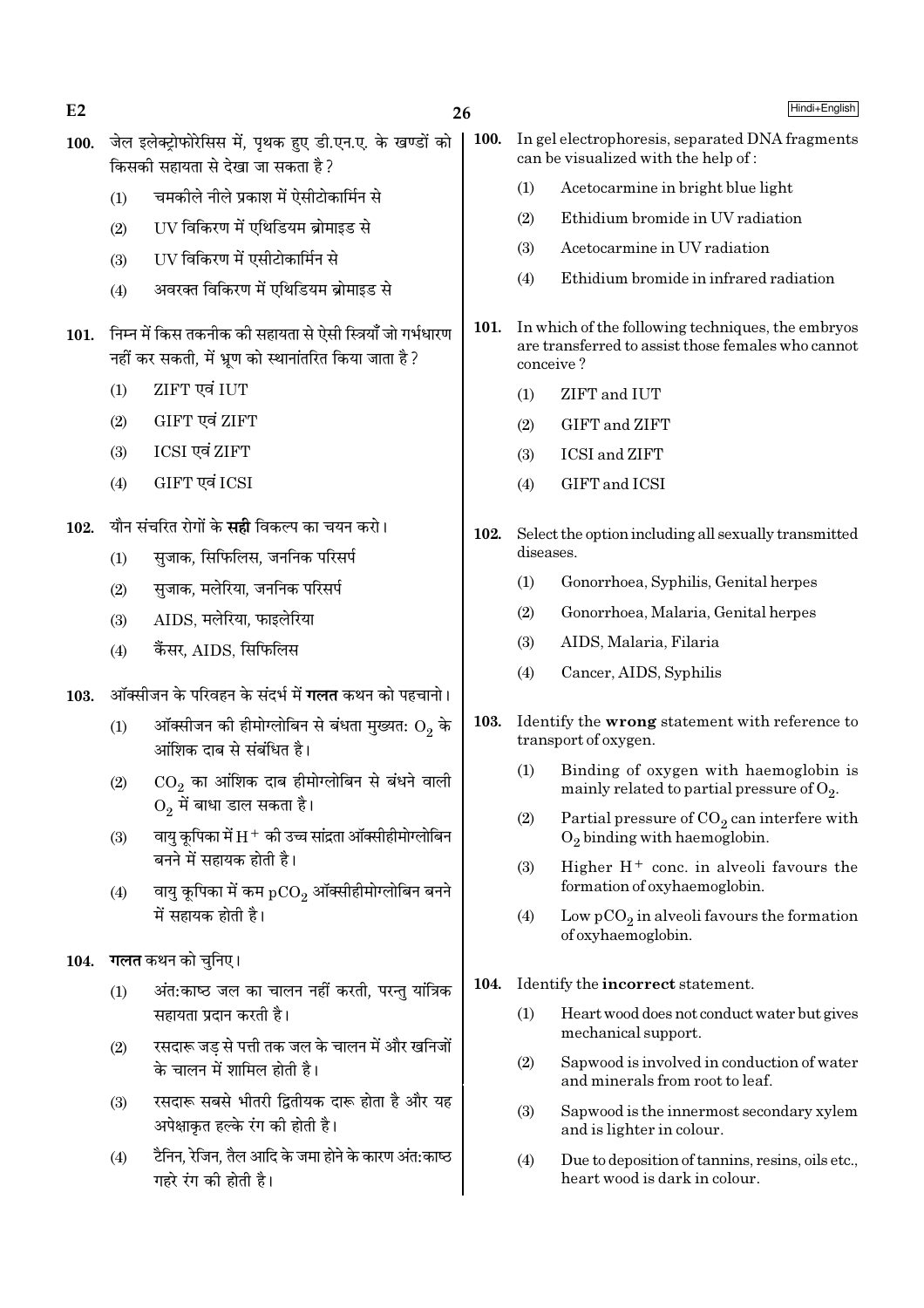| Hindi+English |
|---------------|
|---------------|

## 27

- 105. प्रतिबंधन एंजाइमों के विषय में गलत कथन को पहचानिए।
	- प्रत्येक प्रतिबंधन एंजाइम डी.एन.ए. क्रम की लम्बाई का  $(1)$ निरीक्षण करके कार्य करते हैं।
	- ये डी.एन.ए. की लडी को पैलिन्ड़ोमिक स्थलों पर  $(2)$ कारते हैं।
	- ये आनवंशिक इंजीनियरिंग में उपयोगी हैं।  $(3)$
	- चिपचिपे सिरे डी.एन.ए. लाइगेज द्वारा जोडे जा सकते  $(4)$ हैं।
- फ्लोरीडियन मॉॅंड की संरचना किसके समान होती है ? 106.
	- मॉॅंड और सेलुलोज  $(1)$
	- एमाइलोपेक्टीन और ग्लाइकोजन  $(2)$
	- मैनीटॉल और एल्जिन  $(3)$
	- लैमिनेरिन और सेललोज  $(4)$
- 107. निम्नलिखित में से सही युग्म को चुनिए:

| (1) | लाइगेज           | दो डी.एन.ए. के<br>अणुओं को जोडता है                |
|-----|------------------|----------------------------------------------------|
| (2) | पॉलिमरेज         | डी.एन.ए. को खण्डों<br>में तोडता है                 |
| (3) | न्यूक्लियेज      | डी.एन.ए. के दो<br>रज़ुकों को पृथक<br>करता है       |
| (4) | एक्सोन्यूक्लियेज | डी.एन.ए. में विशिष्ट<br>स्थानों पर काट<br>लगाता है |

- 108. क्रमागत उन्नति के लिए भ्रूणीय प्रमाण को किसने अस्वीकार किया था ?
	- कार्ल अर्नस्ट वॉन बेयर  $(1)$
	- अल्फ्रेड वालस  $(2)$
	- चार्ल्स डार्विन  $(3)$
	- ओपेरिन  $(4)$
- 109. ट्रांसलेशन (अनुवादन/स्थानांतरण) की प्रथम अवस्था कौन सी होती है ?
	- राइबोसोम से mRNA का बन्धन  $(1)$
	- डी.एन.ए. अणु की पहचान  $(2)$
	- $tRNA$  का ऐमीनोएसीलेशन  $(3)$
	- एक एंटी-कोडॉन की पहचान  $(4)$
- 105. Identify the wrong statement with regard to Restriction Enzymes.
	- Each restriction enzyme functions by  $(1)$ inspecting the length of a DNA sequence.
	- They cut the strand of DNA at palindromic  $(2)$ sites.
	- $(3)$ They are useful in genetic engineering.
	- $(4)$ Sticky ends can be joined by using DNA ligases.
- 106. Floridean starch has structure similar to:
	- $(1)$ Starch and cellulose
	- $(2)$ Amylopectin and glycogen
	- Mannitol and algin  $(3)$
	- $(4)$ Laminarin and cellulose
- 107. Choose the **correct** pair from the following:

| (1) | Ligases          | Join the two DNA<br>molecules                 |
|-----|------------------|-----------------------------------------------|
| (2) | Polymerases -    | Break the DNA into<br>fragments               |
| (3) | <b>Nucleases</b> | Separate the two strands<br>of DNA            |
| (4) | Exonucleases -   | Make cuts at specific<br>positions within DNA |

- 108. Embryological support for evolution was disapproved by:
	- $(1)$ Karl Ernst von Baer
	- $(2)$ Alfred Wallace
	- Charles Darwin  $(3)$
	- $(4)$ Oparin
- 109. The first phase of translation is:
	- $(1)$ Binding of mRNA to ribosome
	- $(2)$ Recognition of DNA molecule
	- $(3)$ Aminoacylation of tRNA
	- $(4)$ Recognition of an anti-codon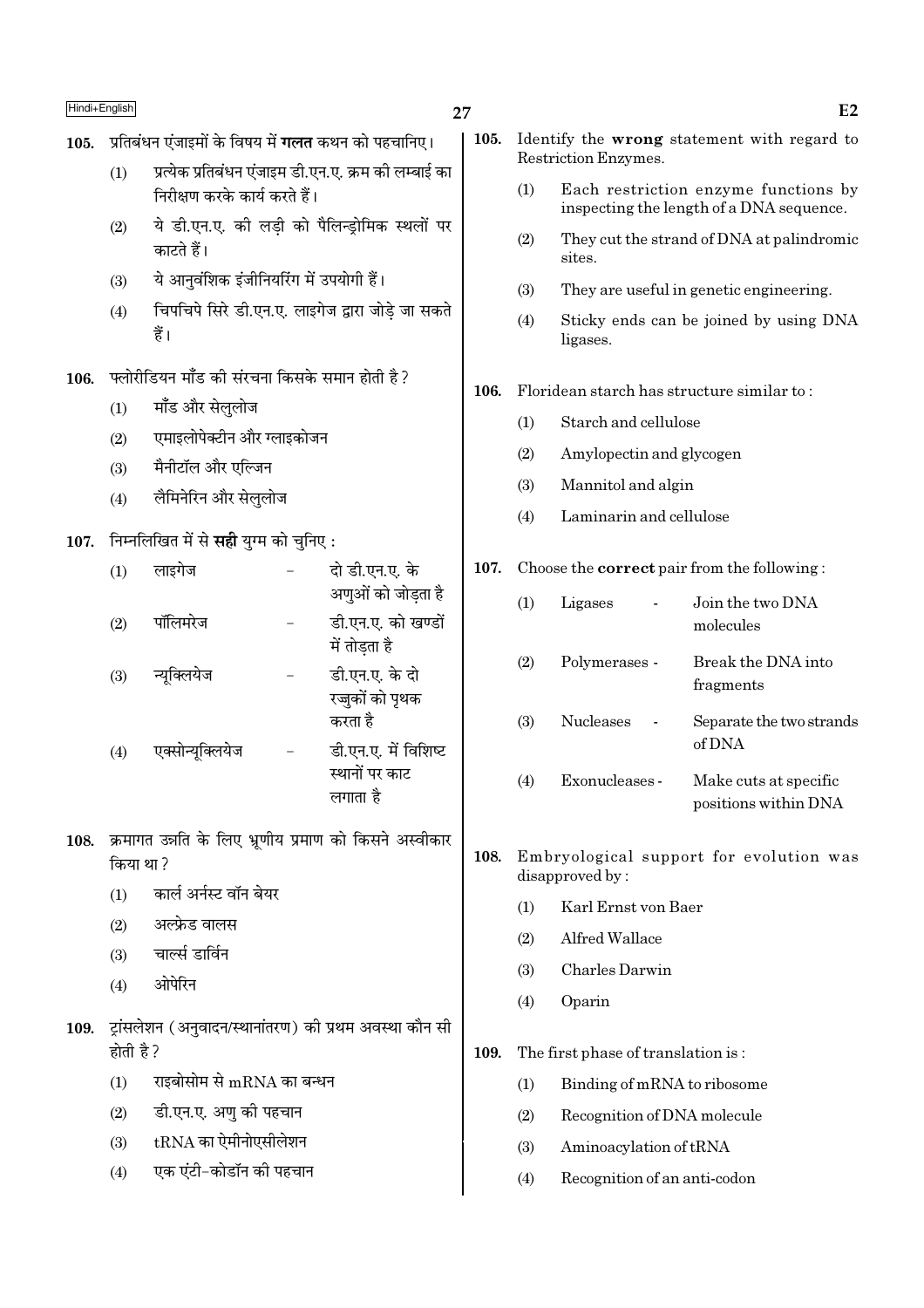| E2   |                           |                                                         |                               |                            |                                    | 28                                                              |      |                                    |                                                                             |                                      |                            |             | Hindi+English                                                                              |
|------|---------------------------|---------------------------------------------------------|-------------------------------|----------------------------|------------------------------------|-----------------------------------------------------------------|------|------------------------------------|-----------------------------------------------------------------------------|--------------------------------------|----------------------------|-------------|--------------------------------------------------------------------------------------------|
| 110. |                           |                                                         |                               |                            |                                    | पादप का वह भाग कौन-सा है जिसमें दो पीढ़ी - एक पीढ़ी             | 110. |                                    | The plant parts which consist of two generations -<br>one within the other: |                                      |                            |             |                                                                                            |
|      |                           |                                                         | दूसरे के अन्दर होती है ?      |                            |                                    |                                                                 |      |                                    |                                                                             |                                      |                            |             |                                                                                            |
|      | (a)                       |                                                         | परागकोश के अन्दर परागकण       |                            |                                    |                                                                 |      | (a)                                |                                                                             |                                      |                            |             | Pollen grains inside the anther                                                            |
|      | (b)                       |                                                         |                               |                            | दो नर युग्मकों वाली अंकुरित परागकण |                                                                 |      | (b)                                | gametes                                                                     |                                      |                            |             | Germinated pollen grain with two male                                                      |
|      | (c)                       |                                                         | फल के अन्दर बीज               |                            |                                    |                                                                 |      | (c)                                |                                                                             | Seed inside the fruit                |                            |             |                                                                                            |
|      | (d)                       |                                                         | बीजाण्ड के अन्दर भ्रूण-कोष    |                            |                                    |                                                                 |      | (d)                                |                                                                             | Embryo sac inside the ovule          |                            |             |                                                                                            |
|      | (1)                       | केवल $(a)$                                              |                               |                            |                                    |                                                                 |      | (1)                                | $(a)$ only                                                                  |                                      |                            |             |                                                                                            |
|      | (2)                       |                                                         | $(a)$ , $(b)$ और $(c)$        |                            |                                    |                                                                 |      | (2)                                |                                                                             | $(a)$ , $(b)$ and $(c)$              |                            |             |                                                                                            |
|      | (3)                       | (c) और $(d)$                                            |                               |                            |                                    |                                                                 |      | (3)                                |                                                                             | $(c)$ and $(d)$                      |                            |             |                                                                                            |
|      | (4)                       | $(a)$ और $(d)$                                          |                               |                            |                                    |                                                                 |      | (4)                                |                                                                             | $(a)$ and $(d)$                      |                            |             |                                                                                            |
|      |                           |                                                         |                               |                            |                                    |                                                                 | 111. |                                    |                                                                             |                                      |                            |             | The number of substrate level phosphorylations                                             |
| 111. |                           |                                                         | की संख्या क्या होती है?       |                            |                                    | सिट्रिक अम्ल चक्र के एक घुमाव में कार्यद्रव स्तर फास्फोरिलेशनों |      |                                    | Zero                                                                        | in one turn of citric acid cycle is: |                            |             |                                                                                            |
|      |                           |                                                         |                               |                            |                                    |                                                                 |      | (1)<br>(2)                         | One                                                                         |                                      |                            |             |                                                                                            |
|      | (1)                       | शून्य                                                   |                               |                            |                                    |                                                                 |      | (3)                                | Two                                                                         |                                      |                            |             |                                                                                            |
|      | (2)                       | एक                                                      |                               |                            |                                    |                                                                 |      | (4)                                | Three                                                                       |                                      |                            |             |                                                                                            |
|      | (3)                       | दो                                                      |                               |                            |                                    |                                                                 | 112. |                                    |                                                                             |                                      |                            |             | Match the following columns and select the                                                 |
|      | (4)                       | तीन                                                     |                               |                            |                                    |                                                                 |      |                                    | correct option.                                                             |                                      |                            |             |                                                                                            |
| 112. |                           | निम्न स्तंभों का मिलान कर <b>सही</b> विकल्प का चयन करो। |                               |                            |                                    |                                                                 |      |                                    |                                                                             | Column-I                             |                            |             | Column-II                                                                                  |
|      |                           | स्तंभ - I                                               |                               |                            |                                    | स्तंभ-II                                                        |      | (a)                                |                                                                             | <b>Floating Ribs</b>                 |                            | (i)         | Located between                                                                            |
|      | (a)                       |                                                         | प्लावी पसलियाँ                |                            | (i)                                | दूसरी एवं सातवीं                                                |      |                                    |                                                                             |                                      |                            |             | second and                                                                                 |
|      |                           |                                                         |                               |                            |                                    | पसली के बीच स्थित                                               |      |                                    |                                                                             |                                      |                            |             | seventh ribs                                                                               |
|      |                           |                                                         |                               |                            |                                    | होती हैं                                                        |      | (b)                                |                                                                             | Acromion                             |                            | (ii)        | Head of the<br>Humerus                                                                     |
|      | (b)                       | एक्रोमियन                                               |                               |                            | (ii)                               | ह्यमरस का शीर्ष                                                 |      |                                    | Scapula                                                                     |                                      |                            | (iii)       | Clavicle                                                                                   |
|      | $\left( \text{c} \right)$ | स्कैपुला                                                |                               |                            | (iii)                              | क्लेविकल                                                        |      | $\left( \mathrm{c} \right)$<br>(d) |                                                                             | Glenoid cavity                       |                            | (iv)        | Do not connect                                                                             |
|      | (d)                       |                                                         | ग्लीनॉयड गुहा                 |                            |                                    | (iv) उरोस्थि से नहीं जुड़ती                                     |      |                                    |                                                                             |                                      |                            |             | with the sternum                                                                           |
|      |                           |                                                         | (a) (b) (c)                   |                            | (d)                                |                                                                 |      |                                    | (a)                                                                         | (b)                                  | $\left( \mathrm{c}\right)$ | (d)         |                                                                                            |
|      | (1)<br>(2)                | (ii)<br>(i)                                             | (iv)<br>(iii)                 | (i)<br>(ii)                | (iii)<br>(iv)                      |                                                                 |      | (1)                                | (ii)                                                                        | (iv)                                 | (i)                        | (iii)       |                                                                                            |
|      | (3)                       | (iii)                                                   | (ii)                          | (iv)                       | (i)                                |                                                                 |      | (2)                                | (i)                                                                         | (iii)                                | (ii)                       | (iv)        |                                                                                            |
|      | (4)                       | (iv)                                                    | (iii)                         | (i)                        | (ii)                               |                                                                 |      | (3)<br>(4)                         | (iii)<br>(iv)                                                               | (ii)<br>(iii)                        | (iv)<br>(i)                | (i)<br>(ii) |                                                                                            |
| 113. |                           |                                                         |                               |                            |                                    | निम्न रोगों को उनके पैदा करने वाले जीवों के साथ मिलान कर        |      |                                    |                                                                             |                                      |                            |             |                                                                                            |
|      |                           |                                                         | <b>सही</b> विकल्प का चयन करो। |                            |                                    |                                                                 | 113. |                                    |                                                                             |                                      |                            |             | Match the following diseases with the causative<br>organism and select the correct option. |
|      |                           | स्तंभ - I                                               |                               |                            |                                    | स्तंभ - II                                                      |      |                                    |                                                                             | Column-I                             |                            |             | Column-II                                                                                  |
|      | (a)                       | टाइफॉइड                                                 |                               |                            | (i)                                | वृचेरेरिया                                                      |      | (a)                                | Typhoid                                                                     |                                      |                            | (i)         | Wuchereria                                                                                 |
|      | (b)                       | न्यूमोनिया                                              |                               |                            | (ii)                               | प्लैज्मोडियम                                                    |      | (b)                                |                                                                             | Pneumonia                            |                            | (ii)        | Plasmodium                                                                                 |
|      | (c)                       |                                                         | फाइलेरिएसिस                   |                            | (iii)                              | साल्मोनेला                                                      |      | (c)                                | Filariasis                                                                  |                                      |                            | (iii)       | Salmonella                                                                                 |
|      | (d)                       | मलेरिया                                                 |                               |                            | (iv)                               | हीमोफिलस                                                        |      | (d)                                | Malaria                                                                     |                                      |                            | (iv)        | Haemophilus                                                                                |
|      |                           | (a)                                                     | (b)                           | $\left( \mathrm{c}\right)$ | (d)                                |                                                                 |      |                                    | (a)                                                                         | (b)                                  | (c)                        | (d)         |                                                                                            |
|      | (1)                       | (i)                                                     | (iii)                         | (ii)                       | (iv)                               |                                                                 |      | (1)                                | (i)                                                                         | (iii)                                | (ii)                       | (iv)        |                                                                                            |
|      | (2)                       | (iii)                                                   | (iv)                          | (i)                        | (ii)                               |                                                                 |      | (2)                                | (iii)                                                                       | (iv)                                 | (i)                        | (ii)        |                                                                                            |
|      | (3)                       | (ii)                                                    | (i)                           | (iii)                      | (iv)                               |                                                                 |      | (3)                                | (ii)                                                                        | (i)                                  | (iii)                      | (iv)        |                                                                                            |
|      | (4)                       | (iv)                                                    | (i)                           | (ii)                       | (iii)                              |                                                                 |      | (4)                                | (iv)                                                                        | (i)                                  | (ii)                       | (iii)       |                                                                                            |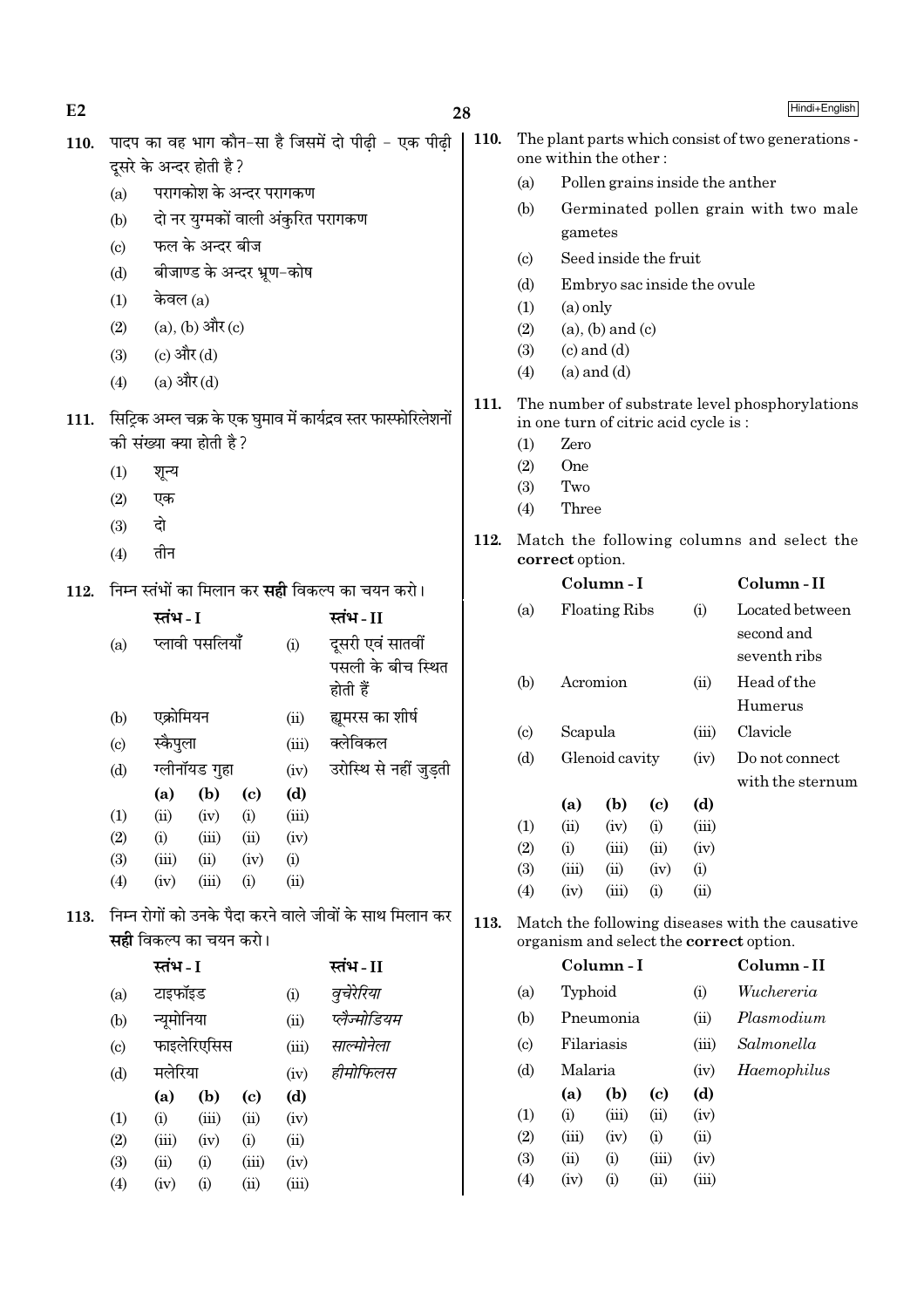## 29

- 114. सन 1987 में मॉन्टियल प्रोटोकॉल किस पर नियंत्रण के लिए हस्ताक्षरित किया गया था ?
	- एक देश से दूसरे देश में आनुवंशिकत: रूपांतरित जीवों  $(1)$ के परिवहन के लिए
	- ओज़ोन को क्षति पहुँचाने वाले पदार्थों का उत्सर्जन  $(2)$
	- हरित गृह गैसों का छोडना  $(3)$
	- e-वेस्ट (e-कडा करकट) का निपटान  $(4)$
- मानक ई.सी.जी. का क्यु.आर.एस. सम्मिश्र दर्शाता है: 115.
	- आलिंदों का पनर्ध्रवण  $(1)$
	- आलिंदों का विध्रवण  $(2)$
	- $(3)$ निलयों का विध्रवण
	- निलयों का पुनर्ध्रुवण  $(4)$
- 116. उस वृद्धि नियंत्रक का नाम बताइये जिसे गन्ने की फसल पर छिडकने से उसके तने की लम्बाई में बढोत्तरी होती है. तथा गन्ने के फसल की पैदावार बढती है।
	- साइटोकाइनीन  $(1)$
	- जिबरेलीन  $(2)$
	- $(3)$ एथिलीन
	- ऐब्सीसिक अम्ल  $(4)$
- 117. मेंडल ने स्वतंत्र रूप से प्रजनन करने वाली मटर के पौधे की कितनी किस्मों को यग्मों के रूप में चना जो विपरीत विशेषकों वाले एक लक्षण के अलावा एक समान थी ?
	- $\overline{4}$  $(1)$
	- $(2)$  $\overline{2}$
	- $(3)$ 14
	- $\mathbf{8}$  $(4)$
- द्विपार्श्व सममिति एवं अगुहीय जन्तुओं के उदाहरण किस संघ में 118. हैं ?
	- $(1)$ टीनोफोरा
	- प्लेटीहैल्मिंथीज  $(2)$
	- एस्कहैल्मिंथीज  $(3)$
	- ऐनेलिडा  $(4)$
- सुक्ष्मांकुरों के ब्रुश बार्डर वाली घनाकार उपकला पायी जाती है : 119.
	- आंत्र के आस्तर में  $(1)$
	- लार ग्रंथि की वाहिका में  $(2)$
	- वृक्काण को समीपस्थ संवलित नलिका में  $(3)$
	- यस्टेकीयन नलिका में  $(4)$
- 114. Montreal protocol was signed in 1987 for control  $\alpha$ f ·
	- $(1)$ Transport of Genetically modified organisms from one country to another
	- $(2)$ Emission of ozone depleting substances
	- $(3)$ Release of Green House gases
	- $(4)$ Disposal of e-wastes
- The QRS complex in a standard ECG represents: 115.
	- Repolarisation of auricles  $(1)$
	- $(2)$ Depolarisation of auricles
	- $(3)$ Depolarisation of ventricles
	- Repolarisation of ventricles  $(4)$
- 116. Name the plant growth regulator which upon spraying on sugarcane crop, increases the length of stem, thus increasing the yield of sugarcane crop.
	- $(1)$ Cytokinin
	- $(2)$ Gibberellin
	- Ethylene  $(3)$
	- Abscisic acid  $(4)$
- 117. How many true breeding pea plant varieties did Mendel select as pairs, which were similar except in one character with contrasting traits?
	- $\overline{4}$  $(1)$
	- $\overline{2}$  $(2)$
	- $(3)$ 14
	- $(4)$  $\mathbf{8}$
- Bilaterally symmetrical and acoelomate animals 118. are exemplified by:
	- Ctenophora  $(1)$
	- $(2)$ Platyhelminthes
	- $(3)$ Aschelminthes
	- Annelida  $(4)$
- Cuboidal epithelium with brush border of microvilli 119. is found in:
	- $(1)$ lining of intestine
	- $(2)$ ducts of salivary glands
	- $(3)$ proximal convoluted tubule of nephron
	- eustachian tube  $(4)$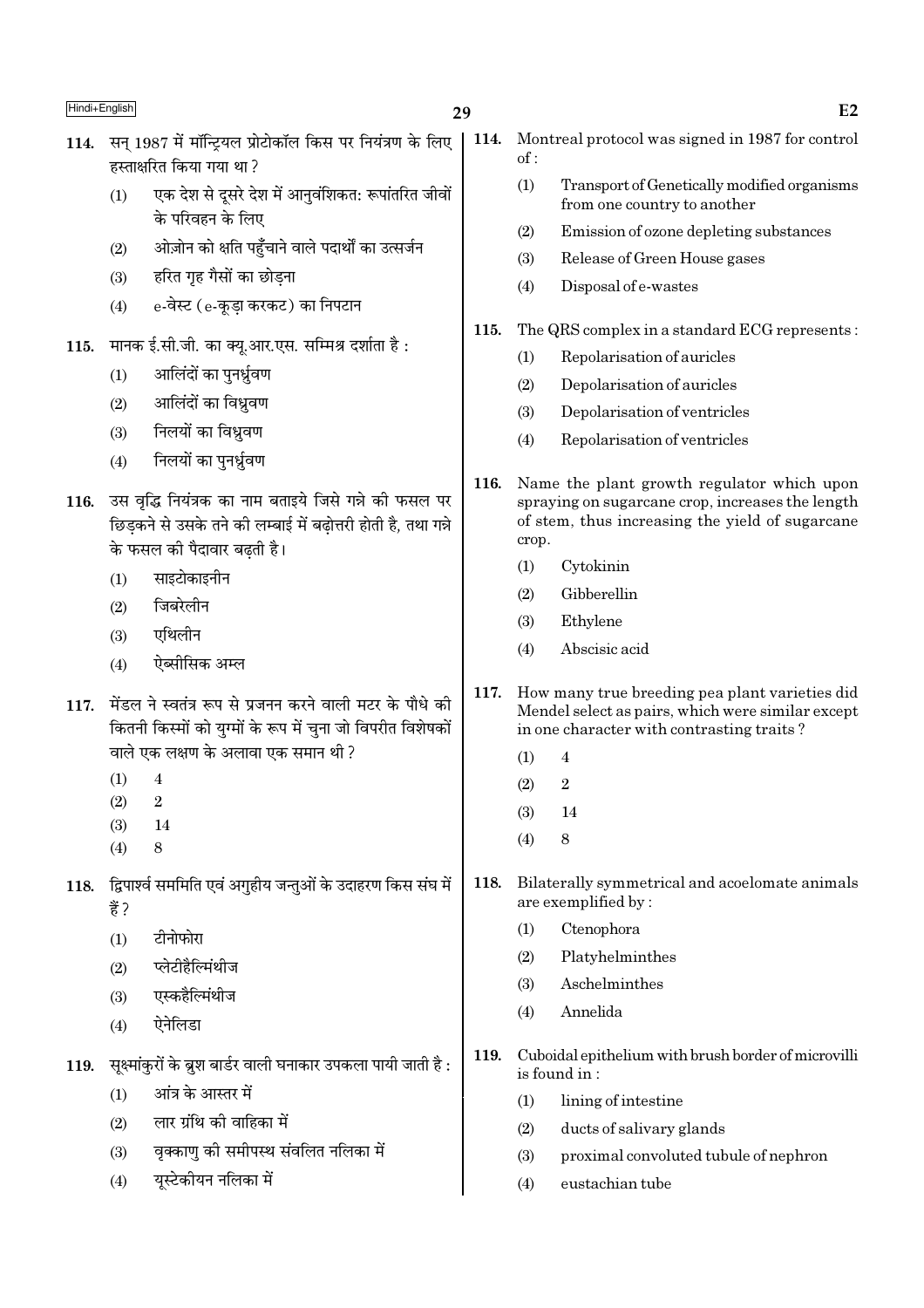| E2   |                        |                                          |                            |                                                                         | 30   |                                                    |                                   |                                       | Hindi+English              |                                                                                                      |
|------|------------------------|------------------------------------------|----------------------------|-------------------------------------------------------------------------|------|----------------------------------------------------|-----------------------------------|---------------------------------------|----------------------------|------------------------------------------------------------------------------------------------------|
| 120. |                        | निर्माण का मुख्य स्थल कौन सा है ?        |                            | सुकेन्द्रकी कोशिकाओं में ग्लाइकोप्रोटीन और ग्लाइकोलिपिड के              | 120. |                                                    |                                   |                                       |                            | Which is the important site of formation of<br>glycoproteins and glycolipids in eukaryotic cells?    |
|      | (1)                    | अंतर्द्रव्यी जालिका                      |                            |                                                                         |      | (1)                                                |                                   | Endoplasmic reticulum                 |                            |                                                                                                      |
|      | (2)                    | पेरोक्सीसोम                              |                            |                                                                         |      | (2)                                                |                                   | Peroxisomes                           |                            |                                                                                                      |
|      | (3)                    | गाल्जी काय                               |                            |                                                                         |      | (3)                                                |                                   | Golgi bodies                          |                            |                                                                                                      |
|      | (4)                    | पालीसोम                                  |                            |                                                                         |      | (4)                                                |                                   | Polysomes                             |                            |                                                                                                      |
| 121. |                        | कहाँ से सुगम बनाता है ?                  |                            | प्रकाश अभिक्रिया में, इलेक्ट्रॉनों के स्थानांतरण को प्लास्टोक्विनोन     | 121. |                                                    |                                   | transfer of electrons from:           |                            | In light reaction, plastoquinone facilitates the                                                     |
|      | (1)                    | $PS-II \nrightarrow$ $Cytb_6f$ सम्मिश्र  |                            |                                                                         |      | (1)                                                |                                   | PS-II to $\mathrm{Cytb}_6$ f complex  |                            |                                                                                                      |
|      | (2)                    | Cytb <sub>6</sub> f सम्मिश्र से PS-I     |                            |                                                                         |      | (2)                                                |                                   | $\mathrm{Cytb}_{6}$ f complex to PS-I |                            |                                                                                                      |
|      | (3)                    | PS-I से NADP+                            |                            |                                                                         |      | (3)                                                |                                   | PS-I to NADP+                         |                            |                                                                                                      |
|      | (4)                    | PS-I से ATP सिन्थेज                      |                            |                                                                         |      | (4)                                                |                                   | PS-I to ATP synthase                  |                            |                                                                                                      |
| 122. |                        |                                          |                            | अनिवार्य तत्वों और पादपों में उनके कार्यों के विषय में निम्नलिखित       | 122. |                                                    |                                   | and their functions in plants:        |                            | Match the following concerning essential elements                                                    |
|      |                        | को सुमेलित कीजिए :                       |                            |                                                                         |      | (a)                                                | Iron                              |                                       | (i)                        | Photolysis of water                                                                                  |
|      | (a)                    | लोह                                      | (i)                        | जल का प्रकाश अपघटन                                                      |      | (b)                                                | Zinc                              |                                       | (ii)                       | Pollen germination                                                                                   |
|      | (b)                    | जिंक<br>बोरॉन                            | (ii)                       | पराग का अंकुरण<br>क्लोरोफिल के जैव संश्लेषण                             |      | $\left( \mathrm{c}\right)$                         | <b>Boron</b>                      |                                       | (iii)                      | Required for chlorophyll<br>biosynthesis                                                             |
|      | $\left( \circ \right)$ |                                          | (iii)                      | के लिए आवश्यक                                                           |      | (d)                                                |                                   | Manganese (iv)                        |                            | IAA biosynthesis                                                                                     |
|      | (d)                    | मैंगनीज                                  | (iv)                       | आई.ए.ए. जैव संश्लेषण                                                    |      |                                                    | Select the <b>correct</b> option: |                                       |                            |                                                                                                      |
|      |                        | <b>सही</b> विकल्प चुनिए :                |                            |                                                                         |      |                                                    | (a)                               | (b)                                   | $\left( \mathrm{c}\right)$ | (d)                                                                                                  |
|      |                        | (a)<br>(b)                               | $\left( \mathrm{c}\right)$ | (d)                                                                     |      | (1)                                                | (ii)                              | (i)                                   | (iv)                       | (iii)                                                                                                |
|      | (1)                    | (ii)<br>(i)                              | (iv)                       | (iii)                                                                   |      | (2)                                                | (iv)                              | (iii)                                 | (ii)                       | (i)                                                                                                  |
|      | (2)                    | (iv)<br>(iii)                            | (ii)                       | (i)                                                                     |      | (3)                                                | (iii)                             | (iv)                                  | (ii)                       | (i)                                                                                                  |
|      | (3)                    | (iii)<br>(iv)                            | (ii)                       | (i)                                                                     |      | (4)                                                | (iv)                              | (i)                                   | (ii)                       | (iii)                                                                                                |
|      | (4)                    | (iv)<br>(i)                              | (ii)                       | (iii)<br>तने के आधार से उत्पन्न होने वाली जड़ों को क्या कहा जाता है ?   | 123. | The roots that originate from the base of the stem |                                   |                                       |                            |                                                                                                      |
| 123. |                        |                                          |                            |                                                                         |      | are :                                              |                                   |                                       |                            |                                                                                                      |
|      |                        | $(1)$ झकड़ा जड़े                         |                            |                                                                         |      | (1)                                                | Fibrous roots                     |                                       |                            |                                                                                                      |
|      | (2)                    | प्राथमिक जड़े                            |                            |                                                                         |      | (2)                                                |                                   | Primary roots                         |                            |                                                                                                      |
|      | (3)                    | अवस्तंभ जडे<br>पार्श्व जडे               |                            |                                                                         |      | (3)                                                |                                   | Prop roots                            |                            |                                                                                                      |
|      | (4)                    |                                          |                            |                                                                         |      | (4)                                                |                                   | Lateral roots                         |                            |                                                                                                      |
| 124. |                        |                                          |                            | एस.एल. मिलर ने अपने प्रयोग में एक बंद फ्लास्क में किसका                 |      |                                                    |                                   |                                       |                            |                                                                                                      |
|      |                        | मिश्रण कर ऐमिनो अम्ल उत्पन्न किये ?      |                            |                                                                         | 124. |                                                    |                                   |                                       |                            | From his experiments, S.L. Miller produced amino<br>acids by mixing the following in a closed flask: |
|      | (1)                    |                                          |                            | 800°C पर CH <sub>4</sub> , H <sub>2</sub> , NH <sub>3</sub> और जल वाष्प |      | (1)                                                |                                   |                                       |                            | $CH_4$ , $H_2$ , NH <sub>3</sub> and water vapor at 800°C                                            |
|      | (2)                    |                                          |                            | 800°C पर CH <sub>3</sub> , H <sub>2</sub> , NH <sub>4</sub> और जल वाष्प |      | (2)                                                |                                   |                                       |                            | $CH_3$ , $H_2$ , NH <sub>4</sub> and water vapor at 800°C                                            |
|      | (3)                    |                                          |                            | 600°C पर CH <sub>4</sub> , H <sub>2</sub> , NH <sub>3</sub> और जल वाष्प |      | (3)                                                |                                   |                                       |                            | $CH_4$ , $H_2$ , NH <sub>3</sub> and water vapor at 600°C                                            |
|      | (4)                    |                                          |                            | 600°C पर CH <sub>3</sub> , H <sub>2</sub> , NH <sub>3</sub> और जल वाष्प |      | (4)                                                |                                   |                                       |                            | $CH_3$ , $H_2$ , NH <sub>3</sub> and water vapor at 600°C                                            |
| 125. |                        | निम्न में क्षारीय एमीनो अम्ल को पहचानिए। |                            |                                                                         | 125. |                                                    |                                   |                                       |                            | Identify the basic amino acid from the following.                                                    |
|      | (1)                    | टायरोसीन                                 |                            |                                                                         |      | (1)                                                | Tyrosine                          |                                       |                            |                                                                                                      |
|      | (2)                    | ग्लूटामिक अम्ल                           |                            |                                                                         |      | (2)                                                |                                   | Glutamic Acid                         |                            |                                                                                                      |
|      | (3)                    | लाइसिन                                   |                            |                                                                         |      | (3)                                                | Lysine                            |                                       |                            |                                                                                                      |
|      | (4)                    | वैलीन                                    |                            |                                                                         |      | (4)                                                | Valine                            |                                       |                            |                                                                                                      |
|      |                        |                                          |                            |                                                                         |      |                                                    |                                   |                                       |                            |                                                                                                      |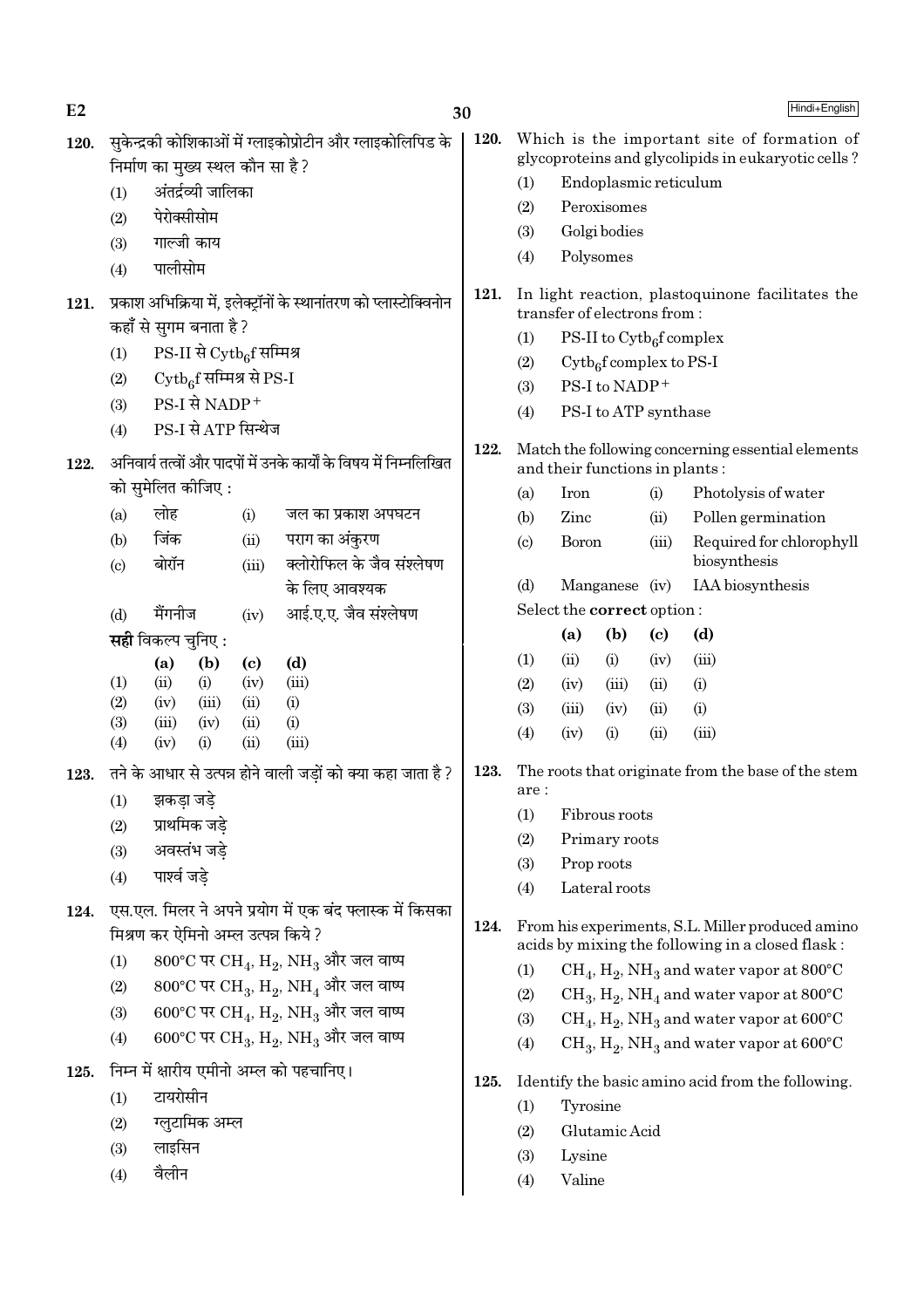| Hindi+English |                 |                                                                                               | 31                                 |      |                                                                                                     |                                                                                                | E2                                             |  |
|---------------|-----------------|-----------------------------------------------------------------------------------------------|------------------------------------|------|-----------------------------------------------------------------------------------------------------|------------------------------------------------------------------------------------------------|------------------------------------------------|--|
| 126.          |                 | वृद्धि की प्रक्रिया अधिकतम किस दौरान होती है ?                                                |                                    | 126. |                                                                                                     | The process of growth is maximum during:                                                       |                                                |  |
|               | (1)             | लॉग प्रावस्था                                                                                 |                                    |      | (1)                                                                                                 | Log phase                                                                                      |                                                |  |
|               | (2)             | पश्चता प्रावस्था                                                                              |                                    |      | (2)                                                                                                 | Lag phase                                                                                      |                                                |  |
|               | (3)             | जीर्णता                                                                                       |                                    |      | (3)                                                                                                 | Senescence                                                                                     |                                                |  |
|               | (4)             | प्रसुप्ति                                                                                     |                                    |      | (4)                                                                                                 | Dormancy                                                                                       |                                                |  |
| 127.          | संकेत करती है ? | निम्न में मूत्र की कौनसी अवस्था डायाबिटीज मेलिटस की ओर                                        |                                    | 127. |                                                                                                     | Presence of which of the following conditions in<br>urine are indicative of Diabetes Mellitus? |                                                |  |
|               | (1)             | यूरेमिया एवं कीटोनुरिया                                                                       |                                    |      | (1)                                                                                                 | Uremia and Ketonuria                                                                           |                                                |  |
|               | (2)             | यूरेमिया एवं रीनल कैल्कुली                                                                    |                                    |      | (2)                                                                                                 | Uremia and Renal Calculi                                                                       |                                                |  |
|               | (3)             | कीटोनुरिया एवं ग्लाइकोसूरिया                                                                  |                                    |      | (3)                                                                                                 | Ketonuria and Glycosuria                                                                       |                                                |  |
|               | (4)             | रीनल कैल्कुली एवं हाइपरग्लाइसिमिया                                                            |                                    |      | (4)                                                                                                 | Renal calculi and Hyperglycaemia                                                               |                                                |  |
| 128.          |                 | <b>सही</b> मिलान का चयन करो।                                                                  |                                    | 128. |                                                                                                     | Select the correct match.                                                                      |                                                |  |
|               | (1)             | हीमोफीलिया                                                                                    | $Y$ संलग्न                         |      | (1)                                                                                                 | Haemophilia<br>$\overline{\phantom{a}}$                                                        | Y linked                                       |  |
|               | (2)             | फ़ेनिलकीटोन्यूरिया                                                                            | अलिंग क्रोमोसोम<br>प्रभावी लक्षण   |      | (2)                                                                                                 | Phenylketonuria<br>$\blacksquare$                                                              | Autosomal<br>dominant trait                    |  |
|               | (3)             | दात्र कोशिका अरक्तता<br>$\omega_{\rm{eff}}$                                                   | अलिंग क्रोमोसोम<br>अप्रभावी लक्षण, |      | (3)                                                                                                 | Sickle cell anaemia -                                                                          | Autosomal<br>recessive trait,<br>chromosome-11 |  |
|               | (4)             | थैलेसीमिया<br>$\overline{\phantom{a}}$                                                        | क्रोमोसोम-11<br>$X$ संलग्न         |      | (4)                                                                                                 | Thalassemia                                                                                    | X linked                                       |  |
| 129.          |                 | स्ट्रोबिलाई या शंकु किसमें पाये जाते हैं ?                                                    |                                    | 129. |                                                                                                     | Strobili or cones are found in:                                                                |                                                |  |
|               | (1)             | साल्विनिया                                                                                    |                                    |      | (1)                                                                                                 | Salvinia                                                                                       |                                                |  |
|               | (2)             | टेरिस                                                                                         |                                    |      | (2)                                                                                                 | Pteris                                                                                         |                                                |  |
|               | (3)             | मार्केशिया                                                                                    |                                    |      | (3)                                                                                                 | Marchantia                                                                                     |                                                |  |
|               | (4)             | इक्वासाटम                                                                                     |                                    |      | (4)                                                                                                 | Equisetum                                                                                      |                                                |  |
| 130.          |                 | जीन 'I' जो ABO रक्त वर्ग का नियंत्रण करता है उसके संदर्भ                                      |                                    | 130. | Identify the <b>wrong</b> statement with reference to<br>the gene T that controls ABO blood groups. |                                                                                                |                                                |  |
|               |                 | में <b>गलत</b> कथन को पहचानिए।                                                                |                                    |      | (1)                                                                                                 | The gene (I) has three alleles.                                                                |                                                |  |
|               | (1)<br>(2)      | जीन (I) के तीन ऐलील होते हैं।<br>एक व्यक्ति में तीन में से केवल दो ऐलील होंगे।                |                                    |      | (2)                                                                                                 | A person will have only two of the three<br>alleles.                                           |                                                |  |
|               | (3)             | जब IA एवं IB दोनों इकट्ठे होते हैं, ये एक प्रकार की<br>शर्करा अभिव्यक्त करते हैं।             |                                    |      | (3)                                                                                                 | When $I^A$ and $I^B$ are present together, they<br>express same type of sugar.                 |                                                |  |
|               | (4)             | 'i' ऐलील कोई भी शर्करा उत्पन्न नहीं करता।                                                     |                                    |      | (4)                                                                                                 | Allele 'i' does not produce any sugar.                                                         |                                                |  |
| 131.          | (1)             | मानव पाचन तंत्र से संदर्भित <b>सही</b> कथन का चयन करो।<br>क्षुद्रांत्र छोटी आंत में खुलता है। |                                    | 131. |                                                                                                     | Identify the <b>correct</b> statement with reference to<br>human digestive system.             |                                                |  |
|               | (2)             | सिरोसा आहार नाल का सबसे अन्दर वाली परत होती                                                   |                                    |      | (1)                                                                                                 | Ileum opens into small intestine.                                                              |                                                |  |
|               |                 | है।                                                                                           |                                    |      | (2)                                                                                                 | Serosa is the innermost layer of the<br>alimentary canal.                                      |                                                |  |
|               | (3)             | क्षुद्रांत्र अत्याधिक कुंडलित भाग होता है।                                                    |                                    |      | (3)                                                                                                 | Ileum is a highly coiled part.                                                                 |                                                |  |
|               | (4)             | कृमिरूप परिशेषिका ग्रहणी से उत्पन्न होता है।                                                  |                                    |      | (4)                                                                                                 | Vermiform appendix arises from duodenum.                                                       |                                                |  |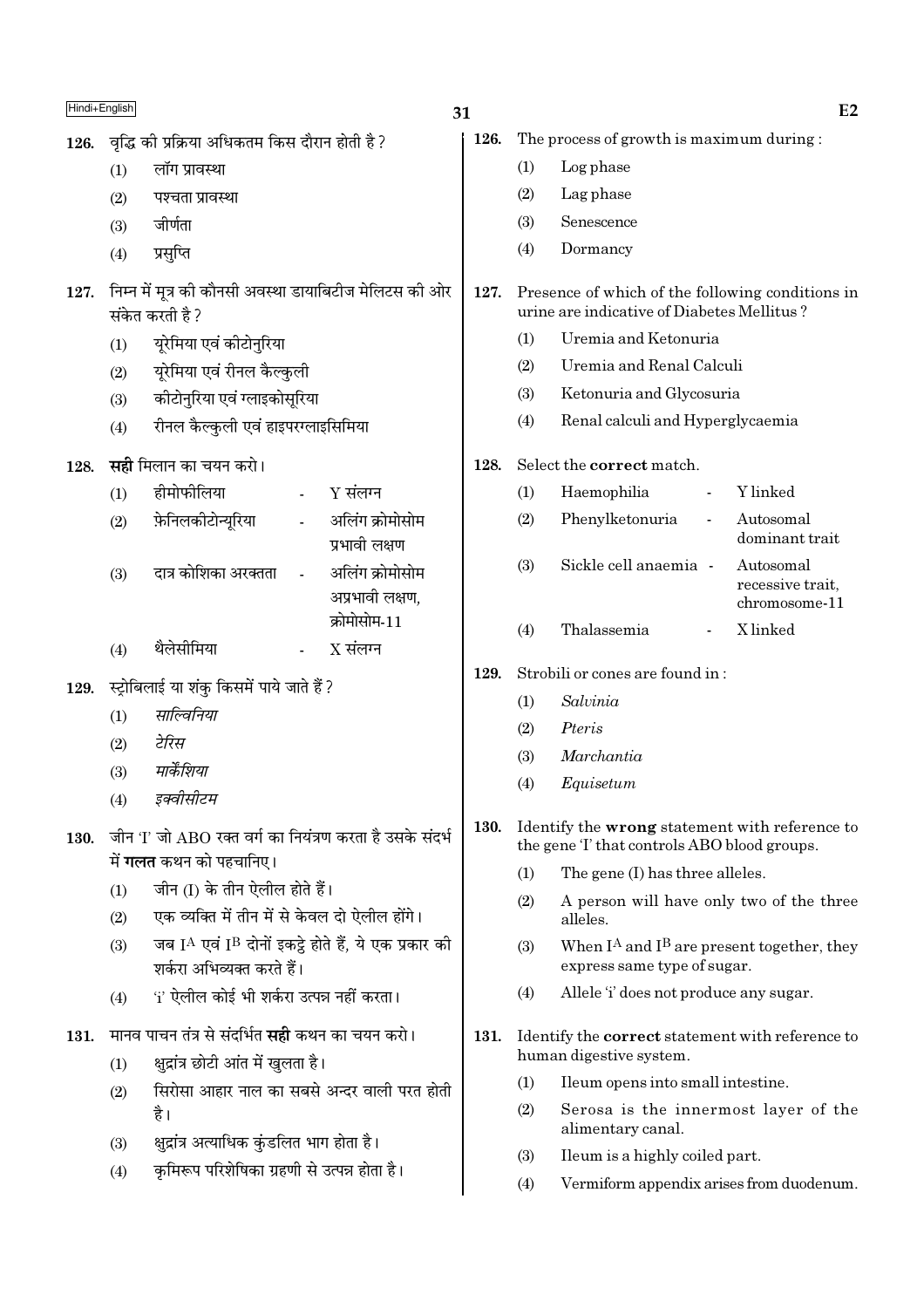| E2   |                           |                                                                        |                      |                |          |                                                            |  |  |
|------|---------------------------|------------------------------------------------------------------------|----------------------|----------------|----------|------------------------------------------------------------|--|--|
| 132. |                           |                                                                        |                      |                |          | निम्न में कौन मूत्रवृद्धि को रोकने में सहायता करेगा ?      |  |  |
|      | (1)                       | $ADH$ के अल्पस्रवण से अधिक जल का पुनरावशोषण                            |                      |                |          |                                                            |  |  |
|      | (2)                       | एल्डोस्टेरान के कारण वृक्क नलिका से $\rm Na^+$ एवं जल<br>का पुनरावशोषण |                      |                |          |                                                            |  |  |
|      | (3)                       | एट्रियल नेट्रियुरेटिक कारक द्वारा वाहिकाओं का संकीर्णन<br>होना         |                      |                |          |                                                            |  |  |
|      | (4)                       |                                                                        |                      |                |          | $JG$ कोशिकाओं द्वारा रेनिन का स्नावण कम होना               |  |  |
| 133. | कीजिए :                   |                                                                        |                      |                |          | अर्द्धसूत्री विभाजन के संदर्भ में निम्नलिखित को सुमेलित    |  |  |
|      | (a)                       |                                                                        | युग्मपट्ट अवस्था     |                | (i)      | उपान्तीभवन                                                 |  |  |
|      |                           | (b) स्थूलपट्ट अवस्था                                                   |                      |                | (ii)     | काइऐज़्मेटा                                                |  |  |
|      | (c)                       | द्विपट्ट अवस्था                                                        |                      |                |          | (iii) जीन विनिमय                                           |  |  |
|      | (d)                       | पारगतिक्रम                                                             |                      |                | (iv)     | सूत्रयुग्मन                                                |  |  |
|      |                           |                                                                        | (डायाकाइनेसिस)       |                |          |                                                            |  |  |
|      |                           | निम्नलिखित में से <b>सही</b> विकल्प चुनिए:                             |                      |                |          |                                                            |  |  |
|      |                           | (a)                                                                    | $(b)$ (c)            |                | (d)      |                                                            |  |  |
|      | (1)                       | (iii)                                                                  | (iv)                 | (i)            | (ii)     |                                                            |  |  |
|      | (2)                       | (iv)                                                                   | (iii)                | (ii)           | $\rm(i)$ |                                                            |  |  |
|      | (3)                       | (i)                                                                    | (ii)                 | $(iv)$ $(iii)$ |          |                                                            |  |  |
|      | (4)                       | (ii)                                                                   | (iv)                 | (iii)          | (i)      |                                                            |  |  |
| 134. |                           |                                                                        |                      |                |          | निम्नलिखित में से कौन एक बीज प्रसुप्ति नियंत्रित करने वाला |  |  |
|      |                           | निरोधक पदार्थ <b>नहीं</b> है ?                                         |                      |                |          |                                                            |  |  |
|      | (1)                       |                                                                        | जिबरेलिक अम्ल        |                |          |                                                            |  |  |
|      | (2)                       |                                                                        | एब्सीसिक अम्ल        |                |          |                                                            |  |  |
|      | (3)                       |                                                                        | फिनोलिक अम्ल         |                |          |                                                            |  |  |
|      | (4)                       |                                                                        | पैरा-ऐस्कॉर्बिक अम्ल |                |          |                                                            |  |  |
| 135. |                           |                                                                        |                      |                |          | निम्न स्तंभों का मिलान कर <b>सही</b> विकल्प का चयन करो।    |  |  |
|      |                           | स्तंभ - I                                                              |                      |                |          | स्तंभ - II                                                 |  |  |
|      | (a)                       | बीटी कपास                                                              |                      |                | (i)      | जीन चिकित्सा                                               |  |  |
|      | (b)                       | की कमी                                                                 | एडीनोसीन डिएमीनेज    |                | (ii)     | कोशिकीय सुरक्षा                                            |  |  |
|      | $\left( \text{c} \right)$ |                                                                        | आर.एन.ए.आई           |                | (iii)    | $\rm HIV$ संक्रमण का पता<br>लगाना                          |  |  |
|      | (d)                       | पी.सी.आर.                                                              |                      |                | (iv)     | बैसिलस<br>थुरिंजिनिसिस                                     |  |  |
|      |                           | (a)                                                                    | (b)                  | (c)            | (d)      |                                                            |  |  |
|      | (1)                       | (iv)                                                                   | $\rm(i)$             | (ii)           | (iii)    |                                                            |  |  |
|      | (2)                       | (iii)                                                                  | (ii)                 | (i)            | (iv)     |                                                            |  |  |
|      | (3)                       | (ii)                                                                   | (iii)                | (iv)           | (i)      |                                                            |  |  |
|      | (4)                       | (i)                                                                    | (ii)                 | (iii)          | (iv)     |                                                            |  |  |

132. Which of the following would help in prevention of diuresis?

 $32$ 

- $(1)$ More water reabsorption due to undersecretion of ADH
- Reabsorption of Na<sup>+</sup> and water from renal  $(2)$ tubules due to aldosterone
- $(3)$ Atrial natriuretic factor causes vasoconstriction
- $(4)$ Decrease in secretion of renin by JG cells
- 133. Match the following with respect to meiosis:
	- Zygotene  $(i)$ Terminalization  $(a)$ Chiasmata  $(b)$ Pachytene  $(ii)$  $\left( \mathrm{c}\right)$ Diplotene  $(iii)$ Crossing over Diakinesis  $(iv)$ Synapsis  $(d)$

Select the **correct** option from the following:

|     | (a)       | (b)    | (c)   | (d)                |
|-----|-----------|--------|-------|--------------------|
| (1) | (iii)     | (iv)   | (i)   | $\sin$             |
| (2) | (iv)      | (iii)  | (ii)  | (i)                |
| (3) | $\rm (i)$ | $\sin$ | (iv)  | (iii)              |
| (4) | (ii)      | (iv)   | (iii) | $\left( 1 \right)$ |

- 134. Which of the following is **not** an inhibitory substance governing seed dormancy?
	- $(1)$ Gibberellic acid
	- $(2)$ Abscisic acid
	- $(3)$ Phenolic acid
	- Para-ascorbic acid  $(4)$
- 135. Match the following columns and select the correct option.

|                             |                    | Column - I                           |                             |       | Column - II                   |
|-----------------------------|--------------------|--------------------------------------|-----------------------------|-------|-------------------------------|
| (a)                         | <b>Bt</b> cotton   |                                      |                             | (i)   | Gene therapy                  |
| (b)                         |                    | Adenosine<br>deaminase<br>deficiency |                             | (ii)  | Cellular defence              |
| $\left( \mathrm{c} \right)$ |                    | RNAi                                 |                             |       | Detection of HIV<br>infection |
| (d)                         | PCR                |                                      |                             | (iv)  | Bacillus<br>thuringiensis     |
|                             | (a)                | (b)                                  | $\left( \mathrm{c} \right)$ | (d)   |                               |
| (1)                         | (iv)               | (i)                                  | (ii)                        | (iii) |                               |
| (2)                         | (iii)              | (ii)                                 | (i)                         | (iv)  |                               |
| (3)                         | (ii)               | (iii)                                | (iv)                        | (i)   |                               |
| (4)                         | $\rm \textbf{(i)}$ | (ii)                                 | (iii)                       | (iv)  |                               |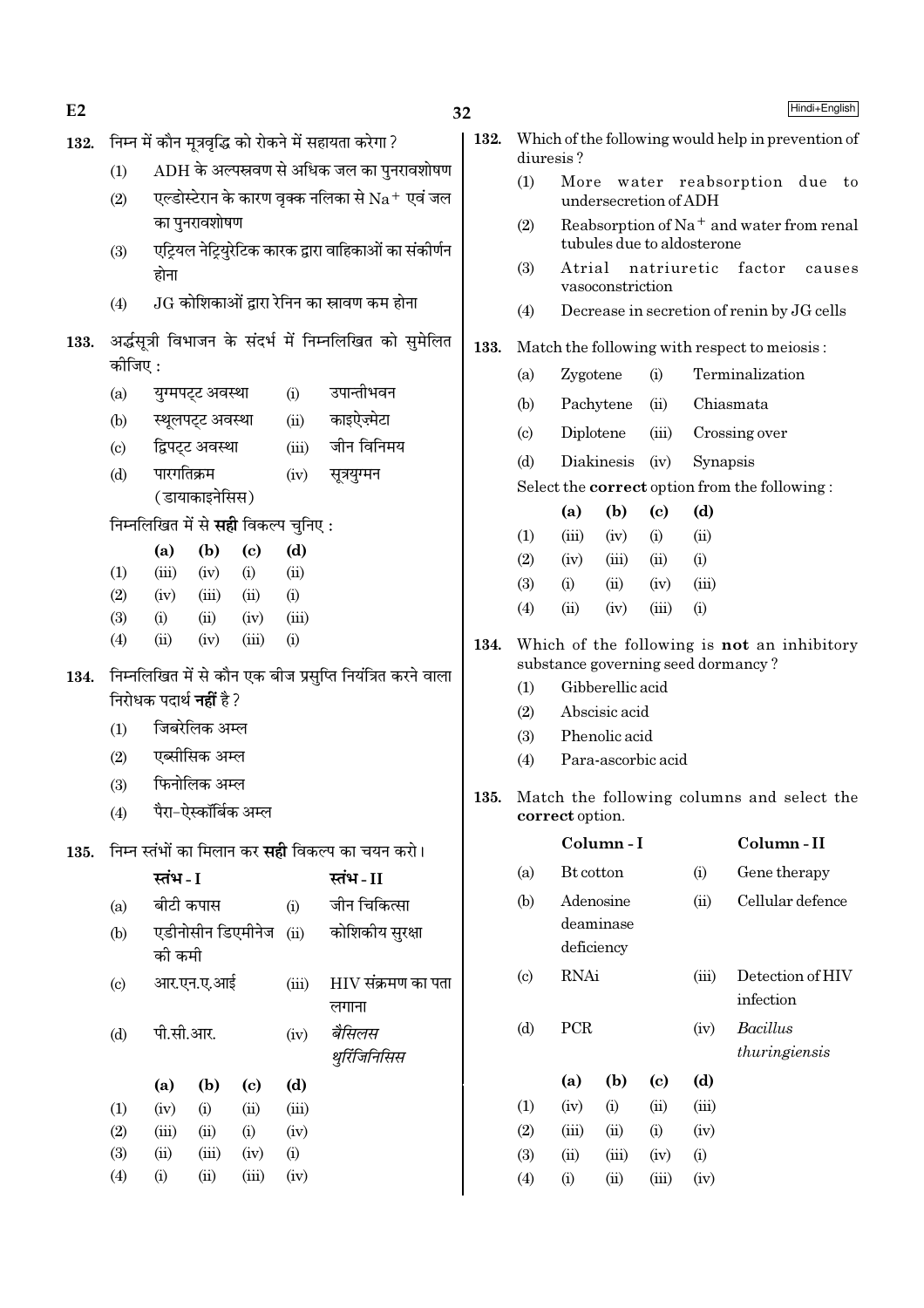136. निम्नलिखित को सुमेलित कीजिए:

| (a) | उत्प्रेरक क्रिया का निरोधक |  | रिसिन |
|-----|----------------------------|--|-------|
|     |                            |  |       |

- पेप्टाइड बंध धारक  $(b)$  $(ii)$ मैलोनेट कवकों में कोशिका भित्ति  $\left( \mathrm{c}\right)$  $(iii)$ काइटिन पदार्थ
- द्वितीयक उपापचयज कोलैजन  $(d)$  $(iv)$
- निम्नलिखित में से **सही** विकल्प चनिए :

|     | (a)   | (b)   | (c)      | (d)      |
|-----|-------|-------|----------|----------|
| (1) | (ii)  | (iv)  | (iii)    | $\rm(i)$ |
| (2) | (iii) | (i)   | (iv)     | (ii)     |
| (3) | (iii) | (iv)  | (i)      | (ii)     |
| (4) | (ii)  | (iii) | $\rm(i)$ | (iv)     |

- 137. एक वेक्टर में सहलग्नी डी.एन.ए. की प्रति की संख्या को नियंत्रित करने वाले अनक्रम को क्या कहा जाता है ?
	- चयनयुक्त मार्कर  $(1)$
	- $(2)$ ओरी साइट
	- पैलींडोमिक अनुक्रम  $(3)$
	- रिकॉग्नीशन (पहचान) साइट  $(4)$
- अंटार्कटिक क्षेत्र में हिम-अंधता किस कारण होती है ? 138.
	- निम्न ताप द्वारा आँख में द्रव के जमने के कारण  $(1)$
	- UV-B विकिरण की उच्च मात्रा के कारण कॉर्निया का  $(2)$ शोथ
	- हिम से प्रकाश का उच्च परावर्तन  $(3)$
	- अवरक्त किरणों द्वारा रेटीना में क्षति  $(4)$
- 139. राबर्ट मे के अनुसार, विश्व में जाति विविधता लगभग कितनी है?
	- 1.5 मिलियन  $(1)$
	- $20$  मिलियन  $(2)$
	- 50 मिलियन  $(3)$
	- 7 मिलियन  $(4)$
- 140. किस विधि द्वारा बीकानेरी ऐवीज एवं मैरीनो रेम्स से भेड की नई नस्ल 'हिसारडेल' तैयार की गयी है?
	- बहि:प्रजनन  $(1)$
	- उत्परिवर्तन प्रजनन  $(2)$
	- संकरण  $(3)$
	- अंत:प्रजनन  $(4)$
- 141. विश्व के निम्नलिखित में से कौन सा क्षेत्र अधिकतम जाति विविधता दर्शाता है?
	- भारत का पश्चिमी घाट  $(1)$
	- मेडागास्कर  $(2)$
	- हिमालय  $(3)$
	- एमेजॉन के जंगल  $(4)$

| ۰. |
|----|

|      |                            |                                                                                           |                  |                            |                                    |          | E2                                            |
|------|----------------------------|-------------------------------------------------------------------------------------------|------------------|----------------------------|------------------------------------|----------|-----------------------------------------------|
| 136. |                            | Match the following:                                                                      |                  |                            |                                    |          |                                               |
|      | (a)                        |                                                                                           |                  | Inhibitor of catalytic     | (i)                                | Ricin    |                                               |
|      |                            | activity                                                                                  |                  |                            |                                    |          |                                               |
|      | (b)                        |                                                                                           |                  | Possess peptide bonds      | (ii)                               | Malonate |                                               |
|      | $\left( \mathrm{c}\right)$ | fungi                                                                                     |                  | Cell wall material in      | (iii)                              | Chitin   |                                               |
|      | (d)                        |                                                                                           |                  | Secondary metabolite       | (iv)                               | Collagen |                                               |
|      |                            |                                                                                           |                  |                            |                                    |          | Choose the correct option from the following: |
|      |                            | (a)                                                                                       | (b)              | $\left( \mathrm{c}\right)$ | (d)                                |          |                                               |
|      | (1)                        | (ii)                                                                                      | (iv)             | (iii)                      | (i)                                |          |                                               |
|      | (2)                        | (iii)                                                                                     | (i)              | (iv)                       | (ii)                               |          |                                               |
|      | (3)                        | (iii)                                                                                     | (iv)             | (i)                        | (ii)                               |          |                                               |
|      | (4)                        | (ii)                                                                                      | (iii)            | (i)                        | (iv)                               |          |                                               |
| 137. |                            | The sequence that controls the copy number of the<br>linked DNA in the vector, is termed: |                  |                            |                                    |          |                                               |
|      | (1)                        |                                                                                           |                  | Selectable marker          |                                    |          |                                               |
|      | (2)                        | Ori site                                                                                  |                  |                            |                                    |          |                                               |
|      | (3)                        |                                                                                           |                  | Palindromic sequence       |                                    |          |                                               |
|      | (4)                        |                                                                                           | Recognition site |                            |                                    |          |                                               |
| 138. |                            |                                                                                           |                  |                            |                                    |          | Snow-blindness in Antarctic region is due to: |
|      | (1)                        |                                                                                           | temperature      |                            |                                    |          | Freezing of fluids in the eye by low          |
|      | (2)                        |                                                                                           | UV-B radiation   |                            |                                    |          | Inflammation of cornea due to high dose of    |
|      | (3)                        |                                                                                           |                  |                            | High reflection of light from snow |          |                                               |
|      | (4)                        |                                                                                           |                  |                            |                                    |          | Damage to retina caused by infra-red rays     |
| 139. |                            | diversity is about:                                                                       |                  |                            |                                    |          | According to Robert May, the global species   |
|      | (1)                        |                                                                                           | 1.5 million      |                            |                                    |          |                                               |
|      | (2)                        |                                                                                           | 20 million       |                            |                                    |          |                                               |
|      | (3)                        |                                                                                           | 50 million       |                            |                                    |          |                                               |
|      |                            |                                                                                           |                  |                            |                                    |          |                                               |

- $(4)$ 7 million
- 140. By which method was a new breed 'Hisardale' of sheep formed by using Bikaneri ewes and Marino rams?
	- $(1)$ Out crossing
	- $(2)$ Mutational breeding
	- $(3)$ Cross breeding
	- Inbreeding  $(4)$
- 141. Which of the following regions of the globe exhibits highest species diversity?
	- Western Ghats of India  $(1)$
	- $(2)$ Madagascar
	- $(3)$ Himalayas
	- $(4)$ Amazon forests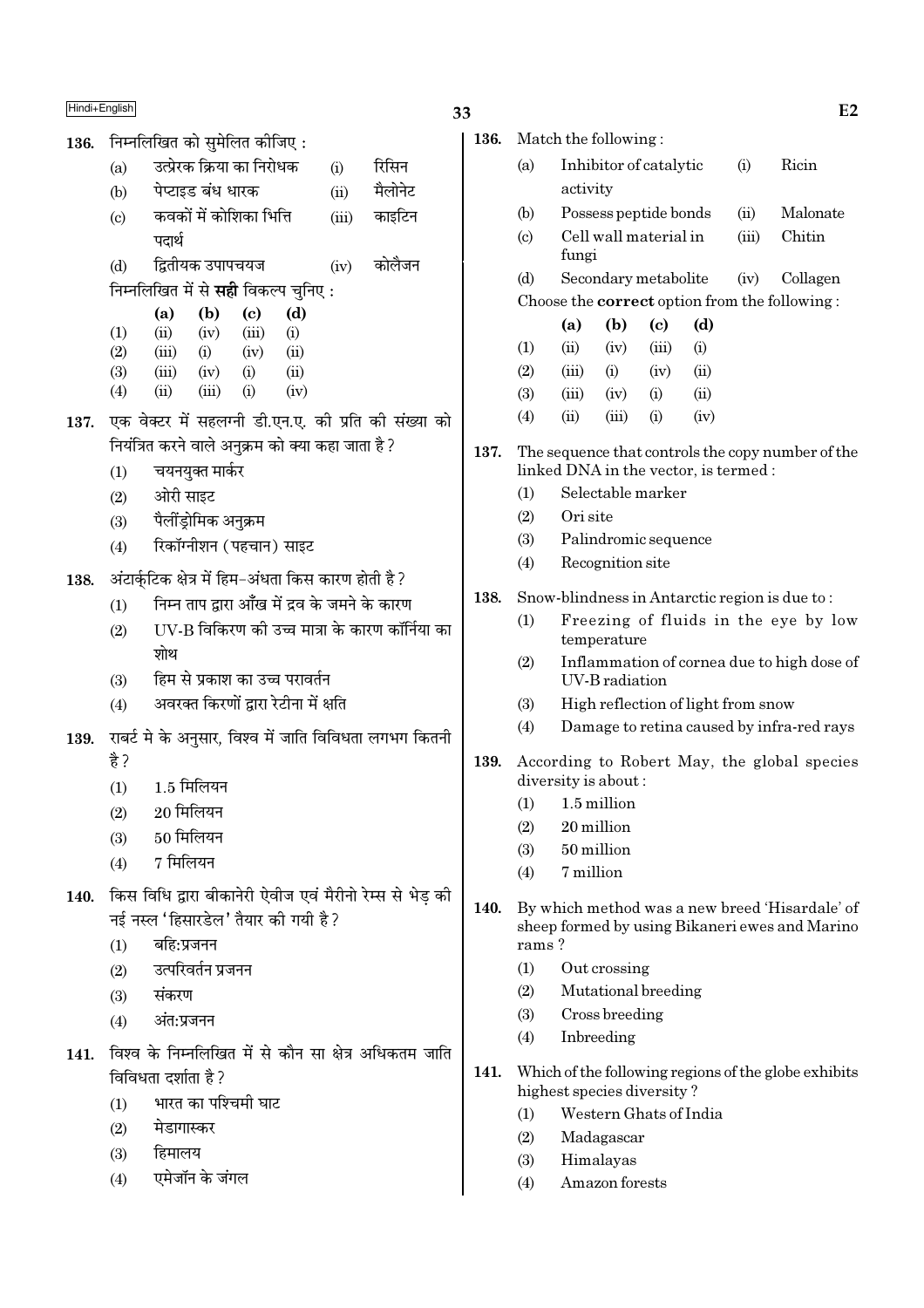+English

| E2   |            |                                                         |             |                                                           | 34   |                            |                      |                           |                            |             | Hindi+English                                                                    |
|------|------------|---------------------------------------------------------|-------------|-----------------------------------------------------------|------|----------------------------|----------------------|---------------------------|----------------------------|-------------|----------------------------------------------------------------------------------|
| 142. |            | निम्न स्तंभों का मिलान कर <b>सही</b> विकल्प का चयन करो। |             |                                                           | 142. |                            |                      |                           |                            |             | Match the following columns and select the                                       |
|      |            | स्तंभ - I                                               |             | स्तंभ-II                                                  |      |                            | correct option.      |                           |                            |             |                                                                                  |
|      | (a)        | क्लोम छिद्रों के 6-15 (i)                               |             | ट्राइगोन                                                  |      |                            |                      | Column-I                  |                            |             | Column-II                                                                        |
|      |            | युग्म                                                   |             |                                                           |      | (a)                        |                      | $6 - 15$ pairs of         |                            | (i)         | Trygon                                                                           |
|      | (b)        | हैटरोसर्कल पुच्छ पख                                     | (ii)        | साइक्लोस्टोम्स                                            |      |                            | gill slits           |                           |                            |             |                                                                                  |
|      | (c)        | वायु कोष                                                | (iii)       | कांड्रीक्थीज                                              |      | (b)                        |                      | Heterocercal              |                            | (ii)        | Cyclostomes                                                                      |
|      | (d)        | विष दंश                                                 | (iv)        | ओस्टिक्थीज                                                |      |                            |                      | caudal fin                |                            |             |                                                                                  |
|      |            | (a)<br>(b)<br>$\left( \mathbf{c} \right)$               | (d)         |                                                           |      | (c)                        |                      | Air Bladder               |                            | (iii)       | Chondrichthyes                                                                   |
|      | (1)        | (iii)<br>(iv)<br>(ii)                                   | (i)         |                                                           |      | (d)                        |                      | Poison sting              |                            | (iv)        | Osteichthyes                                                                     |
|      | (2)<br>(3) | (iii)<br>(iv)<br>(i)<br>(iv)<br>(iii)<br>(ii)           | (ii)<br>(i) |                                                           |      |                            | (a)                  | (b)                       | $\left( \mathrm{c}\right)$ | (d)         |                                                                                  |
|      | (4)        | (iv)<br>(iii)<br>(i)                                    | (ii)        |                                                           |      | (1)                        | (ii)                 | (iii)                     | (iv)                       | (i)         |                                                                                  |
| 143. |            | निम्न में कौनसा कथन <b>सही नहीं</b> है ?                |             |                                                           |      | (2)<br>(3)                 | (iii)<br>(iv)        | (iv)<br>(ii)              | (i)<br>(iii)               | (ii)<br>(i) |                                                                                  |
|      | (1)        |                                                         |             | मनुष्य में इंसुलिन प्राक्-इंसुलिन से संश्लेषित होता है।   |      | (4)                        | (i)                  | (iv)                      | (iii)                      | (ii)        |                                                                                  |
|      | (2)        |                                                         |             | प्राक्-इंसुलिन में एक अतिरिक्त पेप्टाइड, जिसे             | 143. |                            |                      |                           |                            |             | Which of the following statements is not                                         |
|      |            | सी-पेप्टाइड कहते हैं, होती है।                          |             |                                                           |      |                            | correct?             |                           |                            |             |                                                                                  |
|      |            |                                                         |             | कार्यात्मक इंसुलिन में A एवं B शृंखलाएँ होती है जो        |      | (1)                        |                      | proinsulin.               |                            |             | In man insulin is synthesised as a                                               |
|      | (3)        | हाइड्रोजन बंध द्वारा जुड़ी होती है।                     |             |                                                           |      | (2)                        |                      |                           |                            |             | The proinsulin has an extra peptide called                                       |
|      |            |                                                         |             |                                                           |      |                            |                      | C-peptide.                |                            |             |                                                                                  |
|      | (4)        |                                                         |             | आनुवंशिक इंजीनियरी इंसुलिन <i>ई-कोलाई</i> द्वारा उत्पादित |      | (3)                        |                      |                           |                            |             | The functional insulin has A and B chains                                        |
|      |            | होता है।                                                |             |                                                           |      | (4)                        |                      |                           |                            |             | linked together by hydrogen bonds.<br>Genetically engineered insulin is produced |
| 144. |            |                                                         |             | जीव को उनके जैवप्रौद्योगिकी में उपयोग के लिए सुमेलित      |      |                            | in $E\text{-}Coli$ . |                           |                            |             |                                                                                  |
|      | कीजिए।     |                                                         |             |                                                           | 144. |                            |                      |                           |                            |             | Match the organism with its use in biotechnology.                                |
|      | (a)        | बैसिलस थुरिंजिनिसिस (i)                                 |             | क्लोनिक वेक्टर                                            |      | (a)                        | <b>Bacillus</b>      |                           |                            | (i)         | Cloning vector                                                                   |
|      | (b)        | थर्मस एक्वेटिकस                                         | (ii)        | प्रथम rDNA अणु का                                         |      |                            |                      | thuringiensis             |                            |             |                                                                                  |
|      |            |                                                         |             | निर्माण                                                   |      | (b)                        | <b>Thermus</b>       |                           |                            | (ii)        | Construction of                                                                  |
|      | (c)        | एग्रोबैक्टीरियम                                         | (iii)       | डी.एन.ए. पॉलिमरेज                                         |      |                            | aquaticus            |                           |                            |             | first rDNA                                                                       |
|      |            | ट्युमिफेसिएंस                                           |             |                                                           |      |                            |                      |                           |                            |             | molecule                                                                         |
|      | (d)        | साल्मोनेला                                              | (iv)        | $Cry$ प्रोटीन                                             |      | $\left( \mathrm{c}\right)$ |                      | Agrobacterium             |                            | (iii)       | DNA polymerase                                                                   |
|      |            | टाइफीम्युरियम                                           |             |                                                           |      |                            |                      | tumefaciens               |                            |             |                                                                                  |
|      |            | निम्नलिखित में से <b>सही</b> विकल्प चुनिए :             |             |                                                           |      | (d)                        |                      | Salmonella                |                            | (iv)        | Cry proteins                                                                     |
|      |            | (a)<br>(b)<br>$\left( \mathbf{c} \right)$<br>(ii)       | (d)         |                                                           |      |                            |                      | typhimurium               |                            |             |                                                                                  |
|      | (1)<br>(2) | (iv)<br>(iii)<br>(iv)<br>(iii)<br>(i)                   | (i)<br>(ii) |                                                           |      |                            |                      |                           |                            |             | Select the correct option from the following:                                    |
|      | (3)        | (iv)<br>(iii)<br>(ii)                                   | (i)         |                                                           |      |                            | (a)                  | (b)                       | $\left( \mathrm{c}\right)$ | (d)         |                                                                                  |
|      | (4)        | (iii)<br>(iv)<br>(i)                                    | (ii)        |                                                           |      | (1)<br>(2)                 | (ii)<br>(iv)         | (iv)<br>(iii)             | (iii)<br>(i)               | (i)<br>(ii) |                                                                                  |
| 145. |            |                                                         |             | निम्नलिखित में से कौन सा युग्म एक कोशिकीय शैवालों का      |      | (3)                        | (iii)                | (ii)                      | (iv)                       | (i)         |                                                                                  |
|      | है ?       |                                                         |             |                                                           |      | (4)                        | (iii)                | (iv)                      | (i)                        | (ii)        |                                                                                  |
|      | (1)        | लैमिनेरिया और सारगासम                                   |             |                                                           | 145. |                            |                      |                           |                            |             | Which of the following pairs is of unicellular                                   |
|      | (2)        | जेलिडियम और ग्रासिलेरिया                                |             |                                                           |      | algae?<br>(1)              |                      | Laminaria and Sargassum   |                            |             |                                                                                  |
|      | (3)        | ऐनाबीनाओर वॉल्वॉक्स                                     |             |                                                           |      | (2)                        |                      | Gelidium and Gracilaria   |                            |             |                                                                                  |
|      | (4)        | क्लोरेला और स्पाइरुलीना                                 |             |                                                           |      | (3)                        |                      | Anabaena and Volvox       |                            |             |                                                                                  |
| 146. |            | द्वितीयक अंडक का अर्धसूत्री विभाजन पूर्ण होता है :      |             |                                                           |      | (4)                        |                      | Chlorella and Spirulina   |                            |             |                                                                                  |
|      | (1)        | अंडोत्सर्ग से पहले                                      |             |                                                           | 146. |                            |                      |                           |                            |             | Meiotic division of the secondary oocyte is                                      |
|      | (2)        | संभोग के समय                                            |             |                                                           |      | (1)                        | completed:           | Prior to ovulation        |                            |             |                                                                                  |
|      | (3)        | युग्मनज बनने के बाद                                     |             |                                                           |      | (2)                        |                      | At the time of copulation |                            |             |                                                                                  |
|      |            | शुक्राणु एवं अंडाणु के संलयन के समय                     |             |                                                           |      | (3)                        |                      | After zygote formation    |                            |             |                                                                                  |
|      | (4)        |                                                         |             |                                                           |      | (4)                        |                      |                           |                            |             | At the time of fusion of a sperm with an ovum                                    |

At the time of fusion of a sperm with an ovum  $(4)$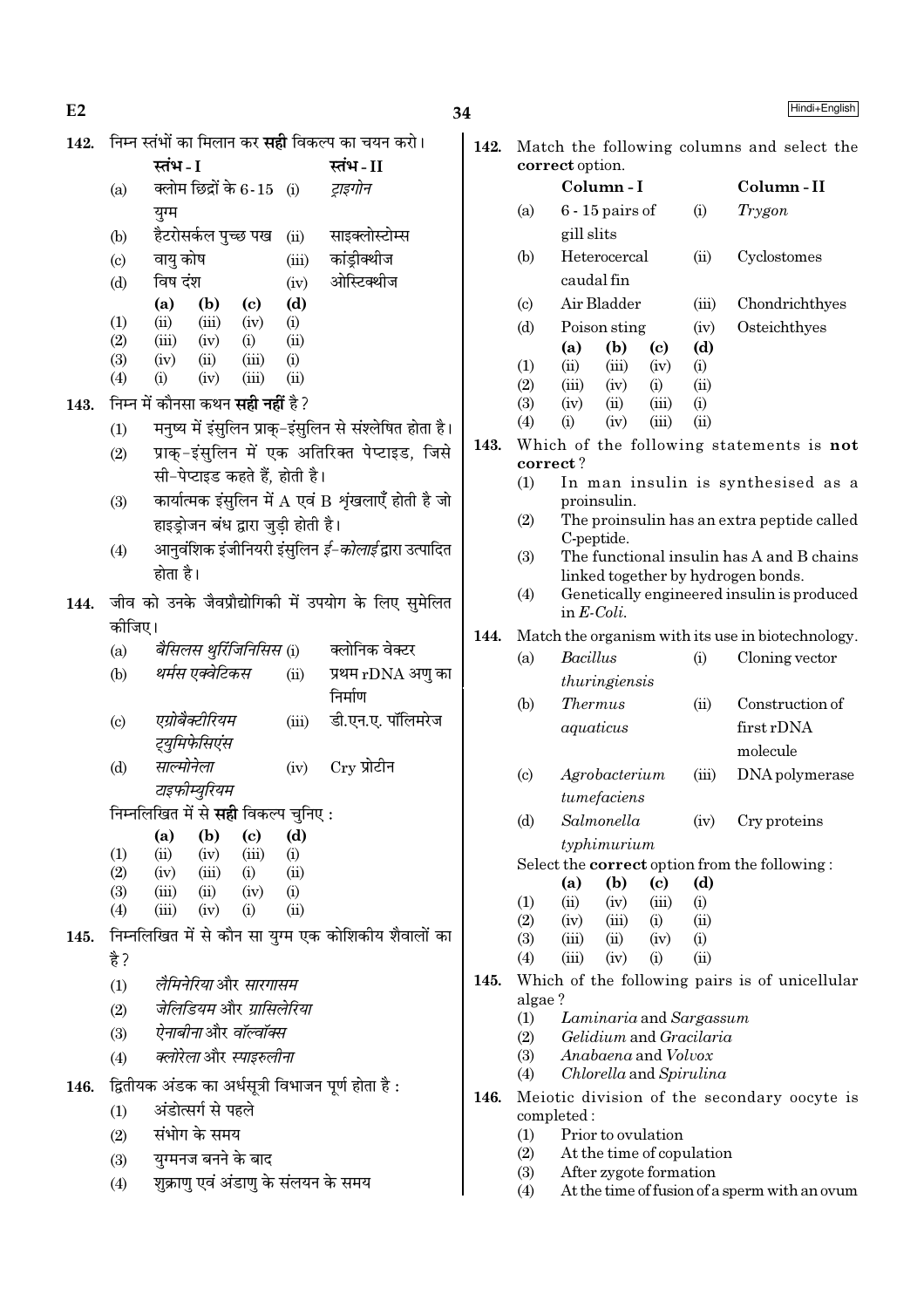- 147. द्वितीयक उपापचयज, जैसे कि निकोटीन, स्टिक्नीन और कैफीन को पौधों के द्वारा अपने लिए क्यों उत्पादित किया जाता है ?
	- पोषण में उपयोग  $(1)$
	- वृद्धि पर प्रभाव  $(2)$
	- $(3)$ रक्षा पर असर
	- $(4)$ प्रजनन पर प्रभाव
- संघ कॉर्डेटा के लिए कौन से कथन **सही** हैं ? 148.
	- यूरोकॉर्डेटा में पृष्ठरज्जू सिर से पूंछ तक फैली होती है  $(a)$ और यह जीवन के अंत तक बनी रहती है।
	- वर्टीब्रेटा में पष्ठरज्ज केवल भ्रणीय काल में उपस्थित  $(b)$ होती है।
	- केन्द्रीय तंत्रिका तंत्र पृष्ठीय एवं खोखला होता है।  $(c)$
	- कॉर्डेटा को तीन उपसंघों में विभाजित किया है:  $(d)$ हेमीकॉर्डेटा, ट्यूनिकेटा एवं सेफैलोकॉर्डेटा।
	- (d) एवं (c)  $(1)$
	- (c) एवं  $(a)$  $(2)$
	- $(a)$  एवं  $(b)$  $(3)$
	- (b) एवं (c)  $(4)$
- Bt कपास की किस्म जो *बैसिलस थुर्रिजिनिसिस* के विष जीन 149. को समाविष्ट करके बनाई गयी है, प्रतिरोधी है :
	- कीट पीडकों से  $(1)$
	- कवकीय रोगों से  $(2)$
	- $(3)$ पादप सूत्रकृमि से
	- कीट परभक्षी से  $(4)$
- फलीदार फलों वाले पादपों की जड ग्रन्थिकाओं में नाइटोजिनेज  $150.$ दारा उत्पेरित अभिकिया का/के उत्पाद कौन सा/से है/हैं ?
	- केवल अमोनिया  $(1)$
	- केवल नाइटेट  $(2)$
	- अमोनिया और ऑक्सीजन  $(3)$
	- अमोनिया और हाइडोजन  $(4)$
- 151. निम्न स्तंभों का मिलान कर **सद्दी** विकल्प का चयन करो।

|     | स्तंभ - I    |                 |      |       | स्तंभ - II       |
|-----|--------------|-----------------|------|-------|------------------|
| (a) | पीयूष ग्रंथि |                 |      | (i)   | ग्रेवस रोग       |
| (b) |              | थायरॉइड ग्रंथि  |      | (ii)  | डायाबिटीज मेलिटस |
| (c) |              | अधिवृक्क ग्रंथि |      |       | डायाबिटीज        |
|     |              |                 |      |       | इन्सीपिडस        |
| (d) | अग्न्याशय    |                 |      | (iv)  | एडीसन रोग        |
|     | (a)          | (b)             | (c)  | (d)   |                  |
| (1) | (iv)         | (iii)           | (i)  | (ii)  |                  |
| (2) | (iii)        | (ii)            | (i)  | (iv)  |                  |
| (3) | (iii)        | (i)             | (iv) | (ii)  |                  |
| (4) | (ii)         | $\rm(i)$        | (iv) | (iii) |                  |
|     |              |                 |      |       |                  |

- 147. Secondary metabolites such as nicotine, strychnine and caffeine are produced by plants for their:
	- $(1)$ Nutritive value
	- $(2)$ Growth response
	- $(3)$ Defence action
	- $(4)$ Effect on reproduction
- 148. Which of the following statements are true for the phylum-Chordata?
	- In Urochordata notochord extends from  $(a)$ head to tail and it is present throughout their life.
	- $(b)$ In Vertebrata notochord is present during the embryonic period only.
	- Central nervous system is dorsal and  $(c)$ hollow.
	- $(d)$ Chordata is divided into 3 subphyla : Tunicata Hemichordata, and Cephalochordata.
	- $(d)$  and  $(c)$  $(1)$
	- $(2)$  $(c)$  and  $(a)$
	- $(3)$  $(a)$  and  $(b)$
	- $(4)$  $(b)$  and  $(c)$
- 149. Bt cotton variety that was developed by the introduction of toxin gene of Bacillus thuringiensis  $(Bt)$  is resistant to:
	- $(1)$ Insect pests
	- $(2)$ Fungal diseases
	- $(3)$ Plant nematodes
	- Insect predators  $(4)$
- 150. The product(s) of reaction catalyzed by nitrogenase in root nodules of leguminous plants is/are:
	- $(1)$ Ammonia alone
	- $(2)$ Nitrate alone
	- $(3)$ Ammonia and oxygen
	- Ammonia and hydrogen  $(4)$
- 151. Match the following columns and select the correct option.

|                            |               | Column - I      |      |       | Column-II          |
|----------------------------|---------------|-----------------|------|-------|--------------------|
| (a)                        |               | Pituitary gland |      | (i)   | Grave's disease    |
| (b)                        | Thyroid gland |                 |      | (ii)  | Diabetes mellitus  |
| $\left( \mathrm{c}\right)$ | Adrenal gland |                 |      | (iii) | Diabetes insipidus |
| (d)                        | Pancreas      |                 |      | (iv)  | Addison's disease  |
|                            | (a)           | (b)             | (c)  | (d)   |                    |
| (1)                        | (iv)          | (iii)           | (i)  | (ii)  |                    |
| (2)                        | (iii)         | (ii)            | (i)  | (iv)  |                    |
| (3)                        | (iii)         | (i)             | (iv) | (ii)  |                    |
| $\left( 4\right)$          | $\rm (ii)$    | $\rm(i)$        | (iv) | (iii) |                    |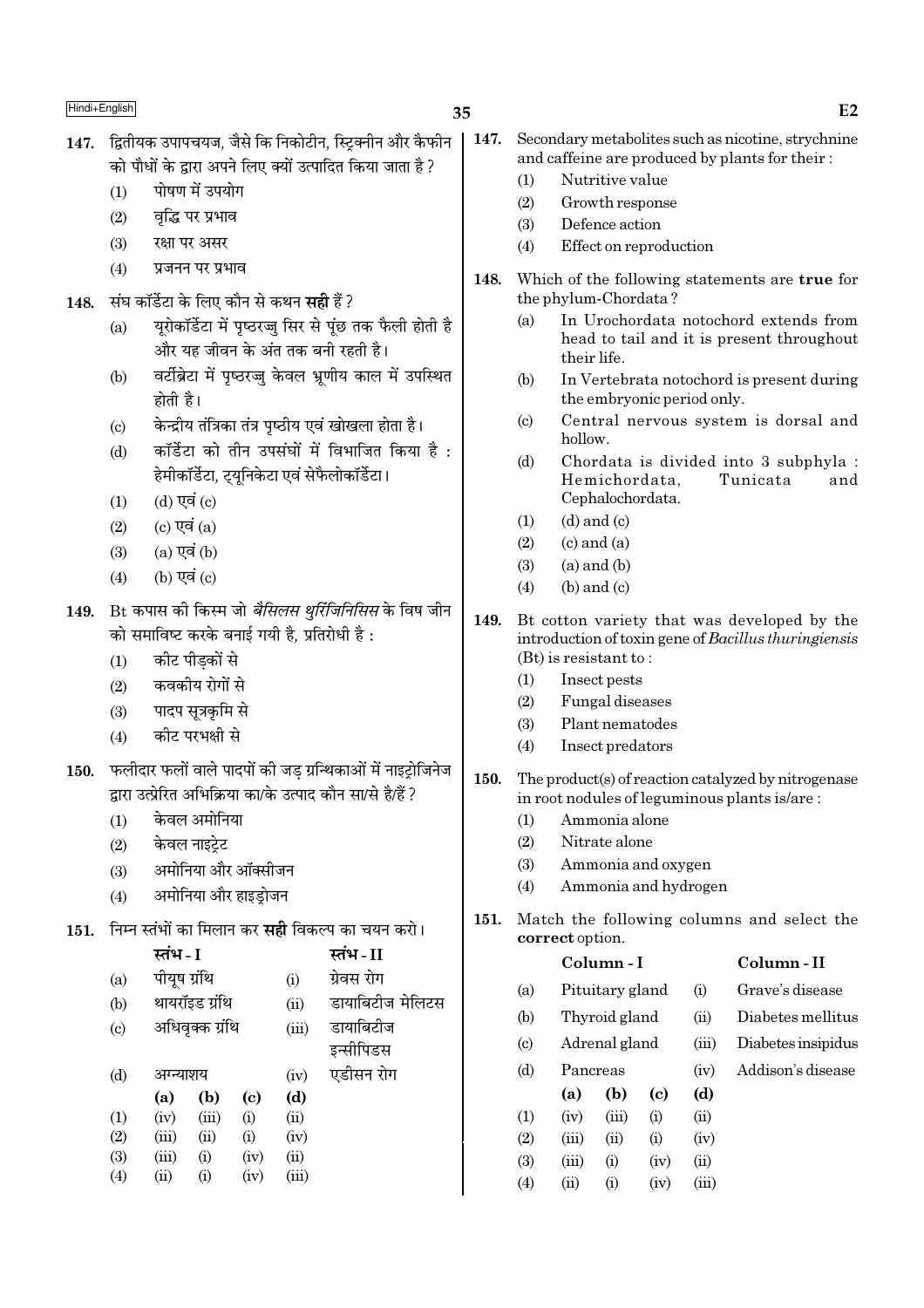| E2   |                                                                                                                                                                                                                                                                                                                                                                                                                                                                                                               | 36           | Hindi+English                                                                                                                                                                                                                                                                                                                                                                                                                                                                                                                                                 |
|------|---------------------------------------------------------------------------------------------------------------------------------------------------------------------------------------------------------------------------------------------------------------------------------------------------------------------------------------------------------------------------------------------------------------------------------------------------------------------------------------------------------------|--------------|---------------------------------------------------------------------------------------------------------------------------------------------------------------------------------------------------------------------------------------------------------------------------------------------------------------------------------------------------------------------------------------------------------------------------------------------------------------------------------------------------------------------------------------------------------------|
| 152. | निम्न में कौनसी प्रोटीन जन्तुओं में बहुतायत से होती है ?<br>हीमोग्लोबिन<br>(1)<br>कोलेजन<br>(2)<br>लैक्टिन<br>(3)<br>इंसुलिन<br>(4)                                                                                                                                                                                                                                                                                                                                                                           | 152.         | Which one of the following is the most abundant<br>protein in the animals?<br>Haemoglobin<br>(1)<br>(2)<br>Collagen<br>Lectin<br>(3)<br>(4)<br>Insulin                                                                                                                                                                                                                                                                                                                                                                                                        |
| 153. | अंतरावस्था को $\mathrm{G}_1$ प्रावस्था (गैप 1) के बारे में <b>सही</b> कथन का<br>चयन करो।<br>डी.एन.ए. संश्लेषण या प्रतिकृतिकरण होता है।<br>(1)<br>सभी कोशिका अवयवों का पुनर्गठन होता है।<br>(2)<br>कोशिका उपापचयी सक्रिय होती है, वृद्धि करती है<br>(3)<br>लेकिन DNA की प्रतिकृति नहीं करती।<br>केन्द्रक विभाजन होता है।<br>(4)                                                                                                                                                                                | 153.         | Identify the <b>correct</b> statement with regard to<br>$G_1$ phase (Gap 1) of interphase.<br>DNA synthesis or replication takes place.<br>(1)<br>Reorganisation of all cell components takes<br>(2)<br>place.<br>(3)<br>Cell is metabolically active, grows but does<br>not replicate its DNA.<br>Nuclear Division takes place.<br>(4)                                                                                                                                                                                                                       |
| 154. | घास भूमि पारितन्त्र में पोषी स्तरों के साथ जातियों के सही<br>उदाहरण को सुमेलित कीजिए।<br>चतुर्थ पोषी स्तर<br>कौवा<br>(a)<br>(i)<br>द्वितीय पोषी स्तर<br>गिद्ध<br>(b)<br>(ii)<br>प्रथम पोषी स्तर<br>खरगोश<br>(c)<br>(iii)<br>तृतीय पोषी स्तर<br>घास<br>(d)<br>(iv)<br><b>सही</b> विकल्प चुनिए:<br>(d)<br>(b)<br>(a)<br>$\left( \mathbf{c} \right)$<br>(1)<br>(ii)<br>(iii)<br>(iv)<br>(i)<br>(2)<br>(iii)<br>(ii)<br>(iv)<br>(i)<br>(3)<br>(iii)<br>(ii)<br>(i)<br>(iv)<br>(4)<br>(iii)<br>(iv)<br>(i)<br>(ii) | 154.         | Match the trophic levels with their correct species<br>examples in grassland ecosystem.<br>Fourth trophic level<br>(i)<br>Crow<br>(a)<br>Second trophic level<br>Vulture<br>(ii)<br>(b)<br>First trophic level<br>Rabbit<br>(iii)<br>$\left( \mathrm{c} \right)$<br>Third trophic level<br>Grass<br>(d)<br>(iv)<br>Select the correct option:<br>(a)<br>(b)<br>(d)<br>$\left( \mathrm{c} \right)$<br>(1)<br>(ii)<br>(iii)<br>(i)<br>(iv)<br>(2)<br>(iii)<br>(i)<br>(iv)<br>(ii)<br>(3)<br>(iii)<br>(ii)<br>(i)<br>(iv)<br>(4)<br>(i)<br>(ii)<br>(iii)<br>(iv) |
| 155. | अर्द्ध अधोवर्ती अंडाशय किसमें पाया जाता है ?<br>बैंगन<br>(1)<br>सरसों<br>(2)<br>सूरजमुखी<br>(3)<br>(4)<br>आलूबुखारा                                                                                                                                                                                                                                                                                                                                                                                           | 155.<br>156. | The ovary is half inferior in:<br>Brinjal<br>(1)<br>Mustard<br>(2)<br>(3)<br>Sunflower<br>Plum<br>(4)<br>The body of the ovule is fused within the funicle                                                                                                                                                                                                                                                                                                                                                                                                    |
| 156. | बीजाण्ड का पिंड, बीजाण्ड वृंत से कहाँ पर संलयित होता है?<br>नाभिका<br>(1)<br>बीजाण्डद्वार<br>(2)<br>बीजाण्डकाय<br>(3)<br>निभाग<br>(4)                                                                                                                                                                                                                                                                                                                                                                         | 157.         | at:<br>(1)<br>Hilum<br>(2)<br>Micropyle<br>Nucellus<br>(3)<br>Chalaza<br>(4)<br>The specific palindromic sequence which is                                                                                                                                                                                                                                                                                                                                                                                                                                    |
| 157. | ईको आर I द्वारा पहचाने जाने वाला पैलिन्ड्रोमिक क्रम है :<br>5' - GAATTC - 3'<br>(1)<br>3' - CTTAAG - 5'<br>$5'$ - $GGAACC$ - $3'$<br>(2)<br>3' - CCTTGG - 5'<br>$5'$ - $CTTAAG$ - $3'$<br>(3)<br>3' - GAATTC - 5'<br>5' - GGATCC - 3'<br>(4)<br>$3'$ - $\mathrm{CCTAGG}$ - $5'$                                                                                                                                                                                                                               |              | recognized by EcoRI is:<br>$5'$ - $\text{GAATTC}$ - $3'$<br>(1)<br>$3'$ - CTTAAG - $5'$<br>$5'$ - $GGAACC$ - $3'$<br>(2)<br>$3'$ - $\ensuremath{\mathrm{CCTTGG}}$ - $5'$<br>$5'$ - $CTTAAG$ - $3'$<br>(3)<br>$3'$ - $\text{GAATTC}$ - $5'$<br>5' - GGATCC - 3'<br>(4)<br>3' - CCTAGG - 5'                                                                                                                                                                                                                                                                     |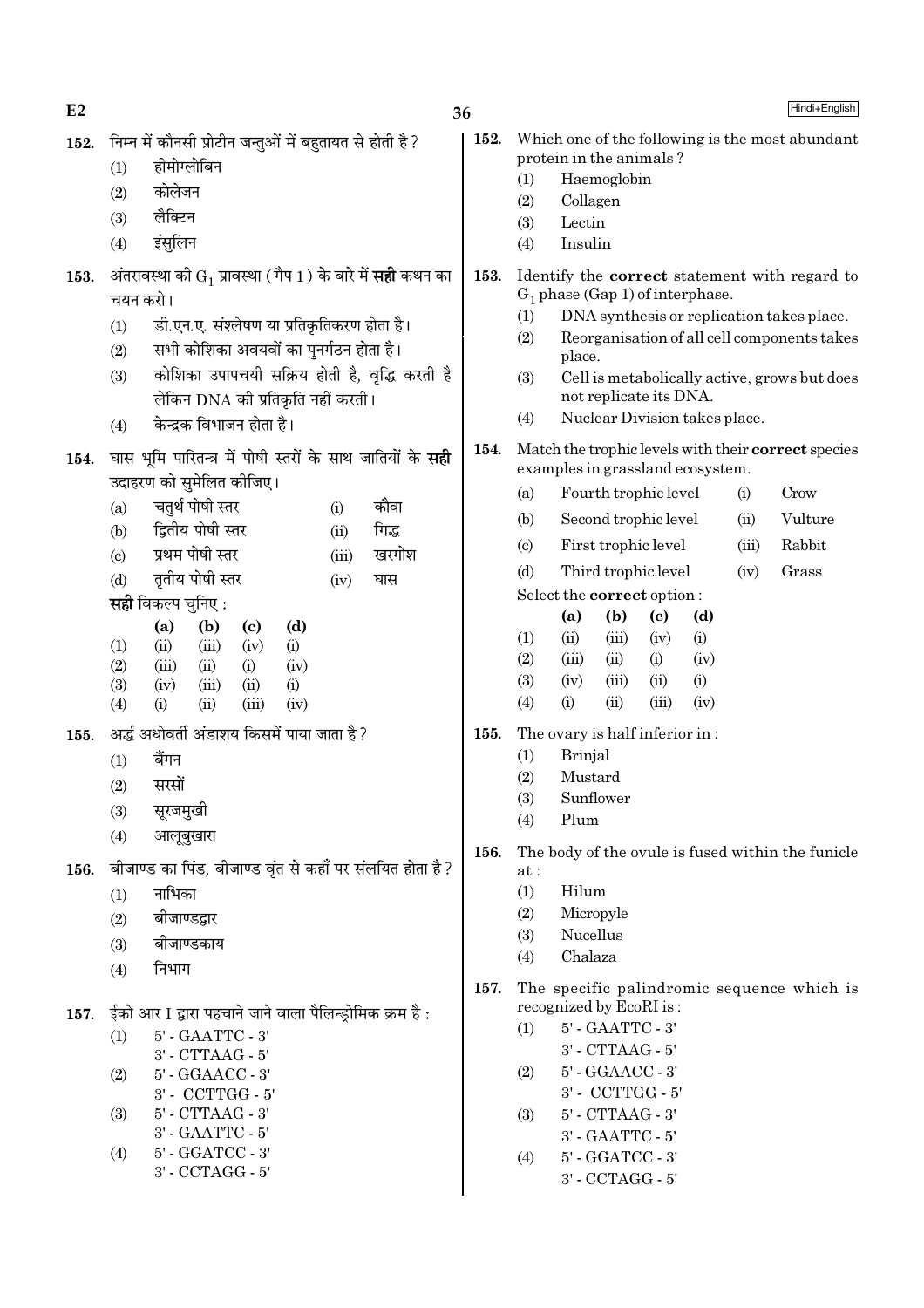| Hindi+English |                            |                                                                                                | 37   |                        | E2                                                                        |
|---------------|----------------------------|------------------------------------------------------------------------------------------------|------|------------------------|---------------------------------------------------------------------------|
| 158.          |                            | वायराइडों के विषय में, निम्नलिखित में से कौन सा कथन <b>सही</b>                                 | 158. |                        | Which of the following is <b>correct</b> about viroids?                   |
|               | है ?                       |                                                                                                |      | (1)                    | They have RNA with protein coat.                                          |
|               | (1)                        | उनमें आर.एन.ए. के साथ प्रोटीन आवरण होता है।                                                    |      | (2)                    | They have free RNA without protein coat.                                  |
|               | (2)                        | उनमें प्रोटीन आवरण के बिना स्वतंत्र आर.एन.ए. होता                                              |      | (3)                    | They have DNA with protein coat.                                          |
|               |                            | है।                                                                                            |      | (4)                    | They have free DNA without protein coat.                                  |
|               | (3)                        | उनमें प्रोटीन आवरण के साथ डी.एन.ए. होता है।                                                    |      |                        |                                                                           |
|               | (4)                        | उनमें प्रोटीन आवरण के बिना स्वतंत्र डी.एन.ए. होता<br>है।                                       | 159. |                        | In water hyacinth and water lily, pollination takes<br>place by:          |
| 159.          |                            | जलकुम्भी और जललिली में परागण किसके द्वारा होता है?                                             |      | (1)                    | insects or wind                                                           |
|               | (1)                        | कीट या वायु द्वारा                                                                             |      | (2)                    | water currents only                                                       |
|               | (2)                        | केवल जल धाराओं द्वारा                                                                          |      | (3)                    | wind and water                                                            |
|               | (3)                        | वायु और जल द्वारा                                                                              |      | (4)                    | insects and water                                                         |
|               | (4)                        | कीट और जल द्वारा                                                                               |      |                        |                                                                           |
| 160.          |                            | एक पादप की अनुप्रस्थ काट में निम्नलिखित शारीरिक लक्षण                                          | 160. |                        | The transverse section of a plant shows following<br>anatomical features: |
|               | दर्शाये गये:               |                                                                                                |      | (a)                    | Large number of scattered vascular bundles                                |
|               | (a)                        | अधिक संख्या में बिखरे हुए संवहन बंडल जो पूलाच्छाद                                              |      |                        | surrounded by bundle sheath.                                              |
|               |                            | से घिरे हैं।                                                                                   |      | (b)                    | Large conspicuous parenchymatous ground                                   |
|               | (b)                        | स्पष्ट बहुत मृदूतकीय भरण ऊतक।                                                                  |      |                        | tissue.                                                                   |
|               | $\left( \mathrm{c}\right)$ | संयुक्त और अवर्धी संवहन बंडल।                                                                  |      | $\left( \circ \right)$ | Vascular bundles conjoint and closed.                                     |
|               | (d)                        | पोषवाह मृदूतक का अभाव।                                                                         |      | (d)                    | Phloem parenchyma absent.                                                 |
|               |                            | इस पादप की श्रेणी और उसके भाग को पहचानिए:<br>एकबीजपत्री तना                                    |      |                        | Identify the category of plant and its part:                              |
|               | (1)<br>(2)                 | एकबीजपत्री जड़                                                                                 |      | (1)                    | Monocotyledonous stem                                                     |
|               | (3)                        | द्विबीजपत्री तना                                                                               |      | (2)                    | Monocotyledonous root                                                     |
|               | (4)                        | द्विबीजपत्री जड़                                                                               |      | (3)                    | Dicotyledonous stem                                                       |
|               |                            |                                                                                                |      | (4)                    | Dicotyledonous root                                                       |
| 161.          |                            | निम्नलिखित में से कौन सा कथन <b>सही</b> है?<br>एडिनीन दो H-बंधों के द्वारा थायमीन के साथ युग्म | 161. |                        | Which of the following statements is <b>correct</b> ?                     |
|               | (1)                        | बनाता है।                                                                                      |      | (1)                    | Adenine pairs with thymine through two                                    |
|               | (2)                        | एडिनीन एक H-बंध के द्वारा थायमीन के साथ युग्म                                                  |      |                        | H-bonds.                                                                  |
|               |                            | बनाता है।                                                                                      |      | (2)                    | Adenine pairs with thymine through one                                    |
|               | (3)                        | एडिनीन तीन H-बंधों के द्वारा थायमीन के साथ युग्म                                               |      |                        | H-bond.                                                                   |
|               |                            | बनाता है।                                                                                      |      | (3)                    | Adenine pairs with thymine through three<br>H-bonds.                      |
|               | (4)                        | एडिनीन, थायमीन के साथ युग्म नहीं बनाता।                                                        |      | (4)                    | Adenine does not pair with thymine.                                       |
| 162.          |                            | <b>सही</b> कथन का चयन करो।                                                                     |      |                        |                                                                           |
|               | (1)                        | ग्लूकोकॉर्टिकॉइड ग्लूकोनियोजिनेसिस को प्रेरित करते                                             | 162. |                        | Select the correct statement.                                             |
|               |                            | हैं।                                                                                           |      | (1)                    | Glucocorticoids stimulate gluconeogenesis.                                |

- $(2)$
- ग्लूकगॉन हाइपोग्लाइसीमिया से संबंधित है।<br>इंसुलिन अग्न्याशयी कोशिकाओं एवं एडीपोसाइटों पर<br>क्रिया करता है।  $(3)$
- .<br>इंसुलिन हाइपरग्लाइसीमिया से संबंधित है।  $(4)$
- $(4)$ Insulin is associated with hyperglycemia.

 $(2)$ 

 $(3)$ 

adipocytes.

Glucagon is associated with hypoglycemia.

Insulin acts on pancreatic cells and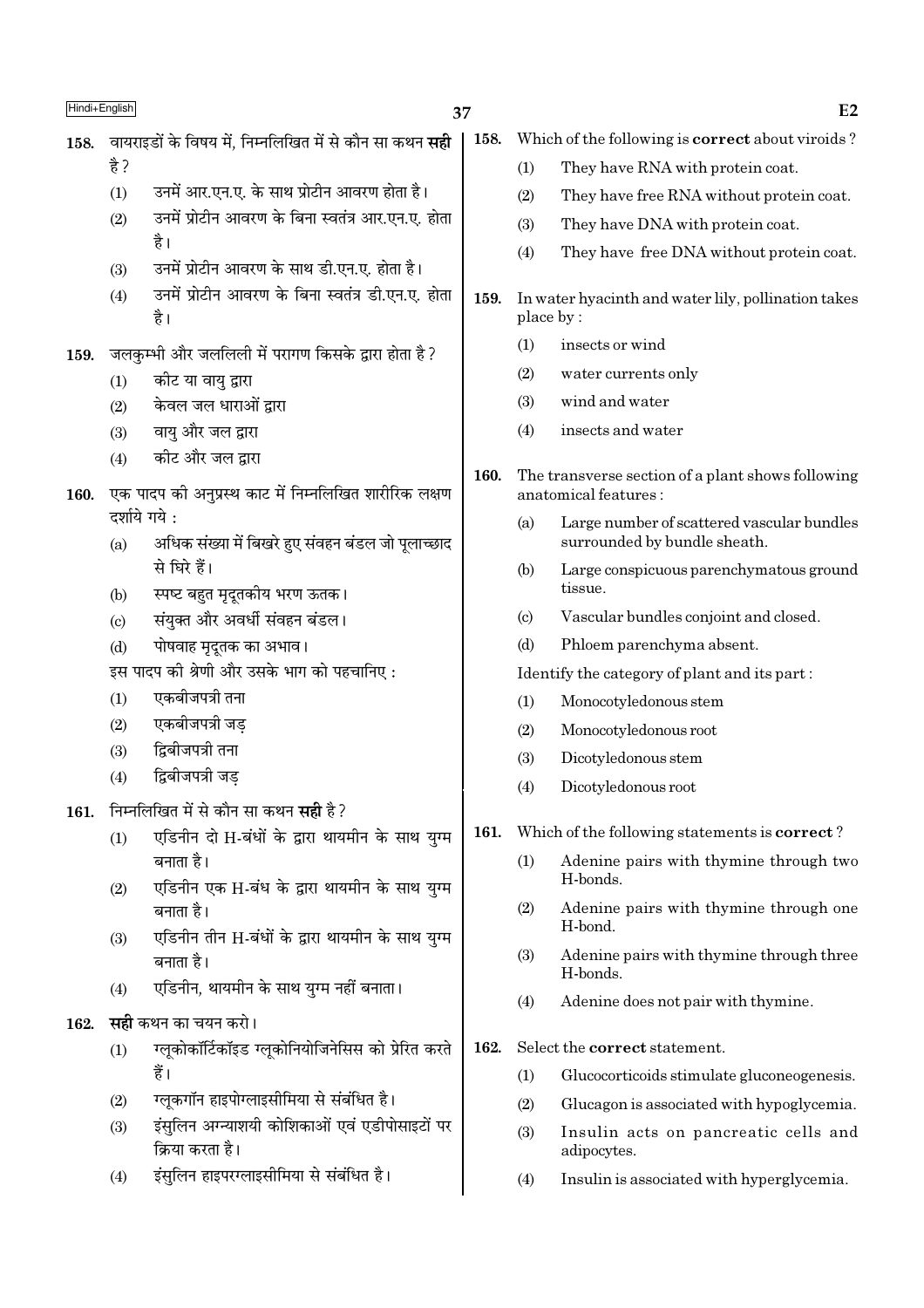| E2   |                           |                                                          |          |                        | 38   |                        |                                     |                                    |                                            |         | Hindi+English                                                                     |
|------|---------------------------|----------------------------------------------------------|----------|------------------------|------|------------------------|-------------------------------------|------------------------------------|--------------------------------------------|---------|-----------------------------------------------------------------------------------|
| 163. |                           | निम्न स्तंभों का मिलान कर <b>सही</b> विकल्प का चयन करो।  | 163.     |                        |      |                        |                                     |                                    | Match the following columns and select the |         |                                                                                   |
|      |                           | स्तंभ - I<br>स्तंभ-II                                    |          |                        |      |                        | correct option.                     |                                    |                                            |         |                                                                                   |
|      | (a)                       | यूथ, बहुहारी पीडक                                        | (i)      | एस्टेरियस              |      |                        | Column-I                            |                                    |                                            |         | Column - II                                                                       |
|      |                           | व्यस्कों में अरीय सममिति एवं                             | (ii)     | बिच्छ्                 |      | (a)                    | Gregarious, polyphagous (i)<br>pest |                                    |                                            |         | Asterias                                                                          |
|      | (b)                       | लार्वा में द्विपार्श्व सममिति                            |          |                        |      | (b)                    | Adult with radial                   |                                    |                                            | (ii)    | Scorpion                                                                          |
|      |                           |                                                          |          |                        |      |                        | symmetry and larva                  |                                    |                                            |         |                                                                                   |
|      | $\left( \text{c} \right)$ | पुस्त फुप्फुस                                            | (iii)    | टीनोप्लाना             |      |                        | with bilateral symmetry             |                                    |                                            |         |                                                                                   |
|      | (d)                       | जीवसंदीप्ति                                              | (iv)     | लोकस्टा                |      | $\left( \circ \right)$ | Book lungs                          |                                    |                                            | (iii)   | Ctenoplana                                                                        |
|      |                           | (a)<br>(b)<br>(d)<br>$\left( \mathbf{c} \right)$         |          |                        |      | (d)                    | Bioluminescence<br>(a)<br>(b)       | $\left( \mathbf{c} \right)$        | (d)                                        | (iv)    | Locusta                                                                           |
|      | (1)                       | (iii)<br>(iv)<br>(i)<br>(ii)                             |          |                        |      | (1)                    | (i)<br>(iii)                        | (ii)                               | (iv)                                       |         |                                                                                   |
|      | (2)                       | (i)<br>(iv)<br>(ii)                                      | (iii)    |                        |      | (2)                    | (iv)<br>(i)                         | (ii)                               | (iii)                                      |         |                                                                                   |
|      | (3)                       | (iii)<br>(ii)<br>(i)                                     | (iv)     |                        |      | (3)                    | (iii)<br>(ii)                       | (i)                                | (iv)                                       |         |                                                                                   |
|      | (4)                       | (ii)<br>(i)<br>(iii)<br>(iv)                             |          |                        |      | (4)                    | (ii)<br>(i)                         | (iii)                              | (iv)                                       |         |                                                                                   |
| 164. |                           | निम्न स्तंभों का मिलान कर <b>उचित</b> विकल्प का चयन करो। |          |                        | 164. |                        |                                     |                                    |                                            |         | Match the following columns and select the                                        |
|      |                           | स्तंभ - I                                                | स्तंभ-II |                        |      |                        | correct option.                     |                                    |                                            |         |                                                                                   |
|      | (a)                       | इओसिनोफिल<br>(i)                                         |          | प्रतिरक्षा प्रतिक्रिया |      |                        | Column-I                            |                                    |                                            |         | Column-II                                                                         |
|      | (b)                       | बेसोफिल<br>(ii)                                          |          | भक्षण करना             |      | (a)                    | Eosinophils                         |                                    | (i)                                        |         | Immune response                                                                   |
|      | (c)                       | न्यूट्रोफिल                                              | (iii)    | हिस्टामिनेज़,          |      | (b)                    | Basophils                           |                                    | (ii)                                       |         | Phagocytosis                                                                      |
|      |                           |                                                          |          | विनाशकारी एंजाइमों     |      | $\left( \circ \right)$ | Neutrophils                         |                                    | (iii)                                      | Release |                                                                                   |
|      |                           |                                                          | का मोचन  |                        |      |                        |                                     |                                    |                                            |         | histaminase,                                                                      |
|      | (d)                       | लिंफोसाइट<br>(iv)                                        |          | कण जिनमें हिस्टामिन    |      |                        |                                     |                                    |                                            |         | destructive                                                                       |
|      |                           |                                                          |          | होते हैं का मोचन करना  |      |                        |                                     |                                    |                                            | enzymes |                                                                                   |
|      |                           | (d)<br>(a)<br>(b)<br>$\left( \mathrm{c}\right)$          |          |                        |      | (d)                    | Lymphocytes                         |                                    | (iv)                                       |         | Release granules                                                                  |
|      | (1)                       | (iii)<br>(iv)<br>(ii)<br>(i)                             |          |                        |      |                        |                                     |                                    |                                            |         | containing                                                                        |
|      | (2)                       | (i)<br>(ii)<br>(iv)                                      | (iii)    |                        |      |                        |                                     |                                    |                                            |         | histamine                                                                         |
|      | (3)                       | (ii)<br>(iii)<br>(i)<br>(iv)                             |          |                        |      | (1)                    | (b)<br>(a)<br>(iii)<br>(iv)         | $\left( \mathrm{c}\right)$<br>(ii) | (d)<br>(i)                                 |         |                                                                                   |
|      | (4)                       | (i)<br>(ii)<br>(iii)<br>(iv)                             |          |                        |      | (2)                    | (iv)<br>(i)                         | (ii)                               | (iii)                                      |         |                                                                                   |
| 165. |                           | यदि तिलचट्टे का सिर हटा दिया जाए तो यह कुछ दिनों तक      |          |                        |      | (3)                    | (i)<br>(ii)                         | (iv)                               | (iii)                                      |         |                                                                                   |
|      |                           | जीवित रह सकता है क्योंकि :                               |          |                        |      | (4)                    | (ii)<br>(i)                         | (iii)                              | (iv)                                       |         |                                                                                   |
|      | (1)                       | तिलचट्टे के अधिग्रसिका गुच्छिका उदर के अधर भाग           |          |                        | 165. |                        |                                     |                                    |                                            |         | If the head of cockroach is removed, it may live for                              |
|      |                           | में स्थित होते हैं।                                      |          |                        |      |                        | few days because:                   |                                    |                                            |         |                                                                                   |
|      |                           |                                                          |          |                        |      | (1)                    |                                     |                                    |                                            |         | the supra-oesophageal ganglia of the<br>cockroach are situated in ventral part of |
|      | (2)                       | तिलचट्टे में तंत्रिका तंत्र नहीं होता।                   |          |                        |      |                        | abdomen.                            |                                    |                                            |         |                                                                                   |
|      | (3)                       | सिर में तंत्रिका तंत्र का केवल छोटा भाग होता है जबकि     |          |                        |      | (2)                    |                                     |                                    |                                            |         | the cockroach does not have nervous system.                                       |
|      |                           | शेष शरीर के अधर भाग में स्थित होता है।                   |          |                        |      | (3)                    |                                     |                                    |                                            |         | the head holds a small proportion of a nervous                                    |
|      | (4)                       | सिर में तंत्रिका तंत्र का 1/3 भाग होता है जबकि शेष       |          |                        |      |                        | ventral part of its body.           |                                    |                                            |         | system while the rest is situated along the                                       |
|      |                           | शरीर के पृष्ठ भाग में होता है।                           |          |                        |      | (4)                    |                                     |                                    |                                            |         | the head holds a $1/3^{rd}$ of a nervous system                                   |
| 166. |                           | अनुलेखन के समय डी.एन.ए. की कुंडली को खोलने में कौनसा     |          |                        |      |                        |                                     |                                    |                                            |         | while the rest is situated along the dorsal                                       |
|      |                           | एंजाइम मदद करता है ?                                     |          |                        |      |                        | part of its body.                   |                                    |                                            |         |                                                                                   |
|      | (1)                       | डी.एन.ए. लाइगेज़                                         |          |                        | 166. |                        |                                     |                                    |                                            |         | Name the enzyme that facilitates opening of DNA                                   |
|      |                           |                                                          |          |                        |      |                        | helix during transcription.         |                                    |                                            |         |                                                                                   |
|      | (2)                       | डी.एन.ए. हैलीकेज़                                        |          |                        |      | (1)<br>(2)             | DNA ligase<br>DNA helicase          |                                    |                                            |         |                                                                                   |
|      | (3)                       | डी.एन.ए. पॉलीमरेज़                                       |          |                        |      | (3)                    | DNA polymerase                      |                                    |                                            |         |                                                                                   |
|      | (4)                       | आर.एन.ए. पॉलिमरेज़                                       |          |                        |      | (4)                    | RNA polymerase                      |                                    |                                            |         |                                                                                   |
|      |                           |                                                          |          |                        |      |                        |                                     |                                    |                                            |         |                                                                                   |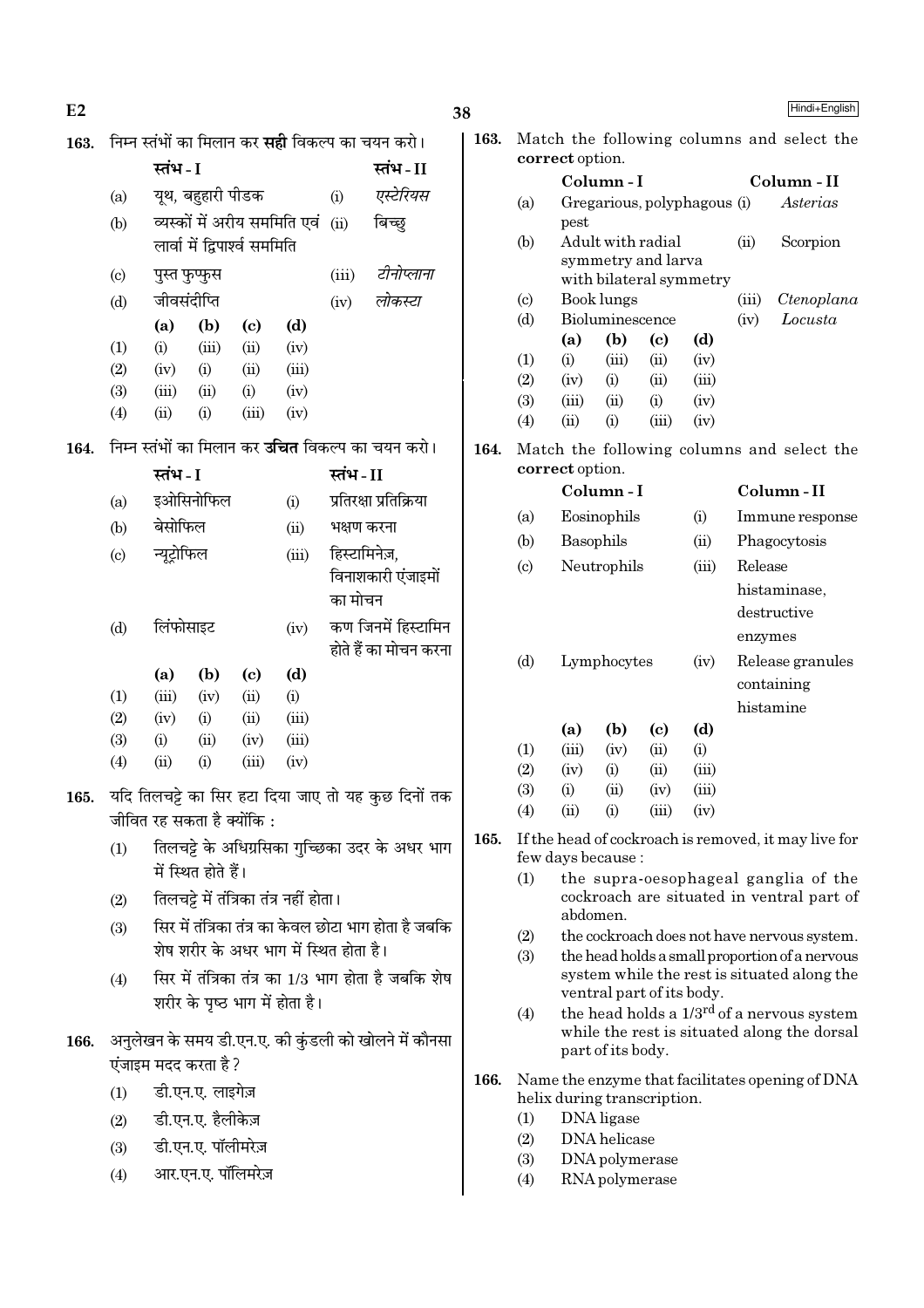- 167. पेंग्विन एवं डॉलफिन के पक्ष उदाहरण है:
	- अनुकूली विकिरण का  $(1)$
	- अभिसारी विकास का  $(2)$
	- औद्योगिक मैलेनिज्म का  $(3)$
	- प्राकृतिक वरण का  $(4)$
- 168. निम्न के कौन ग्राफी पुटक से अंडाणु का मोचन (अंडोत्सर्ग) करेगा?
	- एस्ट्रोजन की उच्च सांद्रता  $(1)$
	- प्रोजेस्टरोन की उच्च सांद्रता  $(2)$
	- $(3)$ LH को निम्न सांद्रता
	- $FSH$  की निम्न सांद्रता  $(4)$
- 169. यदि दो लगातार क्षार युग्मों के बीच की दूरी  $0.34 \text{ nm}$  है और एक स्तनपायी कोशिका की DNA की द्विकंडली में क्षार युग्मों की कुल संख्या  $6.6 \times 10^9$  bp है। तब DNA की लम्बाई होगी लगभग:
	- $2.0$  मीटर  $(1)$
	- $(2)$  $2.5$  मीटर
	- $2.2$  मीटर  $(3)$
	- $2.7$  मीटर  $(4)$

171.

170. निम्न स्तंभों का मिलान कर संद्वी विकल्प का चयन करो।

|                             | स्तंभ - I |                          |                              |       | स्तंभ - II                                              |
|-----------------------------|-----------|--------------------------|------------------------------|-------|---------------------------------------------------------|
| (a)                         | अपरा      |                          |                              | (i)   | एंड्रोजन                                                |
| (b)                         |           | ज़ोना पेल्युसिडा         |                              | (ii)  | मानव जरायु                                              |
|                             |           |                          |                              |       | गोनैडोट्रोपिन                                           |
| $\left( \mathrm{c} \right)$ |           | बल्बो-यूरेथ्रल ग्रंथियाँ |                              | (iii) | अंडाणु की परत                                           |
| (d)                         |           | लीडिग कोशिकाएँ           |                              | (iv)  | शिश्न का स्नेहन                                         |
|                             | (a)       | (b)                      | (c)                          | (d)   |                                                         |
| (1)                         | (iv)      | (iii)                    | (i)                          | (ii)  |                                                         |
| (2)                         | (i)       | (iv)                     | (ii)                         | (iii) |                                                         |
| (3)                         | (iii)     | (ii)                     | (iv)                         | (i)   |                                                         |
| (4)                         | (ii)      | (iii)                    | (iv)                         | (i)   |                                                         |
|                             |           |                          |                              |       | निम्न स्तंभों का मिलान कर <b>सही</b> विकल्प का चयन करो। |
|                             |           |                          |                              |       |                                                         |
|                             | स्तंभ - I |                          |                              |       | स्तंभ - II                                              |
| (a)                         |           | क्लोस्ट्रीडियम           |                              | (i)   | साइक्लोस्पोरिन-ए                                        |
|                             |           | ब्यूटायलिकम              |                              |       |                                                         |
| (b)                         |           |                          | ट्राइकोडर्मा पॉलीस्पोरम (ii) |       | ब्युटिरिक अम्ल                                          |
| $\left( c\right)$           |           |                          | मोनास्कस परप्यूरीअस          | (iii) | सिट्रिक अम्ल                                            |
| (d)                         |           | एस्परजिलस नाइगर          |                              | (iv)  | रक्त-कोलेस्टेराल कम                                     |
|                             |           |                          |                              |       | करने वाला कारक                                          |
|                             | (a)       | (b)                      | (c)                          | (d)   |                                                         |
| (1)                         | (iii)     | (iv)                     | (ii)                         | (i)   |                                                         |
| (2)                         | (ii)      | (i)                      | (iv)                         | (iii) |                                                         |
| (3)                         | (i)       | (ii)                     | (iv)                         | (iii) |                                                         |
| (4)                         | (iv)      | (iii)                    | (ii)                         | (i)   |                                                         |

- Flippers of Penguins and Dolphins are examples 167.  $of:$ 
	- $(1)$ Adaptive radiation
	- $(2)$ Convergent evolution
	- Industrial melanism  $(3)$
	- $(4)$ Natural selection
- 168. Which of the following hormone levels will cause release of ovum (ovulation) from the graffian follicle?
	- $(1)$ High concentration of Estrogen
	- $(2)$ High concentration of Progesterone
	- Low concentration of LH  $(3)$
	- $(4)$ Low concentration of FSH
- 169. If the distance between two consecutive base pairs is 0.34 nm and the total number of base pairs of a DNA double helix in a typical mammalian cell is  $6.6 \times 10^9$  bp, then the length of the DNA is approximately:
	- 2.0 meters  $(1)$
	- $(2)$ 2.5 meters
	- $(3)$ 2.2 meters
	- 2.7 meters  $(4)$

171.

 $(4)$ 

 $(iv)$ 

 $(iii)$ 

(ii)

170. Match the following columns and select the correct option.

|                             |                     | Column-I       |                   |       | Column-II                                  |
|-----------------------------|---------------------|----------------|-------------------|-------|--------------------------------------------|
| (a)                         | Placenta            |                |                   | (i)   | Androgens                                  |
| (b)                         |                     | Zona pellucida |                   | (ii)  | Human Chorionic                            |
|                             |                     |                |                   |       | Gonadotropin                               |
|                             |                     |                |                   |       | (hCG)                                      |
|                             |                     |                |                   |       |                                            |
| $\left( \mathrm{c} \right)$ |                     | Bulbo-urethral |                   | (iii) | Layer of the ovum                          |
|                             | glands              |                |                   |       |                                            |
| (d)                         |                     | Leydig cells   |                   | (iv)  | Lubrication of the                         |
|                             |                     |                |                   |       | Penis                                      |
|                             | (a)                 | (b)            | (c)               | (d)   |                                            |
| (1)                         | (iv)                | (iii)          | (i)               | (ii)  |                                            |
| (2)                         | (i)                 | (iv)           | (ii)              | (iii) |                                            |
| (3)                         | (iii)               | (ii)           | (iv)              | (i)   |                                            |
| (4)                         | (ii)                | (iii)          | (iv)              | (i)   |                                            |
|                             | correct option.     |                |                   |       | Match the following columns and select the |
|                             |                     | Column - I     |                   |       | Column-II                                  |
| (a)                         |                     | Clostridium    |                   | (i)   | Cyclosporin-A                              |
|                             |                     | butylicum      |                   |       |                                            |
| (b)                         |                     | Trichoderma    |                   | (ii)  | Butyric Acid                               |
|                             |                     | polysporum     |                   |       |                                            |
| $\left( \mathrm{c} \right)$ |                     | Monascus       |                   | (iii) | Citric Acid                                |
|                             |                     | purpureus      |                   |       |                                            |
| (d)                         |                     |                | Aspergillus niger | (iv)  | Blood cholesterol                          |
|                             |                     |                |                   |       | lowering agent                             |
|                             | (a)                 | (b)            | (c)               | (d)   |                                            |
| (1)                         | (iii)               | (iv)           | (ii)              | (i)   |                                            |
| (2)                         | (ii)                | (i)            | (iv)              | (iii) |                                            |
| (3)                         | (i)<br>(ii)<br>(iv) |                |                   | (iii) |                                            |

 $(i)$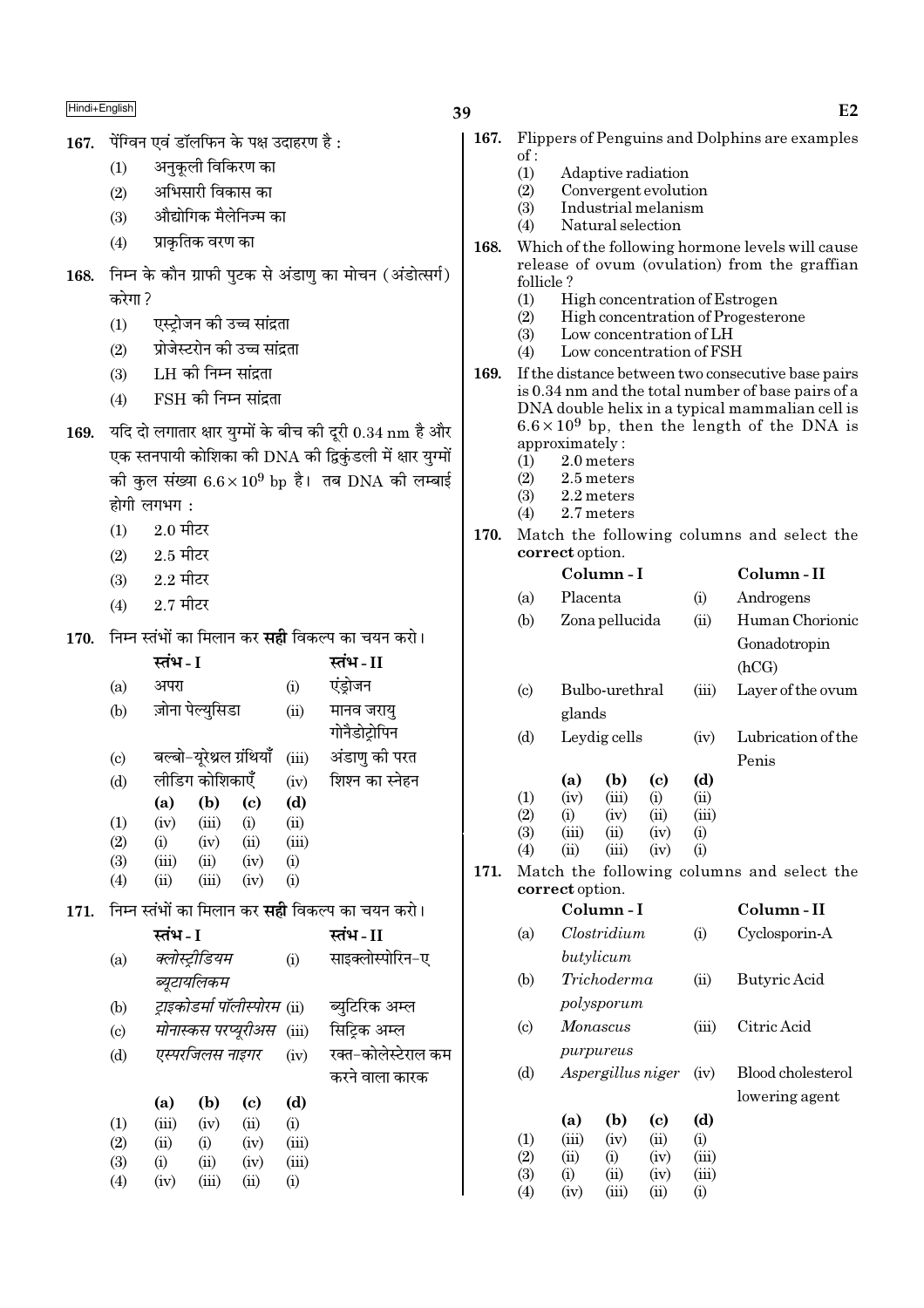| E2   |           | 40                                                                                                                                                      |      |       | Hindi+English                                                                                                                              |
|------|-----------|---------------------------------------------------------------------------------------------------------------------------------------------------------|------|-------|--------------------------------------------------------------------------------------------------------------------------------------------|
| 172. |           | आहार नाल की गोब्लेट कोशिकाएँ रूपांतरित होती हैं :                                                                                                       | 172. | from: | Goblet cells of alimentary canal are modified                                                                                              |
|      | (1)       | शल्की उपकला कोशिकाओं से                                                                                                                                 |      | (1)   | Squamous epithelial cells                                                                                                                  |
|      | (2)       | स्तंभाकार उपकला कोशिकाओं से                                                                                                                             |      | (2)   | Columnar epithelial cells                                                                                                                  |
|      | (3)       | उपास्थि कोशिकाओं से                                                                                                                                     |      | (3)   | Chondrocytes                                                                                                                               |
|      | (4)       | संयुक्त उपकला कोशिकाओं से                                                                                                                               |      | (4)   | Compound epithelial cells                                                                                                                  |
| 173. |           | वंशागति के गुणसूत्र सिद्धान्त का प्रायोगिक प्रमाणन किसने                                                                                                |      |       |                                                                                                                                            |
|      | किया था ? |                                                                                                                                                         | 173. |       | Experimental verification of the chromosomal<br>theory of inheritance was done by:                                                         |
|      | (1)       | मेंडल                                                                                                                                                   |      | (1)   | Mendel                                                                                                                                     |
|      | (2)       | सटन                                                                                                                                                     |      | (2)   | Sutton                                                                                                                                     |
|      | (3)       | बोवेरी                                                                                                                                                  |      | (3)   | Boveri                                                                                                                                     |
|      | (4)       | मॉर्गन                                                                                                                                                  |      | (4)   | Morgan                                                                                                                                     |
| 174. |           | रात्रि में या पूर्ण प्रात:काल में घास की पत्तियों के शीर्ष से जल के<br>द्रव अवस्था में निकलने को सुगम बनाने में कौन सी प्रक्रिया<br>उत्तरदायी होती है ? | 174. |       | The process responsible for facilitating loss of water<br>in liquid form from the tip of grass blades at night<br>and in early morning is: |
|      | (1)       | वाष्पोत्सर्जन                                                                                                                                           |      | (1)   | Transpiration                                                                                                                              |
|      | (2)       | मूलीय दाब                                                                                                                                               |      | (2)   | Root pressure                                                                                                                              |
|      | (3)       | अंत:शोषण                                                                                                                                                |      | (3)   | Imbibition                                                                                                                                 |
|      | (4)       | जीवद्रव्यकुंचन                                                                                                                                          |      | (4)   | Plasmolysis                                                                                                                                |
| 175. |           | उन पदार्थों को पहचानिए, जिनकी संरचनाओं में क्रमश:<br>ग्लाइकोसाइडिक बंध और पेप्टाइड बंध पाये जाते हैं :                                                  | 175. |       | Identify the substances having glycosidic bond and<br>peptide bond, respectively in their structure :                                      |
|      | (1)       | काइटिन, कोलेस्टरॉल                                                                                                                                      |      | (1)   | Chitin, cholesterol                                                                                                                        |
|      | (2)       | ग्लिसरॉल, ट्रिप्सिन                                                                                                                                     |      | (2)   | Glycerol, trypsin                                                                                                                          |
|      | (3)       | सेलुलोज, लेसिथिन                                                                                                                                        |      | (3)   | Cellulose, lecithin                                                                                                                        |
|      | (4)       | इनुलिन, इंसुलिन                                                                                                                                         |      | (4)   | Inulin, insulin                                                                                                                            |
| 176. |           | निम्नलिखित में से कौन एक जीव संख्या का एक गुण <b>नहीं</b> है ?                                                                                          | 176. |       | Which of the following is <b>not</b> an attribute of a<br>population?                                                                      |
|      | (1)       | लिंग अनुपात                                                                                                                                             |      | (1)   | Sex ratio                                                                                                                                  |
|      | (2)       | जन्म दर                                                                                                                                                 |      | (2)   | Natality                                                                                                                                   |
|      | (3)       | मृत्यु दर                                                                                                                                               |      | (3)   | Mortality                                                                                                                                  |
|      | (4)       | जाति परस्पर क्रिया                                                                                                                                      |      | (4)   | Species interaction                                                                                                                        |
| 177. |           | ऐंटेरोकाइनेज किसको बदलने में सहायता करता है ?                                                                                                           | 177. |       | The enzyme enterokinase helps in conversion of:                                                                                            |
|      | (1)       | प्रोटीन को पॉलीपेप्टाइड में                                                                                                                             |      | (1)   | protein into polypeptides                                                                                                                  |
|      | (2)       | ट्रिप्सिनोजन को ट्रिप्सिन में                                                                                                                           |      | (2)   | trypsinogen into trypsin                                                                                                                   |
|      | (3)       | कैसीनोजन को कैसीन में                                                                                                                                   |      | (3)   | caseinogen into casein                                                                                                                     |
|      | (4)       | पेप्सिनोजन को पेप्सिन में                                                                                                                               |      | (4)   | pepsinogen into pepsin                                                                                                                     |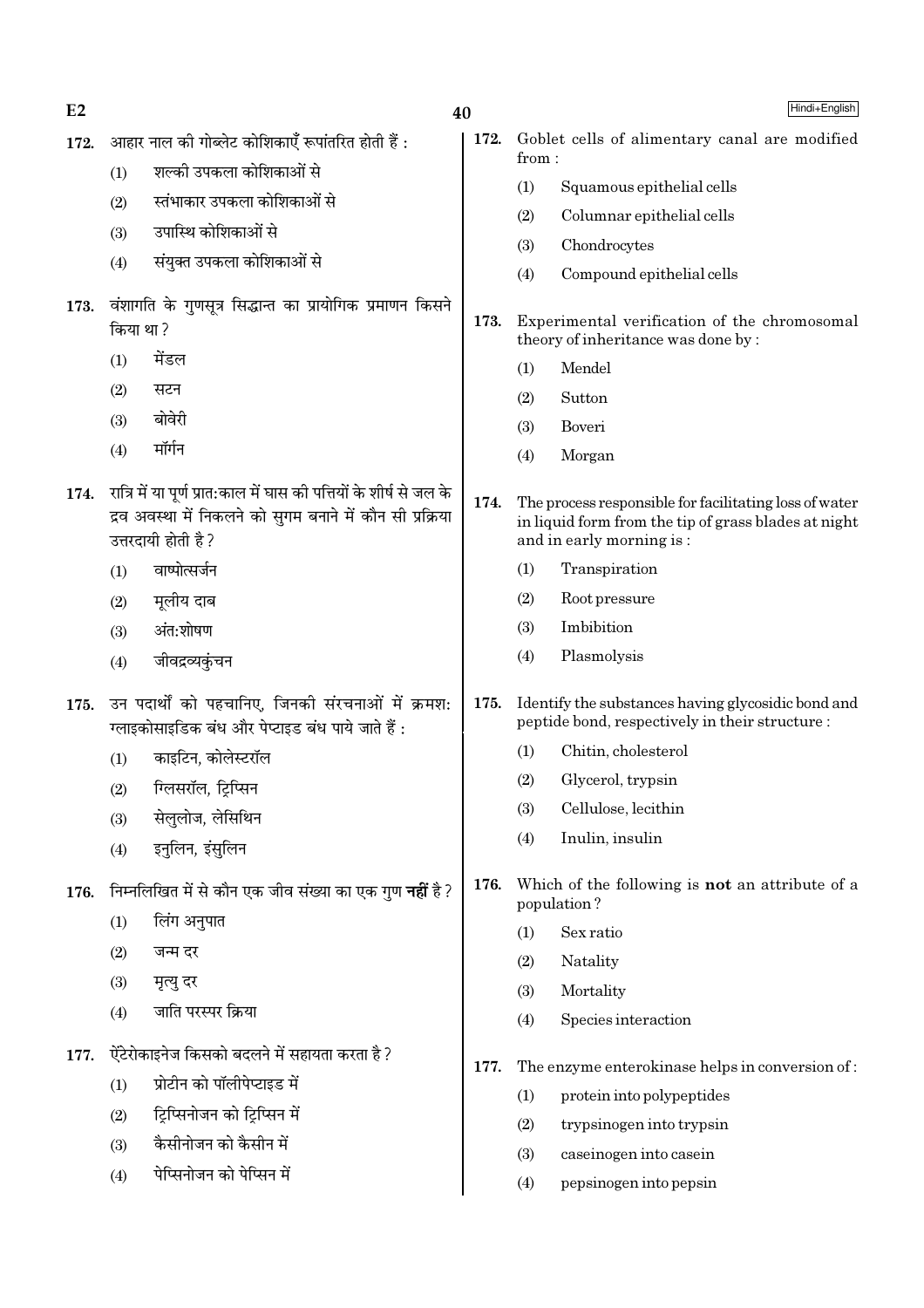- 178. कछ विभाजित हो रही कोशिकायें कोशिका चक्रण से बाहर निकल जाती हैं और कायिक निष्क्रियता अवस्था में प्रवेश कर जाती है। इसे शांत अवस्था (Go) कहा जाता है। यह प्रक्रिया किसके अन्त में होती है ?
	- $(1)$ M प्रावस्था
	- $(2)$  $G_1$  प्रावस्था
	- S प्रावस्था  $(3)$
	- $(4)$ G<sub>2</sub> प्रावस्था
- 179. एक पारितन्त्र में सकल प्राथमिक उत्पादकता और नेट प्राथमिक उत्पादकता के संबन्ध में. निम्नलिखित में से कौन सा कथन **सही** है ?
	- सकल प्राथमिक उत्पादकता सदैव नेट प्राथमिक उत्पादकता  $(1)$ से कम होती है।
	- सकल प्राथमिक उत्पादकता सदैव नेट प्राथमिक उत्पादकता  $(2)$ से अधिक होती है।
	- सकल प्राथमिक उत्पादकता और नेट प्राथमिक उत्पादकता  $(3)$ एक ही है और अभिन्न है।
	- सकल प्राथमिक उत्पादकता और नेट प्राथमिक उत्पादकता  $(4)$ के बीच कोई सम्बन्ध नहीं है।
- 180. निम्न में कौन वाहितमल उपचार के लिए अवायवीय आपंक संपाचित्र में डाला जाता है?
	- प्राथमिक आपंक  $(1)$
	- तैरते हुए कुडे-करकट  $(2)$
	- प्राथमिक उपचार के बहि:स्राव  $(3)$
	- संक्रियीत आपंक  $(4)$

 $-000 -$ 

- 178. Some dividing cells exit the cell cycle and enter vegetative inactive stage. This is called quiescent stage  $(G_0)$ . This process occurs at the end of:
	- M<sub>phase</sub>  $(1)$
	- $(2)$  $G_1$  phase
	- $(3)$ S phase
	- $(4)$  $G<sub>2</sub>$  phase
- 179. In relation to Gross primary productivity and Net primary productivity of an ecosystem, which one of the following statements is **correct**?
	- Gross primary productivity is always less  $(1)$ than net primary productivity.
	- $(2)$ Gross primary productivity is always more than net primary productivity.
	- Gross primary productivity and Net primary  $(3)$ productivity are one and same.
	- There is no relationship between Gross  $(4)$ primary productivity and Net primary productivity.
- 180. Which of the following is put into Anaerobic sludge digester for further sewage treatment?
	- Primary sludge  $(1)$
	- $(2)$ Floating debris
	- $(3)$ Effluents of primary treatment
	- Activated sludge  $(4)$

 $-000 -$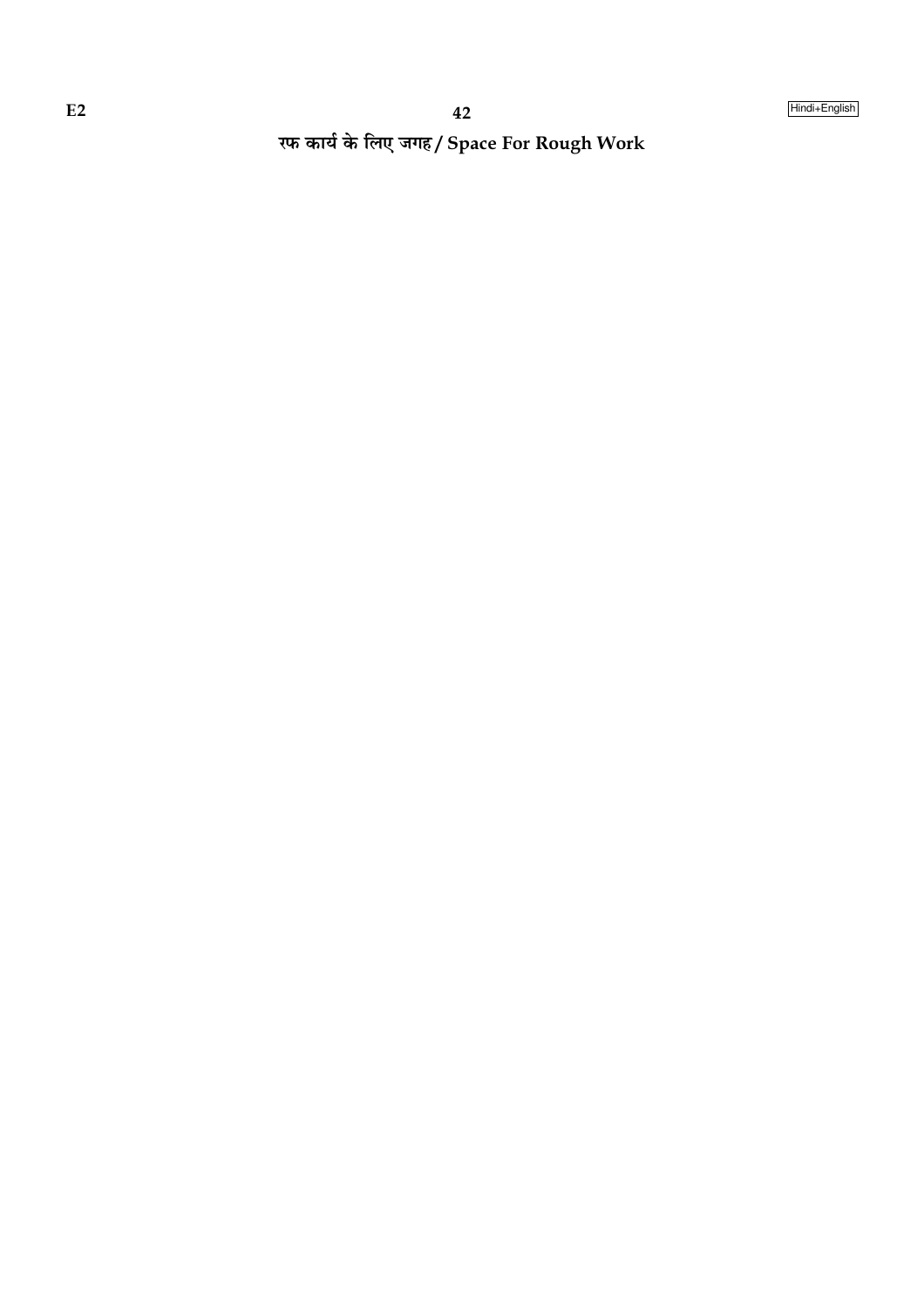रफ कार्य के लिए जगह/ Space For Rough Work